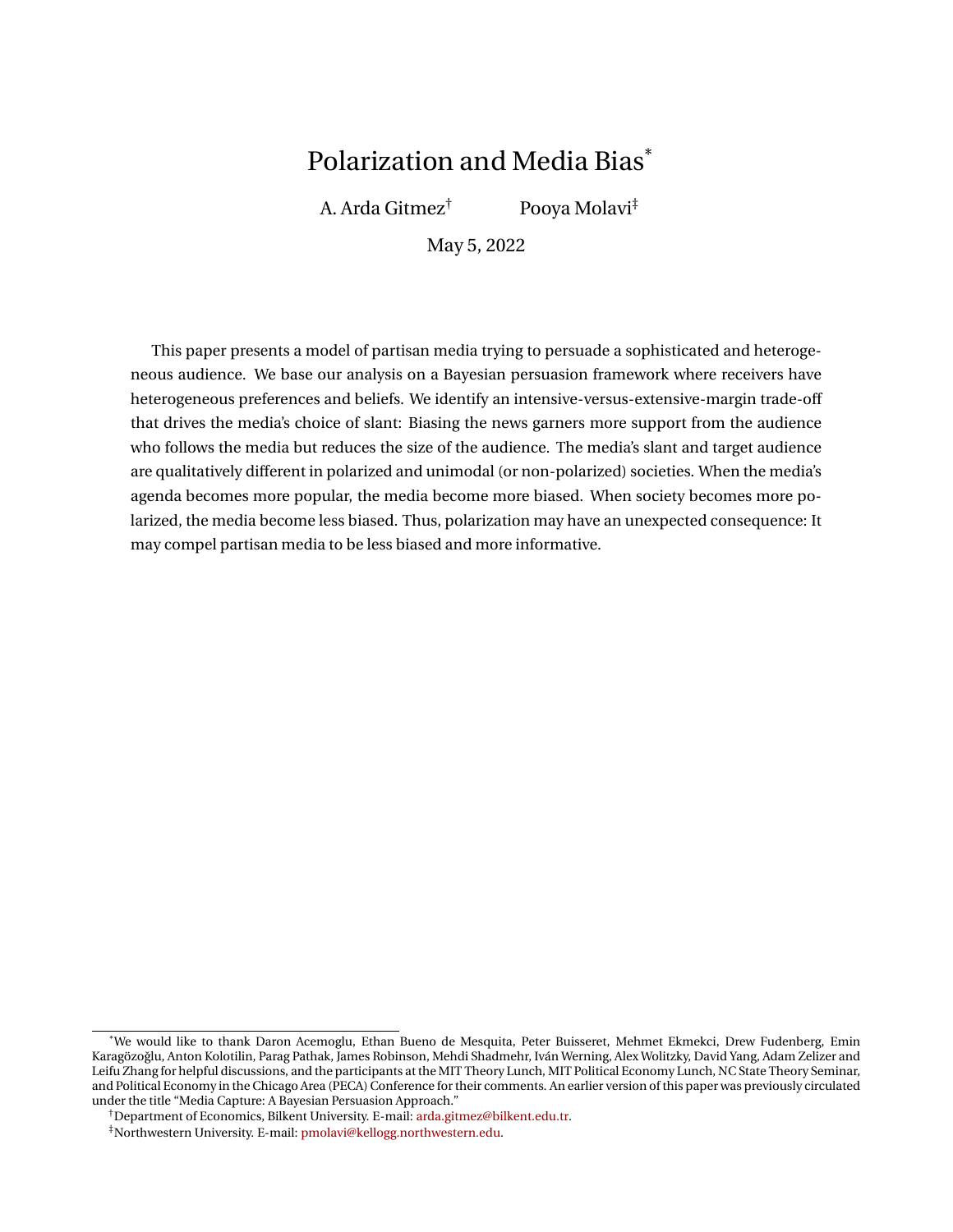# **1 Introduction**

American media tend to be partisan in their coverage of politics, and partisanship has increased in recent years.<sup>[1](#page-1-0)</sup> Americans have started to take note: According to a Pew Research Survey in 2020, 79% of Americans believe "In presenting the news dealing with political and social issues... news organizations tend to favor one side."<sup>[2](#page-1-1)</sup> The partisanship has led to lower trust in media: The percentage of US adults who have at least some trust in the information from national news organizations has decreased from 76% in 2016 to 58% in 2021.<sup>[3](#page-1-2)</sup>

Nevertheless, some citizens find it worthwhile to pay attention to the news—even in a landscape with biased media and low trust. Citizens might benefit from paying attention to a media source, as long as its slant is known and there is enough information in its coverage to potentially alter citizens' choices. Whether to follow media is thus a strategic choice that depends on a variety of factors, among which are (i) the initial opinions of citizens, (ii) the citizens' attitudes about the discussed policies, and (iii) the adopted slant of media sources.

Citizens are not the only strategic actors. Media, albeit partisan, are also strategic in their choice of slant. They consider the distribution of opinions and attitudes in society when deciding on their slant.<sup>[4](#page-1-3)</sup> By their choice of slant, media effectively choose their audience. What is the partisan media's adopted bias given the distribution of initial opinions and attitudes? Who pays attention to media, given the bias?

In this paper, we model the slant decision of partisan media and study how it changes with changes in society's opinions and attitudes. The media face a sophisticated audience with diverse preferences and beliefs. The individuals in the audience choose whether to pay attention to the news given the media slant, and the media choose whom to target by choosing their editorial policies.

Our main findings are threefold. First, the optimal choice of slant is qualitatively different in *polarized* and *unimodal* (or non-polarized) societies. When society is unimodal in its opinions and attitudes, partisan media tailor their messaging to individuals already in the media's camp. In contrast, partisan media attempt to convince skeptics when society is polarized. Second, when partisan media's agenda becomes more popular among the citizens, the media become more biased.

Third, when the opinions and attitudes become more polarized, partisan media's bias decreases. This finding suggests that polarization may have a silver lining: It may force partisan media to be more informative. If polarization is strong enough, the media may find it optimal

<span id="page-1-0"></span><sup>&</sup>lt;sup>1</sup>See [Groseclose and Milyo](#page-41-0) [\(2005\)](#page-41-0), [Larcinese, Puglisi and Snyder Jr](#page-42-0) [\(2011\)](#page-42-1), [Puglisi and Snyder Jr](#page-42-1) (2011), and [Lott and Hassett](#page-42-2) [\(2014\)](#page-42-2).

<span id="page-1-2"></span><span id="page-1-1"></span><sup>2</sup>[https://www.pewresearch.org/pathways-2020/WATCHDOG\\_3/total\\_us\\_adults/us\\_adults](https://www.pewresearch.org/pathways-2020/WATCHDOG_3/total_us_adults/us_adults)

 $3$ [https://www.pewresearch.org/fact-tank/2021/08/30/partisan-divides-in-media-trust-widen-driven-by-a-decline-amo](https://www.pewresearch.org/fact-tank/2021/08/30/partisan-divides-in-media-trust-widen-driven-by-a-decline-among-republicans/) [ng-republicans/](https://www.pewresearch.org/fact-tank/2021/08/30/partisan-divides-in-media-trust-widen-driven-by-a-decline-among-republicans/)

<span id="page-1-3"></span><sup>&</sup>lt;sup>4</sup>There is an active literature focused on quantifying how exposure to partisan media shapes the opinions and attitudes of citizens [\(Levendusky,](#page-42-3) [2013;](#page-42-3) [Prior,](#page-42-4) [2013\)](#page-42-4) or political behavior [\(DellaVigna and Kaplan,](#page-41-1) [2007;](#page-41-1) [Martin and Yurukoglu,](#page-42-5) [2017\)](#page-42-5). Our approach in this paper is to take the opinions and attitudes as given and study how strategic media respond to the existing attitudes.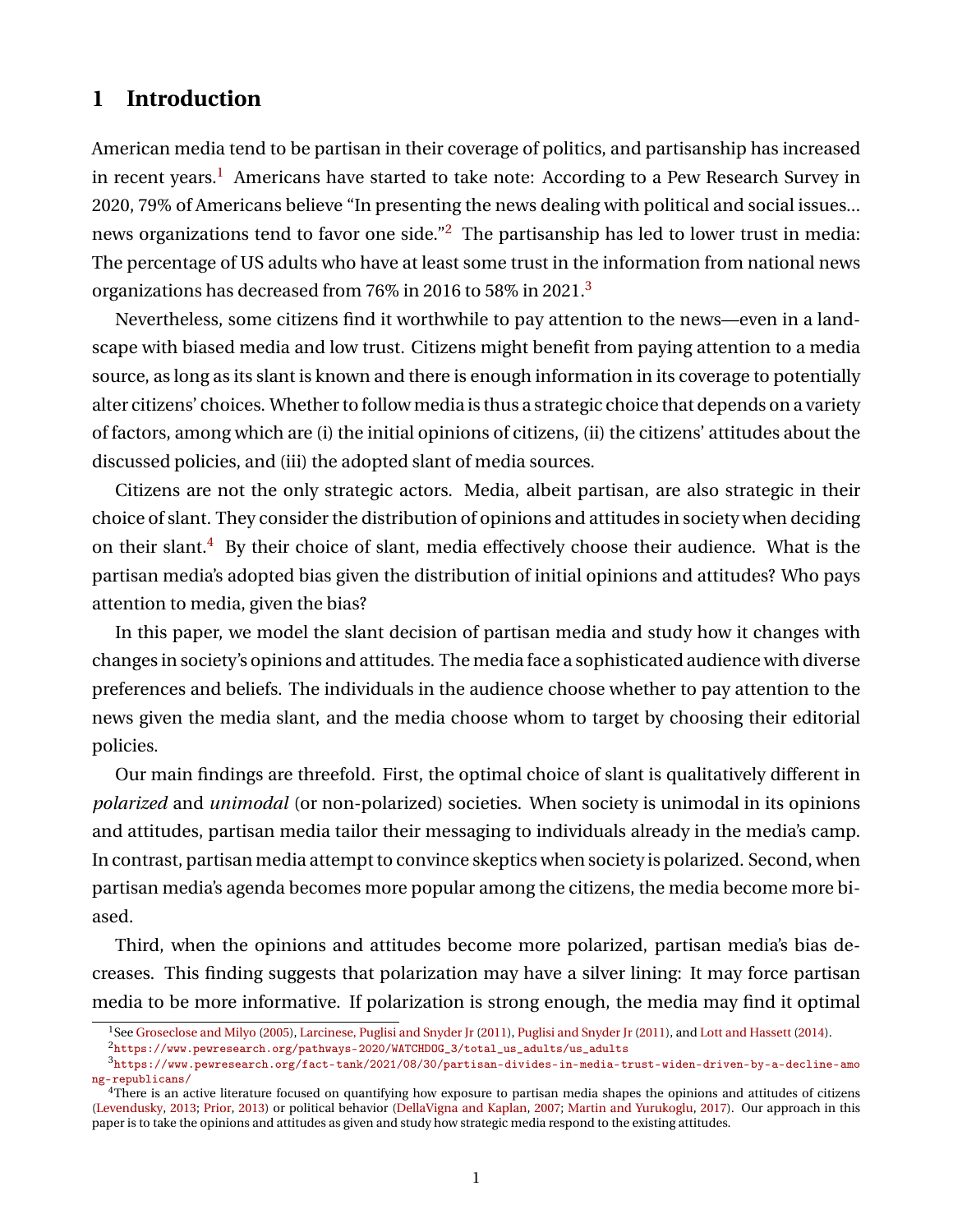to reach beyond their base of support and tailor their messaging to the opinions and attitudes of their opponents. This result complements the central thesis of [Oliveros and Várdy](#page-42-6) [\(2015\)](#page-42-6) by offering a supply-side rationale for ideological moderation under political polarization.

At themodel's heart is a trade-off faced by partisanmedia. Themedia want to persuade citizens to take a certain action (such as supporting a policy or voting for a candidate). Therefore, naturally, the media would like to spin the news in their desired direction (since such a spin increases the support among the citizens who pay attention to the news). However, the audience is sophisticated and realizes that the coverage has a spin. As a result, fewer people pay attention to partisan media because the bias makes the coverage less informative. The partisan media's choice is thus represented by an*intensive-versus-extensive-margin*trade-off. A positive spin leads to higher support among those who pay attention to the news (i.e., gains along the intensive margin) but fewer people paying attention to the news (i.e., losses along the extensive margin). The optimal policy balances these two effects.

The media's optimal policy is different in unimodal and polarized societies. A unimodal society has many citizens with moderate opinions and attitudes. Moderates are swayed by even small amounts of information, so they pay attention to the news even if it is significantly biased. As a result, the extensive margin is relatively less sensitive to changes in the spin. In equilibrium, the media place a positive spin on their coverage to the point where marginal gains along the intensive margin equal marginal losses along the extensive margin. Due to the positive spin of the news, negative news is less frequent and more informative. Consequently, even citizens initially supportive of the media's agenda pay attention to the news since the occasional news that goes against their prior changes their actions.

There are few moderates in highly polarized societies. Instead, there are two blocs of citizens with extreme opinions and attitudes: supporters who take the media's preferred action unless there is informative negative news and opponents who do not take the preferred action unless the news is positive and highly informative. The media must convince the opponents to listen to the news without alienating the supporters. The optimal strategy is to put a negative spin on the news so that the occurrence of positive news is an event rare enough to convince the opponents. Still, the negative news is abundant enough that they do not sway supporters' opinions. Partisan media thus end up reaching out to citizens with opposing views.

The trade-off between the two margins is also behind our comparative statics results. When media's platform becomes more popular, there are more supporters in society, and the audience of partisan media increases. As a result, improving the intensity of persuasion becomes more crucial, and the media place a more positive spin on their coverage. On the other hand, an increase in polarization in a unimodal society turns some moderates into radicals, who are not inclined to listen to the news unless if it is highly informative. Consequently, it becomes more important for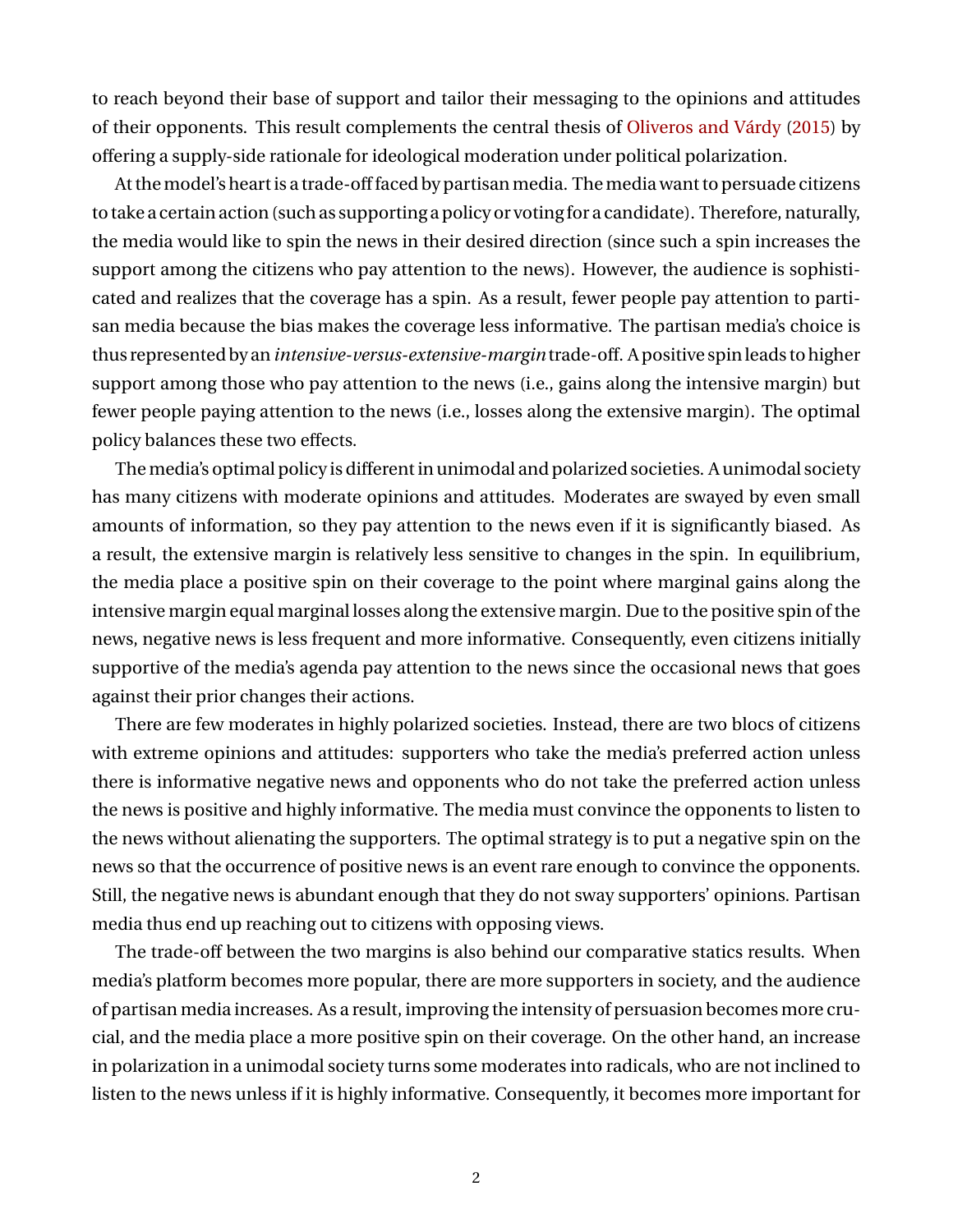the media to improve the extent of its reach by making the news informative enough for radicals. The outcome is a less positive spin and more informative media.

**Related Literature.** Our model is a Bayesian persuasion model à la [Kamenica and Gentzkow](#page-41-2) [\(2011\)](#page-41-2) with a heterogeneous audience. We incorporate both heterogeneous preferences [\(Wang,](#page-42-7) [2015;](#page-42-7) [Alonso and Câmara,](#page-40-0) [2016a;](#page-40-0) [Kolotilin, Mylovanov, Zapechelnyuk and Li,](#page-42-8) [2017;](#page-42-8) [Bardhi and](#page-40-1) [Guo,](#page-40-1) [2018;](#page-40-1) [Chan, Gupta, Li and Wang,](#page-40-2) [2019;](#page-40-2) [Arieli and Babichenko,](#page-40-3) [2019;](#page-40-3) [Kerman, Herings and](#page-41-3) [Karos,](#page-41-3) [2021;](#page-41-3) [Sun, Schram and Sloof,](#page-42-9) [2022\)](#page-42-9) and heterogeneous priors [\(Alonso and Câmara,](#page-40-4) [2016b;](#page-40-4) [Laclau and Renou,](#page-42-10) [2017;](#page-42-10) [Kosterina,](#page-42-11) [2021\)](#page-42-11).<sup>[5](#page-3-0)</sup> We present our theoretical results by introducing a new object, the *virtual density*, which summarizes the two dimensions of heterogeneity in a onedimensional object. Our comparative statics results are based on identifying changes that lead to tractable changes in the virtual density. This approach is similar in spirit to the one in [Kolotilin](#page-41-4) [\(2015\)](#page-41-4) and [Kolotilin, Mylovanov and Zapechelnyuk](#page-42-12) [\(2021\)](#page-42-12). But unlike [Kolotilin](#page-41-4) [\(2015\)](#page-41-4), whose main focus is changes in welfare, we analyze how the optimal policy changes with parameters of the model. Our measure of popularity is complementary to that in [Kolotilin, Mylovanov and](#page-42-12) [Zapechelnyuk](#page-42-12) [\(2021\)](#page-42-12), and our measure of polarization is a novel one. [Sun, Schram and Sloof](#page-42-9) [\(2022\)](#page-42-9) derive comparative statics results with respect to the sender's preferences and the voting rule in a voting environment with heterogeneous preferences. Our comparative statics result complement theirs by focusing on changes with respect to the audience's characteristics.

Our findings contribute to the theory of media bias (see [Gentzkow, Shapiro and Stone](#page-41-5) [\(2015\)](#page-41-5) for a survey). Unlike [Mullainathan and Shleifer](#page-42-13) [\(2005\)](#page-42-13) and [Bernhardt, Krasa and Polborn](#page-40-5) [\(2008\)](#page-40-5), in our model, citizens choose media sources purely on informational grounds. [Gentzkow and](#page-41-6) [Shapiro](#page-41-6) [\(2006\)](#page-41-6), [Burke](#page-40-6) [\(2008\)](#page-40-6) and [Chan and Suen](#page-40-7) [\(2008\)](#page-40-7) propose models where slant can arise when the media are not inherently biased towards an outcome. As in [Baron](#page-40-8) [\(2006\)](#page-40-8) and [Duggan](#page-41-7) and Martinelli (2011), we study an environment where the media are inherently biased, with their main objective the persuasion of citizens. Our focus is on how the intensity and direction of media bias respond to changes in the audience's characteristics.

A large recent literature has focused on quantifying the extent of polarization [\(DiMaggio,](#page-41-8) [Evans and Bryson,](#page-41-8) [1996;](#page-41-8) [Glaeser and Ward,](#page-41-9) [2006;](#page-41-9) [Ansolabehere, Rodden and Snyder Jr,](#page-40-9) [2006;](#page-40-9) [McCarty, Poole and Rosenthal,](#page-42-14) [2006;](#page-42-14) [Fiorina and Abrams,](#page-41-10) [2008;](#page-41-10) [Abramowitz and Saunders,](#page-40-10) [2008;](#page-40-10) [Gentzkow,](#page-41-11) [2016\)](#page-41-11). The causes and consequences of polarization have also gathered attention in the popular press [\(Sunstein,](#page-42-15) [2009;](#page-42-15) [Klein,](#page-41-12) [2020\)](#page-41-12). But relatively little attention has been paid to the question of how media respond to polarization. Another active research area studies how the changing media landscape—partisan or not—affects the patterns of polarization in society

<span id="page-3-0"></span> $5A$ lso related is the literature on information design, which studies the optimal information structure in a game to be played among multiple players [\(Bergemann and Morris,](#page-40-11) [2019;](#page-40-11) [Taneva,](#page-42-16) [2019;](#page-42-16) [Mathevet, Perego and Taneva,](#page-42-17) [2020;](#page-42-17) [Inostroza and Pavan,](#page-41-13) [2022\)](#page-41-13).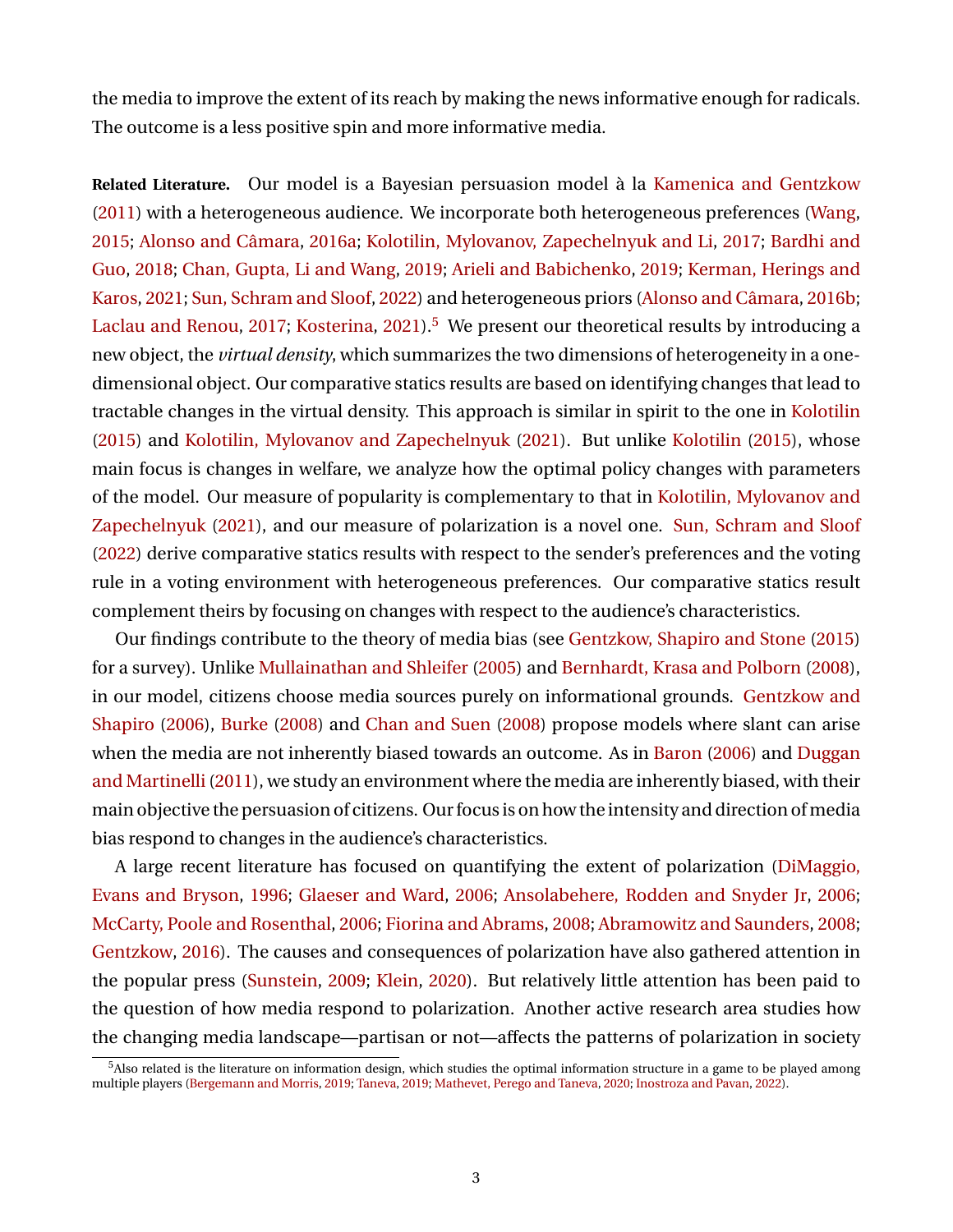[\(Campante and Hojman,](#page-40-12) [2013;](#page-40-12) [Flaxman et al.,](#page-41-14) [2016;](#page-41-14) [Bail et al.,](#page-40-13) [2018\)](#page-40-13). Our focus here is the opposite: understanding how the media landscape is affected by polarization.

A possible interpretation of our model is as one in which the media truthfully report the news, but politicians suppress or overturn them. Our findings can then be interpreted as follows: (i) as the politician becomes more popular, she chooses to suppress more news, (ii) as society becomes more polarized, the politician allows for more informative media, and (iii) in a highly polarized society, the politician allows negative news to be published, in order to convince her opponents without alienating her supporters. Through this lens, our model contributes to the literature on media capture [\(Besley and Prat,](#page-40-14) [2006;](#page-40-14) [Corneo,](#page-40-15) [2006;](#page-40-15) [Petrova,](#page-42-18) [2008;](#page-42-18) [Prat,](#page-42-19) [2015\)](#page-42-19), information manipulation by autocratic regimes [\(Edmond,](#page-41-15) [2013;](#page-41-15) [Shadmehr and Bernhardt,](#page-42-20) [2015;](#page-42-20) [Guriev](#page-41-16) [and Treisman,](#page-41-16) [2020\)](#page-41-16), and media freedom [\(Egorov, Guriev and Sonin,](#page-41-17) [2009;](#page-41-17) [Gehlbach and Sonin,](#page-41-18) [2014;](#page-41-18) [Boleslavsky, Shadmehr and Sonin,](#page-40-16) [2021\)](#page-40-16).

The crucial assumption in the Bayesian persuasion literature is commitment by the sender. In our model, partisan media can commit to a strategy, which is observable by all receivers. This assumption can be defended on several grounds. First of all, in our setup, persuasion satisfies the credibability assumption of [Lin and Liu](#page-42-21)  $(2021)$ .<sup>[6](#page-4-0)</sup> Second, the media's chosen strategy can viewed as an "editorial policy," which describes the general attitude of a media source, with the details of the coverage to be decided by reporters and editors [\(Gehlbach and Sonin,](#page-41-18) [2014\)](#page-41-18). Finally, the outcome under commitment can be seen as a benchmark, which describes the best-case scenario for the sender. Under this interpretation, our results characterize an "ideal media landscape" for a politician in a heterogeneous society. Our results show that, in a highly polarized society, the politician may indeed benefit from media that frequently publish negative news about the politician. Intuitively, this is the only way the politician can garner the opponents' support. The rare, but convincing, occurrence of positive news about politician is the most effective way for politicians to convince skeptical citizens [\(Chiang and Knight,](#page-40-17) [2011\)](#page-40-17).

## <span id="page-4-1"></span>**2 Setup**

#### **2.1 The Model**

There are two types of agents: a sender (female) and a unit measure of receivers (males), indexed by  $r \in [0, 1]$ . The sender wants to persuade the receivers to support a policy she is proposing. Before persuading the receivers, the sender learns whether the policy is good for the receivers. But the receivers do not learn this information until after they have decided on whether to support the policy.

<span id="page-4-0"></span><sup>&</sup>lt;sup>6</sup>In particular, we can allow for undetectable deviations by the sender. Since the sender's payoff in our model is additively separable, there is no profitable deviation that gives the same message distribution as the optimal policy. It should be noted that with heterogeneous priors, the set of undetectable deviations is different for each agent. In such a case, one has to define the undetectable deviations from the perspective of the sender.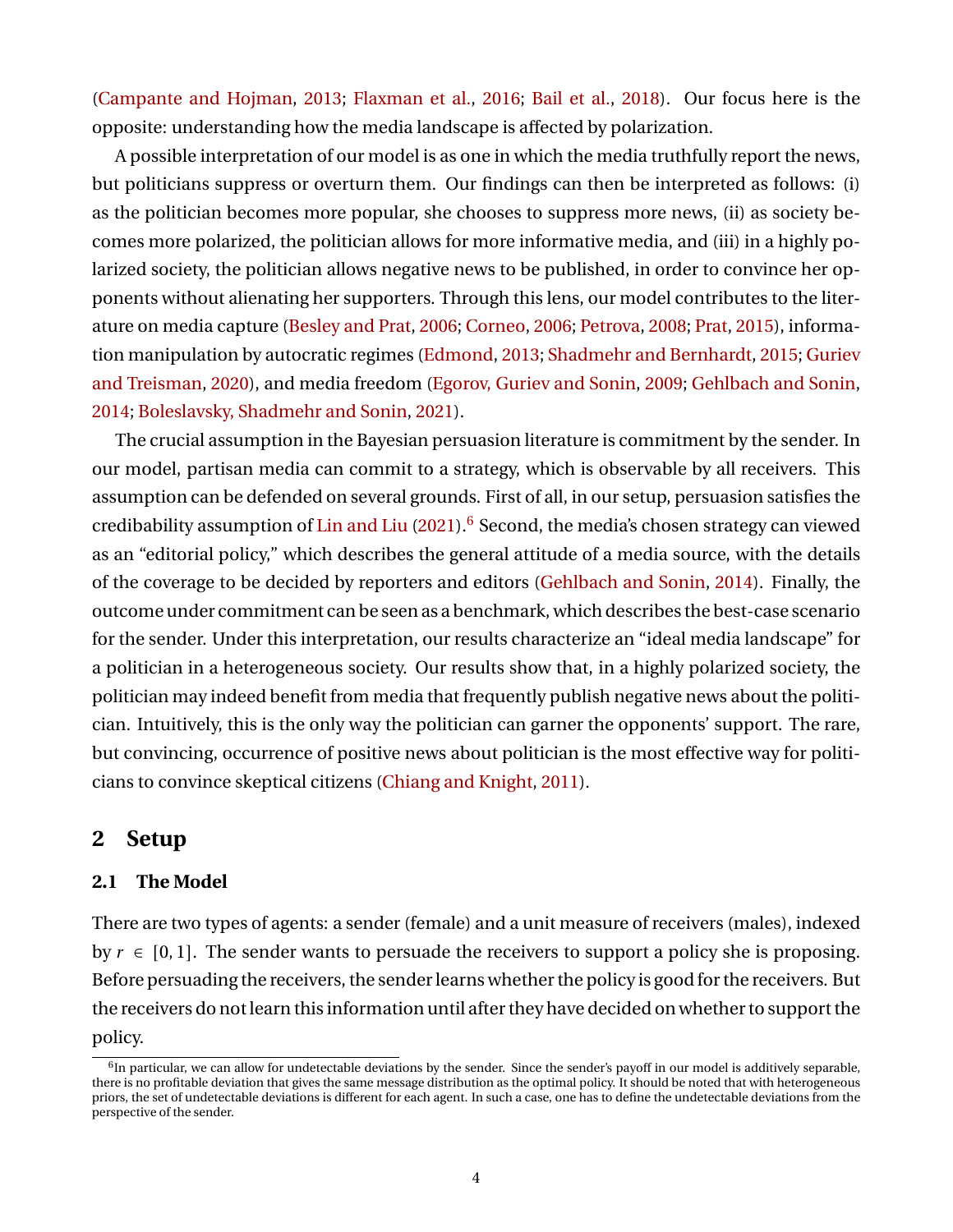There is an underlying state of the world:  $\theta \in \{0, 1\}$ . We call the  $\theta = 1$  state the "good" state. When the state is good, the sender's proposed policy is beneficial to the receivers. The  $\theta = 0$  state is the "bad" state where the policy is not beneficial to the receivers. Each receiver has to decide on the extent to which to support the policy. We denote by  $a_r \in [0,1]$  receiver r's degree of support for the policy. Receiver r's payoff when he chooses action  $a_r$  and the state is  $\theta$  is given by

$$
u_r(a_r, \theta) = a_r(\theta - c_r), \tag{1}
$$

where  $c_r \in [0, 1]$  is receiver r's cost of supporting the policy. If receiver r knew the state, he would give the policy his full support (i.e.,  $a_r = 1$ ) in the good state and no support (i.e.,  $a_r = 0$ ) in the bad state.

The sender wants to maximize the support from the receivers. Her payoff when receiver  $r$  provides support  $a_r$  and the state is  $\theta$  is given by

$$
u_s({a_r}_r) = \int_0^1 a_r dr.
$$
 (2)

When the state is good, the sender and receivers have common interests, whereas when the state is bad, their interests are opposed. We denote the sender's prior that the state is good by  $p_s \in (0, 1)$ .

Since the receivers do not observe the state, they can only act based on their beliefs. The sender can influence those beliefs (and the resulting actions) by sending informative messages. To simplify the analysis, we assume that the sender can commit to a public communication strategy  $\sigma : \{0,1\} \to \Delta(M)$ , where  $\sigma(\theta)[m]$  is the probability that public message  $m \in M$  is generated when the state is  $\theta$ . The communication strategy represents the editorial policies of a collection of partisan *media* controlled by the sender and used by her to influence the views of the receiver population.

The receivers are *heterogeneous* both in their preferences and their prior beliefs. The heterogeneity of priors captures the idea that even people with identical payoffs may have different perspectives about the likelihood that a given policy will succeed. We let  $p_r$  denote receiver r's prior that the state is good and, let  $f(c, p)$  denote the joint density of costs and priors in the population of receivers. We take  $f$  as a primitive of the model and study how changing the distribution affects the sender's optimal policy. We assume that  $f$  is common knowledge and continuously differentiable and bounded over its support.

We can partition the set of receivers into *ex-ante supporters* and *ex-ante opponents* of the proposed policy. Any receiver  $r$  with  $p_r \geq c_r$  is an ex-ante supporter, who would support the proposed policy without additional information. Ex-ante supporters are in the bottom right half of Figure [1.](#page-6-0) Conversely, the receivers in the top left half of Figure [1](#page-6-0) are ex-ante opponents, who have high costs and unfavorable priors and would not support the policy without additional information.

The heterogeneity of perspectives poses a challenge for a sender who wants to garner broad support for her proposed policy. Convincing different receivers with different preferences and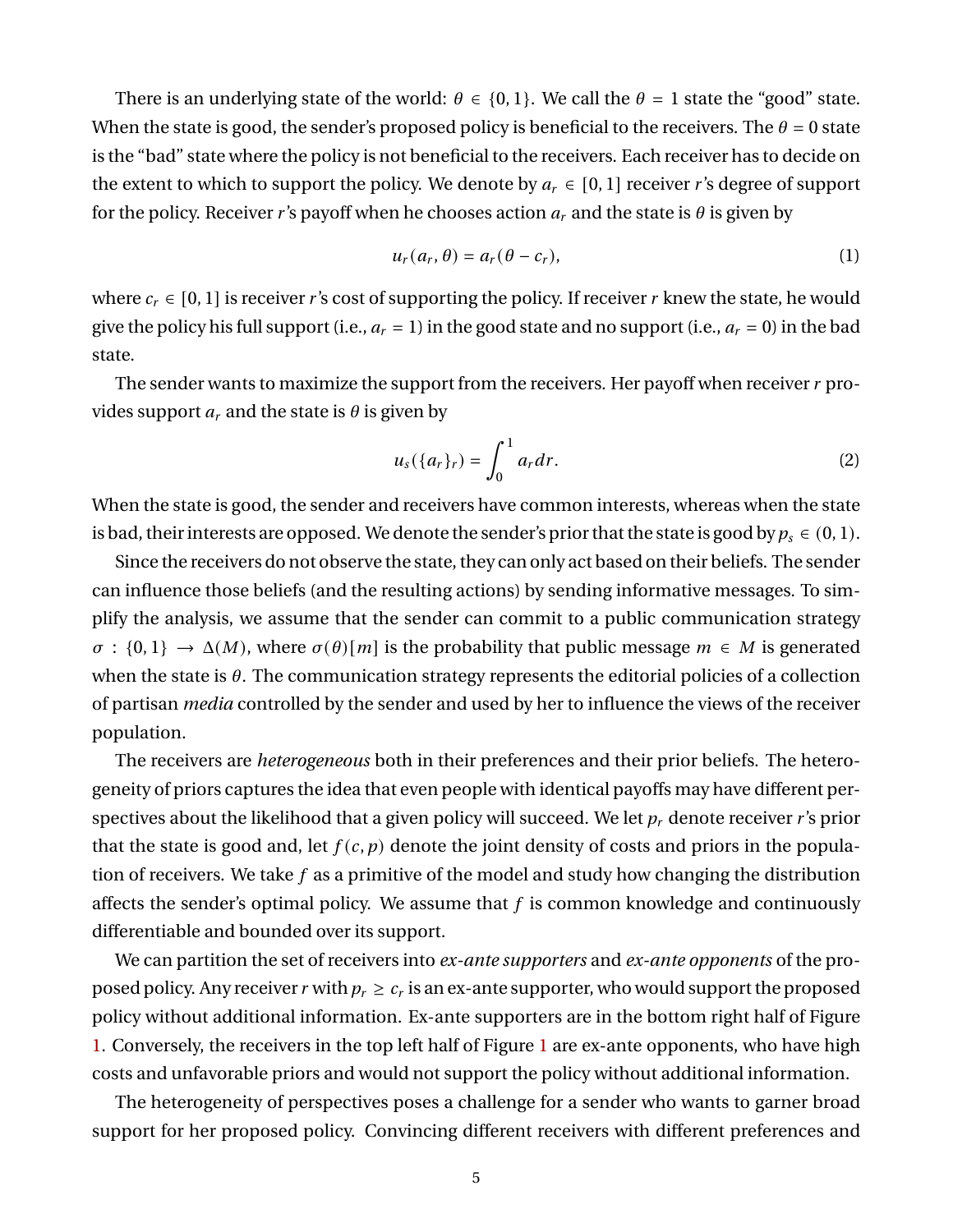<span id="page-6-0"></span>

Figure 1. The ex-ante supporters and opponents of the policy.

beliefs requires different communication strategies. Yet, communication is public, so the sender cannot tailor her messaging strategy to the diverse perspectives of receivers. The main characterization result of the paper concerns the optimal way of resolving the inherent tension in convincing different segments of the population.

**Timing.** The timing of the communication game is as follows:

- 1. The prior and cost of each receiver is drawn, and each receiver  $r$  observes  $(p_r, c_r)$ .
- 2. The sender commits to a strategy  $\sigma$ , which is observed by each receiver.
- 3. The state is realized, and the sender sends the message drawn according to  $\sigma$ .
- 4. Each receiver  $r$  updates his prior and chooses an action  $a_r$ .
- 5. Payoffs are realized.

The solution concept we adopt is the Perfect Bayesian Equilibrium.

#### **2.2 An Equivalent Representative-Receiver Problem**

The fact that the sender is communicating with a population of heterogeneous receivers complicates her problem. However, the sender's optimal strategy can be found by solving a related persuasion problem with a *representative receiver* whose prior coincides with the sender's prior.

The key simplification comes from Proposition 1 of [Alonso and Câmara](#page-40-4) [\(2016b\)](#page-40-4). Consider receivers r and r' with priors  $p_r$  and  $p_{r'} = p_s$ . Since the two receivers observe the same (public) message, their posteriors are related through the following expression:

$$
\mu_r = \frac{\mu_{r'} \frac{p_r}{p_{r'}}}{\mu_{r'} \frac{p_r}{p_{r'}} + (1 - \mu_{r'}) \frac{1 - p_r}{1 - p_{r'}}},\tag{3}
$$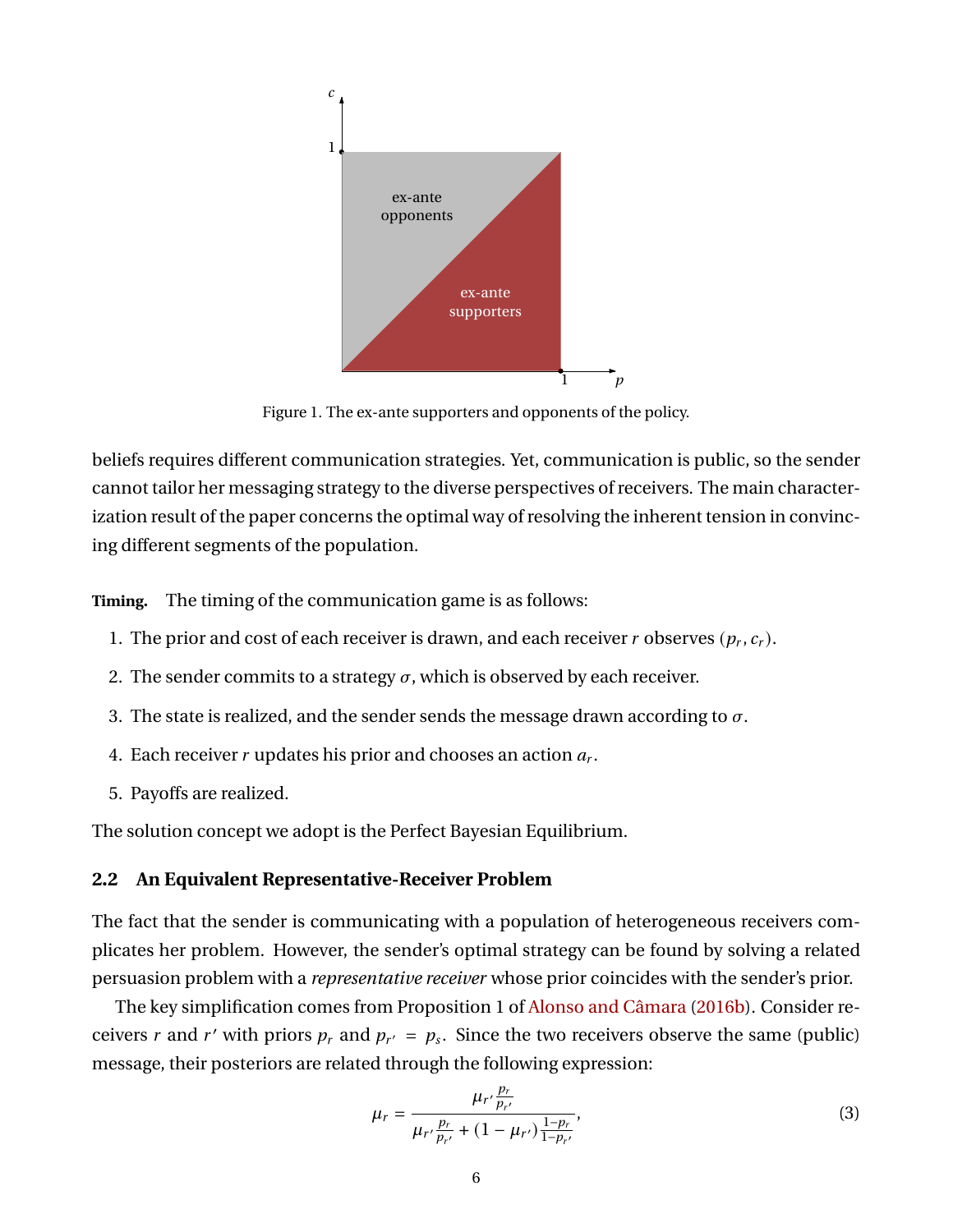where  $\mu_r$  and  $\mu_{r'}$  denote the posteriors of  $r$  and  $r'$ , respectively. $^7$  $^7$  This coupling of posteriors holds regardless of the communication strategy employed by the sender. It uniquely pins down the posterior  $\mu_r$  of *every* receiver r as a function of the posterior of receiver  $r'$ —who will be our representative receiver.

Receiver r takes action  $a_r = 1$  if and only if his posterior that the state is good is at least as large as his cost of action; that is, if and only if

$$
c_r \le c(\mu_s, p_r) \equiv \frac{\mu_s \frac{p_r}{p_s}}{\mu_s \frac{p_r}{p_s} + (1 - \mu_s) \frac{1 - p_r}{1 - p_s}},\tag{4}
$$

where  $\mu_s$  denotes the posterior of the representative receiver (who has the same prior as the sender). The payoff to the sender is given by the share of receivers who take the good action:

<span id="page-7-1"></span>
$$
v(\mu_s) = \int_0^1 \int_0^{c(\mu_s, p)} f(p, c) dc dp.
$$
 (5)

The sender's problem is thus equivalent to a standard Bayesian persuasion problem with a representative receiver. The sender and the receiver share the common prior  $p_s$  that the state is good. The payoff to the sender when she induces a posterior of  $\mu_s$  for the representative receiver is given by  $v(\mu_s)$ , defined in equation [\(5\)](#page-7-1). Following [Kamenica and Gentzkow](#page-41-2) [\(2011\)](#page-41-2), we refer to  $v(\mu_s)$  as the sender's *value function*. Whenever there is no risk of confusion, we drop the *s* subscript and simply write  $v(\mu)$  for the value to the sender of inducing posterior  $\mu$  for the representative receiver.

Figure [2](#page-8-0) shows a useful graphical representation of the value function. The value to the sender from inducing posterior  $\mu$  is given by the measure of receivers r who take the  $a_r = 1$  action (the area shaded in red in the figure). This measure depends on the distribution of costs and priors in the population as well as the induced posterior  $\mu$ . As  $\mu$  increases, more and more receivers support the proposed policy, expanding the shaded area in the figure and increasing the sender's payoff.

The value function has several useful properties. First,  $v(\mu)$  is increasing in  $\mu$ . Inducing a higher posterior for the representative receiver results in a higher posterior for every receiver, thus increasing the share of receivers who take the  $a = 1$  action. Second,  $v(0) = 0$  and  $v(1) = 1$ . When the representative receiver is certain that the state is bad, so is every other receiver. Therefore, every receiver takes the  $a = 0$  action. Likewise, when the representative receiver is certain that the state is good, every other receiver is also certain that the state is good and takes the  $a = 1$  action. Finally,  $v(\mu)$  is differentiable in  $\mu$  due to the differentiability of f.

The value function can thus be seen as a differentiable cumulative distribution function. We let  $h(\mu) \equiv v'(\mu)$  denote the corresponding density and refer to it as the *virtual density* of the persuasion problem with heterogeneous receivers. The virtual density has an intuitive interpretation:  $h(\mu)$  is the density of receivers who are indifferent between taking the two actions whenever the representative receiver's posterior is equal to  $\mu$ .

<span id="page-7-0"></span><sup>&</sup>lt;sup>7</sup>Throughout the paper, we use posterior to mean subjective posterior probability of state  $\theta = 1$  given an agent's information.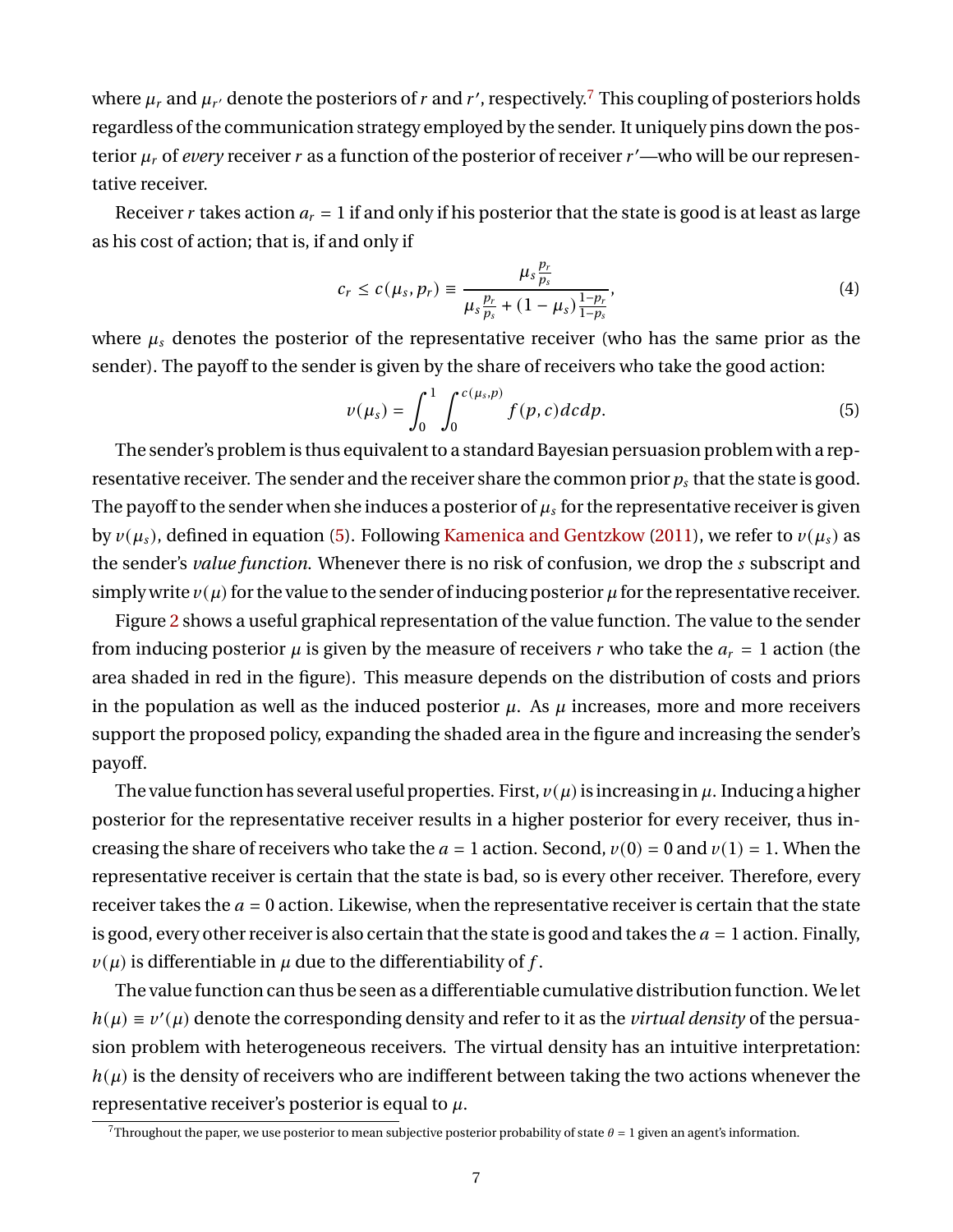<span id="page-8-0"></span>

Figure 2. The value function:  $\mu < p_s$  in the left panel and  $\mu > p_s$  in the right panel.

#### **2.3 Single-Peaked Distributions**

The solution to the sender's optimal persuasion problem takes a particularly simple form when the distribution of receiver types satisfies the following condition:

<span id="page-8-1"></span>**Definition 1** (single-peaked density). The virtual density  $h(\mu)$  is *single-peaked* if there exists some  $\tilde{\mu} \in [0, 1]$  such that  $h'(\mu) > 0$  for all  $\mu < \tilde{\mu}$  and  $h'(\mu) < 0$  for all  $\mu > \tilde{\mu}$ .

Single-peakedness is an assumption on the joint distribution of receivers' costs and prior beliefs. It requires a large share of receivers to have moderate preferences and beliefs, with fewer and fewer people having extreme preferences or beliefs. We thus consider single-peaked virtual densities to be representative of *unimodal* societies.

<span id="page-8-2"></span>The significance of Definition [1](#page-8-1) rests on the following observation: When the virtual density is single-peaked, the sender's value function is first convex and then concave. Figure [3](#page-8-2) illustrates the value function in this case. Corollary 2 of [Kamenica and Gentzkow](#page-41-2) [\(2011\)](#page-41-2) implies that, under



Figure 3. The value function under the assumption that the virtual density is single-peaked.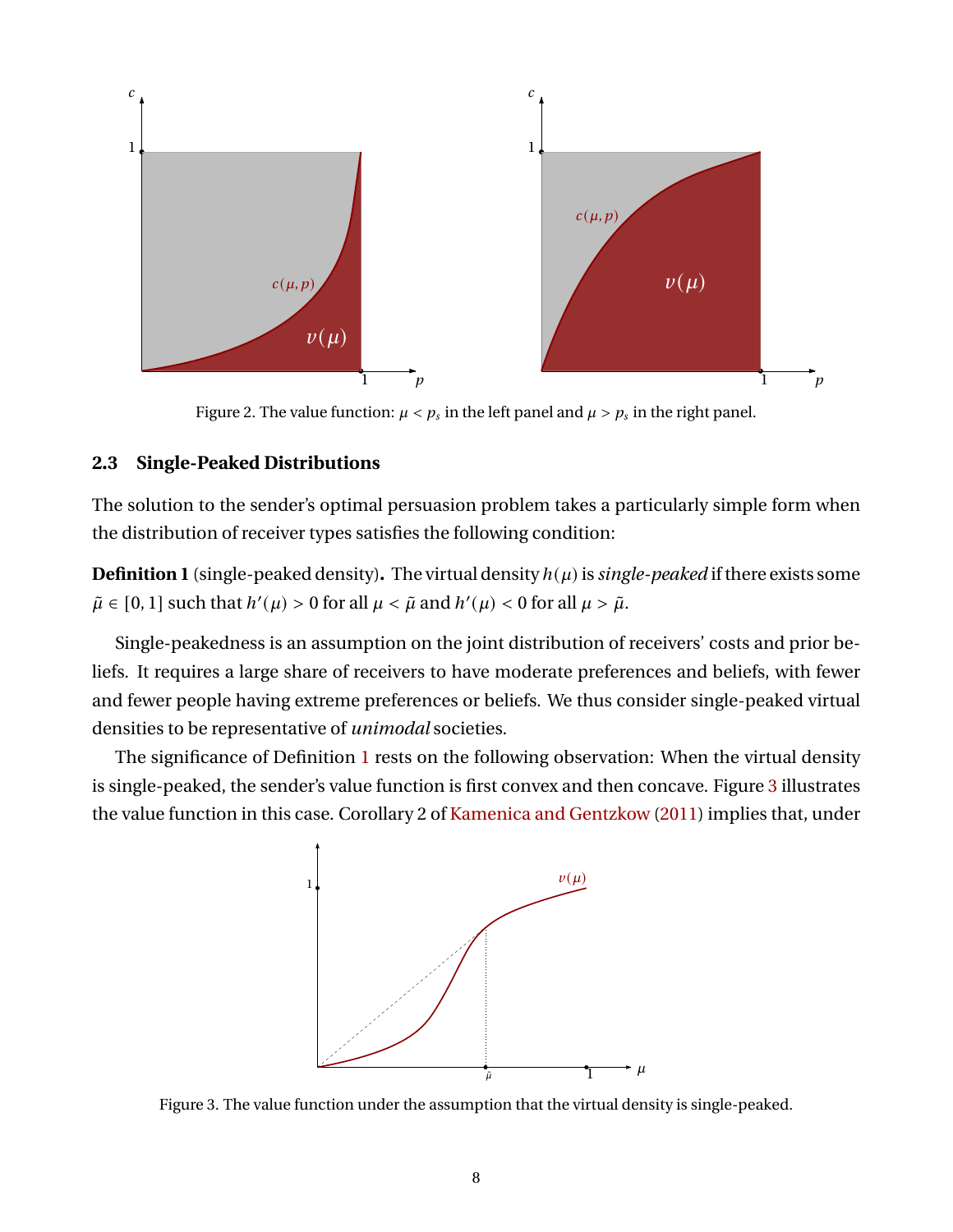the sender's optimal strategy, the representative receiver's posterior only takes two values. In particular, we have the following characterization of the optimal strategy when the virtual density is single-peaked:

#### <span id="page-9-3"></span>**Theorem 1.** *If the virtual density is single-peaked, the optimal strategy uses only two messages.*

We maintain the assumption of single-peakedness in the next two sections. We do so in part for tractability. However, single-peaked distributions also constitute a natural and widely used class of distribution functions. In Section [5,](#page-17-0) we show that optimal strategy in the case where the virtual density is instead single-dipped is the mirror image of the optimal strategy in the single-peaked case.

Whether the virtual density is single-peaked only depends on the distribution of types,  $f$ , and the sender's prior,  $p_s$ . In the remainder of this subsection, we find a set of easy-to-check sufficient conditions for the virtual density to the single-peaked. If receivers have a common prior which coincides with the sender's prior, then the single-peakedness of the virtual density is equivalent to the single-peakedness of the density of costs:

<span id="page-9-4"></span>**Proposition 1.** *Suppose*  $p_r = p_s$  for all r. The virtual density  $h(\mu)$  is single-peaked in  $\mu$  if and only *if the density of costs*  $f(c)$  *is single-peaked in c.* 

If receivers have a common cost, on the other hand, then the single-peakedness of the virtual density is implied by a condition that is weaker than the log-concavity of the density of priors:

<span id="page-9-0"></span>**Proposition 2.** *Suppose*  $c_r = c \in (0, 1)$  *for all r. The virtual density*  $h(\mu)$  *is single-peaked if the density of priors*  $f(p)$  *is strictly positive for all*  $p \in (0, 1)$  *and satisfies* 

<span id="page-9-1"></span>
$$
\frac{d^2}{dp^2}\log f(p) < 2\left(\gamma - 1\right)^2 \min\left\{1, \frac{1}{\gamma^2}\right\} \quad \text{for all } p \in (0, 1),\tag{6}
$$

*where*  $\gamma \equiv \frac{1-c}{c} \frac{1-p_s}{p_s}$  $\frac{-p_s}{p_s} \geq 0.$ 

The following corollary of Proposition [2](#page-9-0) is a straightforward consequence of the facts that the left-hand side of equation [\(6\)](#page-9-1) is negative if  $f(p)$  is log-concave, while its right-hand side is always non-negative:[8](#page-9-2)

**Corollary 1.** *Suppose*  $c_r = c$  *for all r. The virtual density*  $h(\mu)$  *is single-peaked in*  $\mu$  *if the density of priors*  $f(p)$  *is strictly log-concave in p.* 

# <span id="page-9-5"></span>**3 Optimal Policy**

#### **3.1 Never-supporters, Always-supporters, and Compliers**

In light of Theorem [1,](#page-9-3) we can assume without loss that the sender uses only two messages. We label the messages  $m \in M = \{0, 1\}$ , with  $m = 1$  the "good" message, which is suggestive of  $\theta = 1$ , and

<span id="page-9-2"></span><sup>&</sup>lt;sup>8</sup>See [Bagnoli and Bergstrom](#page-40-18) [\(2005\)](#page-40-18) for a list of well-known distributions satisfying log-concavity.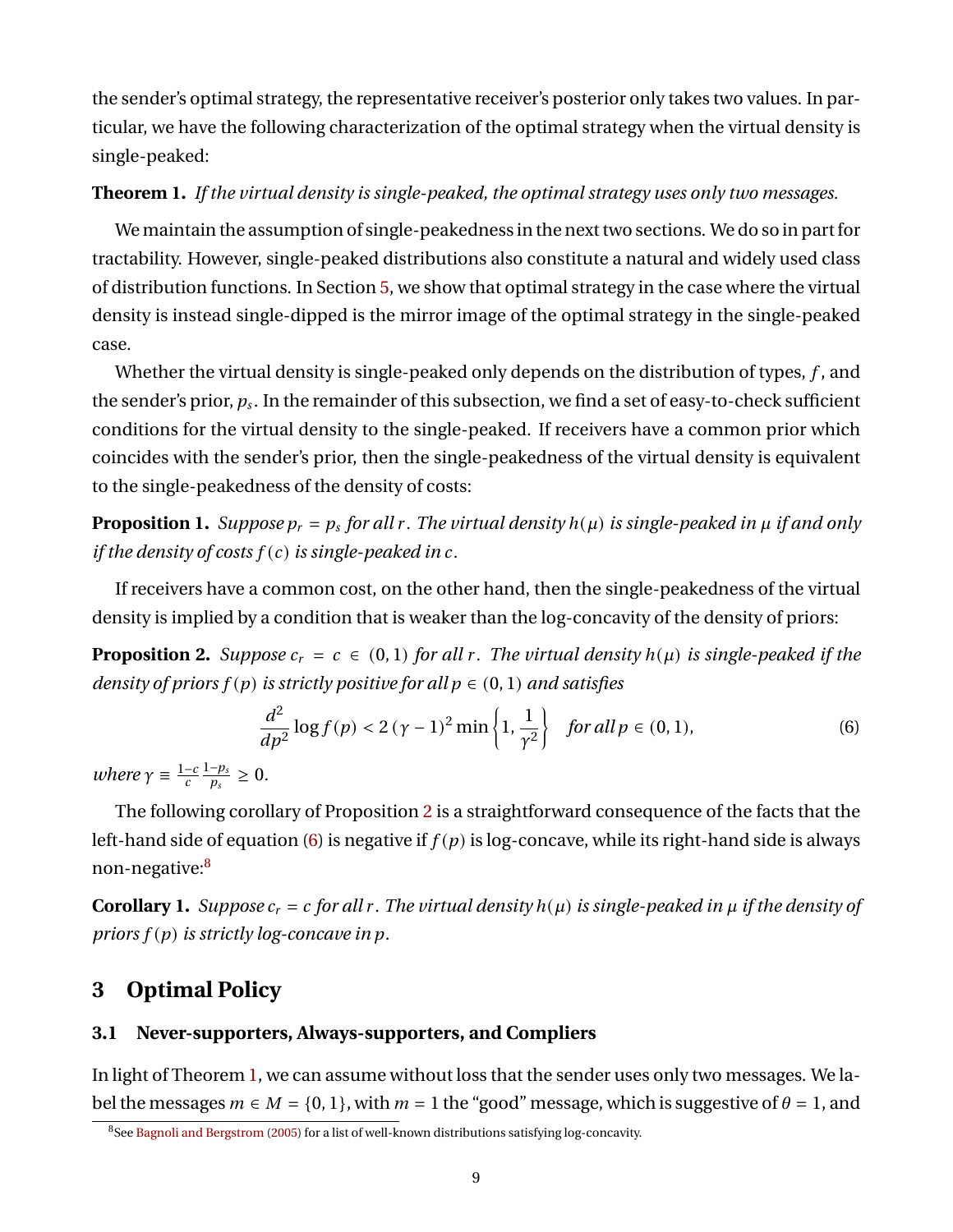$m = 0$  the "bad" message, which is suggestive of  $\theta = 0$ . The sender's strategy can be represented by a pair of numbers:

$$
\sigma=(\sigma^0,\sigma^1)\in[0,1]^2,
$$

where  $\sigma^{\theta} \equiv \sigma(\theta)[m = 1]$  is the probability of sending the good message in state  $\theta \in \{0, 1\}$ . Throughout, we assume without loss of generality that  $\sigma^1 \geq \sigma^0.$ 

The media's optimal strategy thus partitions the set of receivers into three groups:

- 1. The *never-supporters*, who choose  $a = 0$  regardless of the message m.
- 2. The *compliers*, who choose  $a = m$ .
- 3. The *always-supporters*, who choose  $a = 1$  regardless of the message m.

The never-supporters set  $a = 0$  even if they receive the good message: They are not convinced by the media because their initial beliefs are too pessimistic relative to their costs. The alwayssupporters set  $a = 1$  even if they receive the bad message because of their optimistic priors and low costs. The compliers are the the most interesting group. They pay attention to the news and adjust their actions in response to what they learn.

Our next result characterizes the set of never-supporters, compliers, and always-supporters as a function of the strategy followed by the sender:

<span id="page-10-2"></span>**Proposition 3.** *Given*  $(\sigma^0, \sigma^1)$ *, where*  $\sigma^1 \geq \sigma^0$ *, let:* 

<span id="page-10-0"></span>
$$
\underline{p}(c) \equiv \frac{c\sigma^0}{c\sigma^0 + (1-c)\sigma^1},\tag{7}
$$

<span id="page-10-1"></span>
$$
\overline{p}(c) \equiv \frac{c(1 - \sigma^0)}{c(1 - \sigma^0) + (1 - c)(1 - \sigma^1)}.
$$
\n(8)

*Receiver r* is a never-supporter if  $p_r < p(c_r)$ , a complier if  $p_r \in [p(c_r), \overline{p}(c_r))$ , and an always*supporter if*  $p_r \geq \overline{p}(c_r)$ .

Figure [4](#page-11-0) illustrates the partition of receivers. When the media are fully uninformative (i.e.,  $\sigma^1$  =  $\sigma^{0}$ ), then  $p(c) = \overline{p}(c) = c$  for all  $c \in [0, 1]$ , and no receiver is a complier. The sets of alwayssupporters and never-supporters then coincide with the sets of ex-ante supporters and ex-ante opponents, respectively. The lightly shaded region of Figure [4](#page-11-0) then disappears, and the figure reduces to Figure [1.](#page-6-0) As the media become more informative, the set of compliers grows at the expense of the always-supporters and never-supporters. When the media are fully informative (i.e.,  $\sigma^1 = 1$  and  $\sigma^0 = 0$ ), every receiver is a complier, and the lightly shaded area comprises the entirety of the unit square.

#### **3.2 Intensive and Extensive Margins**

By choosing its strategy, the sender effectively chooses who is a complier and how frequently the compliers see the good message. The sender wants to turn as large a share of the receivers as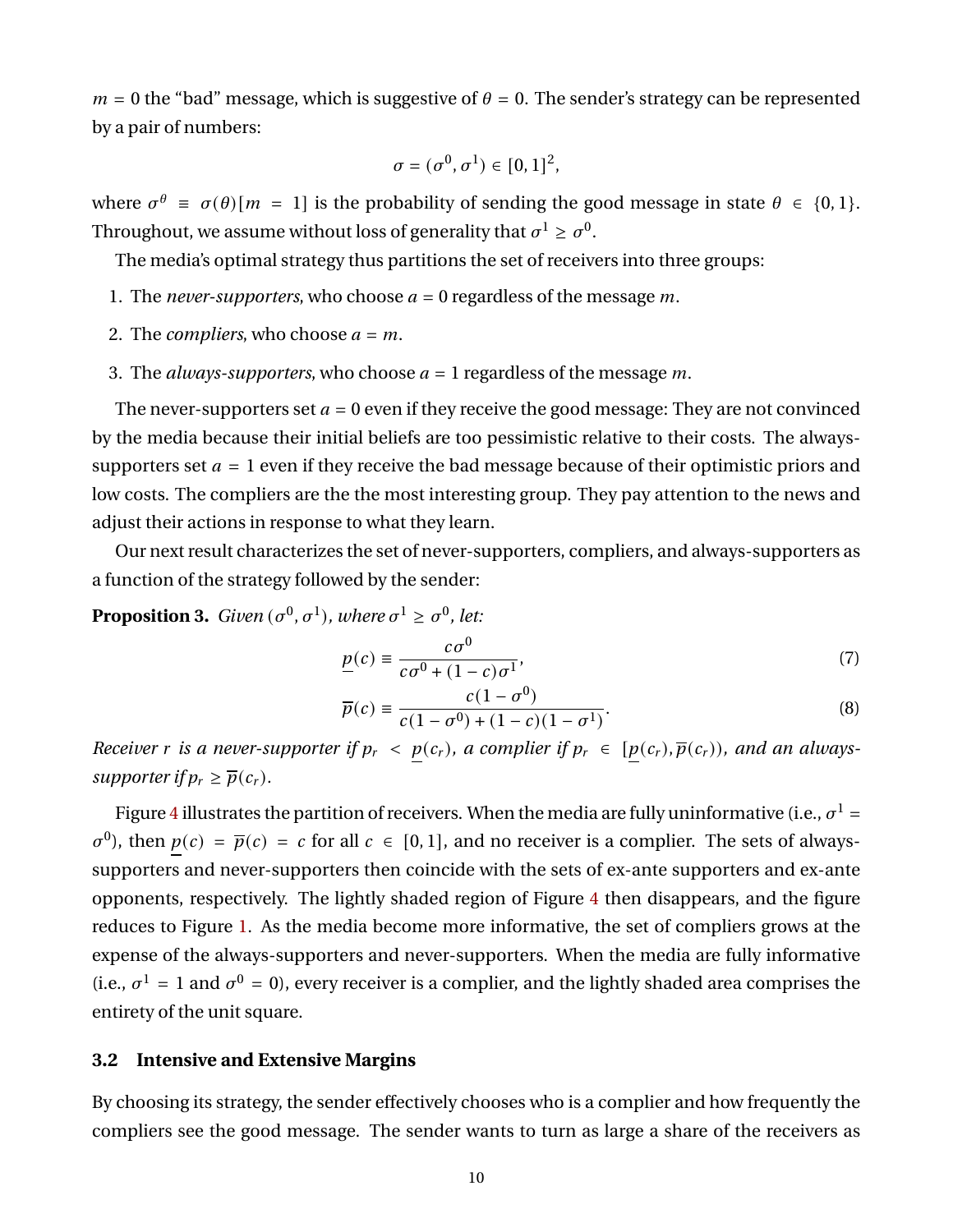<span id="page-11-0"></span>

Figure 4. The set of never-supporters, compliers, and always-supporters given policy  $(\sigma^0, \sigma^1)$ .

possible into compliers (and always-supporters) and send the good message as often as possible. However, she faces a trade-off between these two objectives.

One can view the sender's trade-off as one involving improvements along intensive and extensive margins. The sender's expected payoff from following strategy  $(\sigma^0,\sigma^1)$  is given by

$$
\underbrace{\left(\int_{0}^{1} \int_{\underline{p}(c)}^{\overline{p}(c)} f(p, c) dp dc\right)}_{\text{measure of compilers}} \underbrace{\left(p_s \sigma^1 + (1 - p_s) \sigma^0\right)}_{\text{likelihood of the good message}} + \underbrace{\int_{0}^{1} \int_{\overline{p}(c)}^{1} f(p, c) dp dc}_{\text{measure of always-supports}},
$$
\n(9)

where  $p$  and  $\bar{p}$  are given by [\(7\)](#page-10-0) and [\(8\)](#page-10-1), respectively. The sender wants to increase the likelihood of the good message. Doing so increases the probability that the compliers support the proposed policy, thus allowing the sender to gain support along the *intensive margin*. But increasing the likelihood of the good message makes the media less informative. The decrease in the informativeness of the media turns some compliers into never-supporters and always-supporters. If many more compliers become never-supporters than always-supporters, the sender loses support along the *extensive margin*. Figure [5](#page-12-0) illustrates this trade-off.

#### **3.3 Who Follows the Media?**

We now turn to the question of how the sender optimally resolves her trade-off.

<span id="page-11-1"></span>**Proposition 4.** *If the virtual density is single-peaked, under the optimal strategy:*

- *1. The bad message fully reveals the bad state.*
- *2. The ex-ante supporters are all compliers.*

The argument for the Proposition can be best understood by studying Figure [3.](#page-8-2) When the virtual density is single-peaked, optimal persuasion involves moving the representative receiver's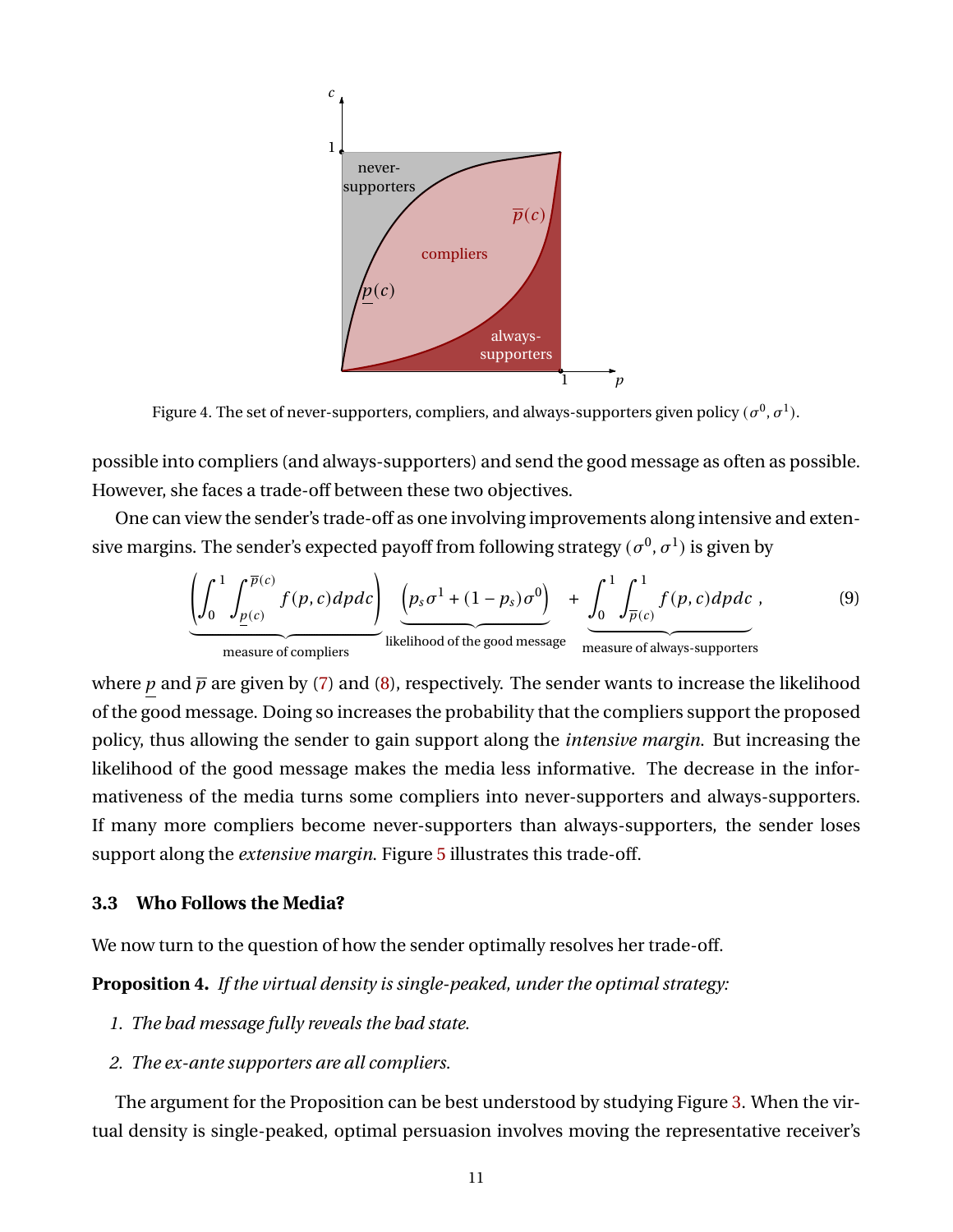<span id="page-12-0"></span>

Figure 5. The trade-off between gaining support along the intensive and extensive margins for the  $\sigma^1$  = 1 case. Choosing a higher  $\sigma^0$  leads to a higher likelihood of the good message (gain along the intensive margin) but fewer compliers (loss along the extensive margin).

<span id="page-12-2"></span>posterior to one of two points:  $\mu = 0$  and  $\mu = \hat{\mu}$ .<sup>[9](#page-12-1)</sup> Inducing the  $\mu = 0$  posterior requires the bad message to fully reveal the bad state. But then even the most ardent ex-ante supporters find it worthwhile to follow the media on the off chance that the state is revealed to be bad. Therefore, every ex-ante supporter is a complier, and there are no always-supporters. Figure [6](#page-12-2) illustrates the partition of receivers under the optimal persuasion strategy.



Figure 6. The set of never-supporter and compliers when the virtual density is single-peaked.

The intuition behind the result is as follows. Moderate receivers with middling costs and priors are the ones most inclined to follow the media since their behavior is sensitive even to messages with little information about the state. When the virtual density is single-peaked, there are many

<span id="page-12-1"></span><sup>&</sup>lt;sup>9</sup>When the sender's prior is high enough that  $p_s > \hat{\mu}$  in Figure [3,](#page-8-2) the optimal strategy reveals no information, and any strategy that satisfies  $\sigma^0 = \sigma^1$  is optimal. In such a case, we choose the strategy  $\sigma^0 = \sigma^1$ bad message is given by  $\mu = 0$ .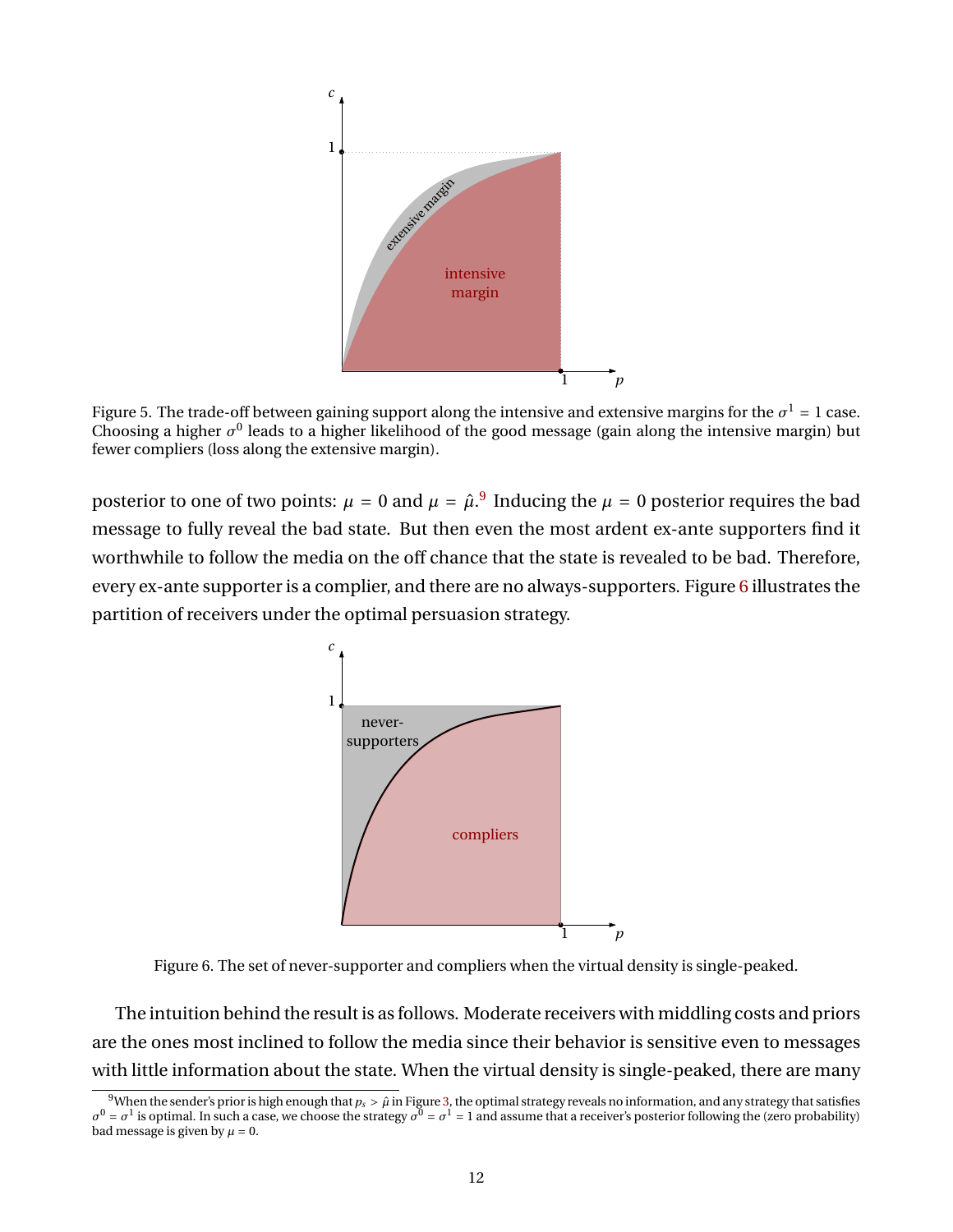more moderates than are receivers with extreme preferences or beliefs. Therefore, the sender has much more to gain by increasing the likelihood of the good message and the probability of support from the moderates than it has to lose from turning ex-ante opponents off. Figure [5](#page-12-0) depicts the trade-off faced by the sender in this case. Under the optimal policy, the marginal gain from having more compliers—the measure of receivers in the grey sliver—equals the expected loss of support from compliers—the likelihood that receivers in the red region support the policy.

# <span id="page-13-2"></span>**4 Media Bias in Unimodal Societies**

The media are *biased* if they send the good message when the state is bad or send the bad message when the state is good. Recall that, when the virtual density is single-peaked, optimal persuasion entails sending the good message when the state is good. Therefore, media bias is conveniently summarized in the single-peaked case by the probability  $\sigma^0$  of sending the good message when the state is bad. We use the following notion of media bias in this case:

**Definition 2.** Consider single-peaked virtual densities  $h_1$  and  $h_2$  with the corresponding optimal strategies  $\sigma_1 = (\sigma_1^0)$  $(\sigma_1^0, \sigma_1^1)$  and  $\sigma_2 = (\sigma_2^0)$  $\{22, \sigma_2^1\}$  for the sender. The media are *more biased* given  $h_1$  than given  $h_2$  if  $\sigma_1^0$  $\sigma_1^0 \ge \sigma_2^0$  $\frac{0}{2}$ 

In this section, we characterize how changes in the primitives of the model affect the extent of media bias.

## <span id="page-13-1"></span>**4.1 Changes in Popularity**

We first study how shifts in the distribution of costs and priors affect the sender's optimal strategy and the resulting media bias. We use the following partial orders on the set of distributions:

**Definition 3.** Consider probability density functions  $f_1$  and  $f_2$  with the corresponding cumulative distribution functions  $F_1$  and  $F_2$ . We say  $f_1$  is larger than  $f_2$  in the *hazard rate order* if

$$
\frac{f_1(x)}{1 - F_1(x)} \le \frac{f_2(x)}{1 - F_2(x)} \qquad \text{for all } x.
$$
 (10)

**Definition 4.** Consider probability density functions  $f_1$  and  $f_2$  with the corresponding cumulative distribution functions  $F_1$  and  $F_2$ . We say  $f_1$  is larger than  $f_2$  in the *reversed hazard rate order* if

$$
\frac{f_1(x)}{F_1(x)} \ge \frac{f_2(x)}{F_2(x)} \qquad \text{for all } x. \tag{11}
$$

Hazard rate and reversed hazard rate orders are related to two well-known partial orders on distributions: They are more complete than the monotone-likelihood ratio property (MLRP) but less complete than first-order stochastic dominance (FOSD).<sup>[10](#page-13-0)</sup> If  $f_1$  is larger than  $f_2$  in the hazard rate or reversed hazard rate orders, then it also first-order stochastically dominates  $f_2$ .

Our next result establishes that an increase in the support for the policy increases media bias:

<span id="page-13-0"></span><sup>10</sup>See, for instance, [Shaked and Shanthikumar](#page-42-22) [\(2007,](#page-42-22) Section 1.B).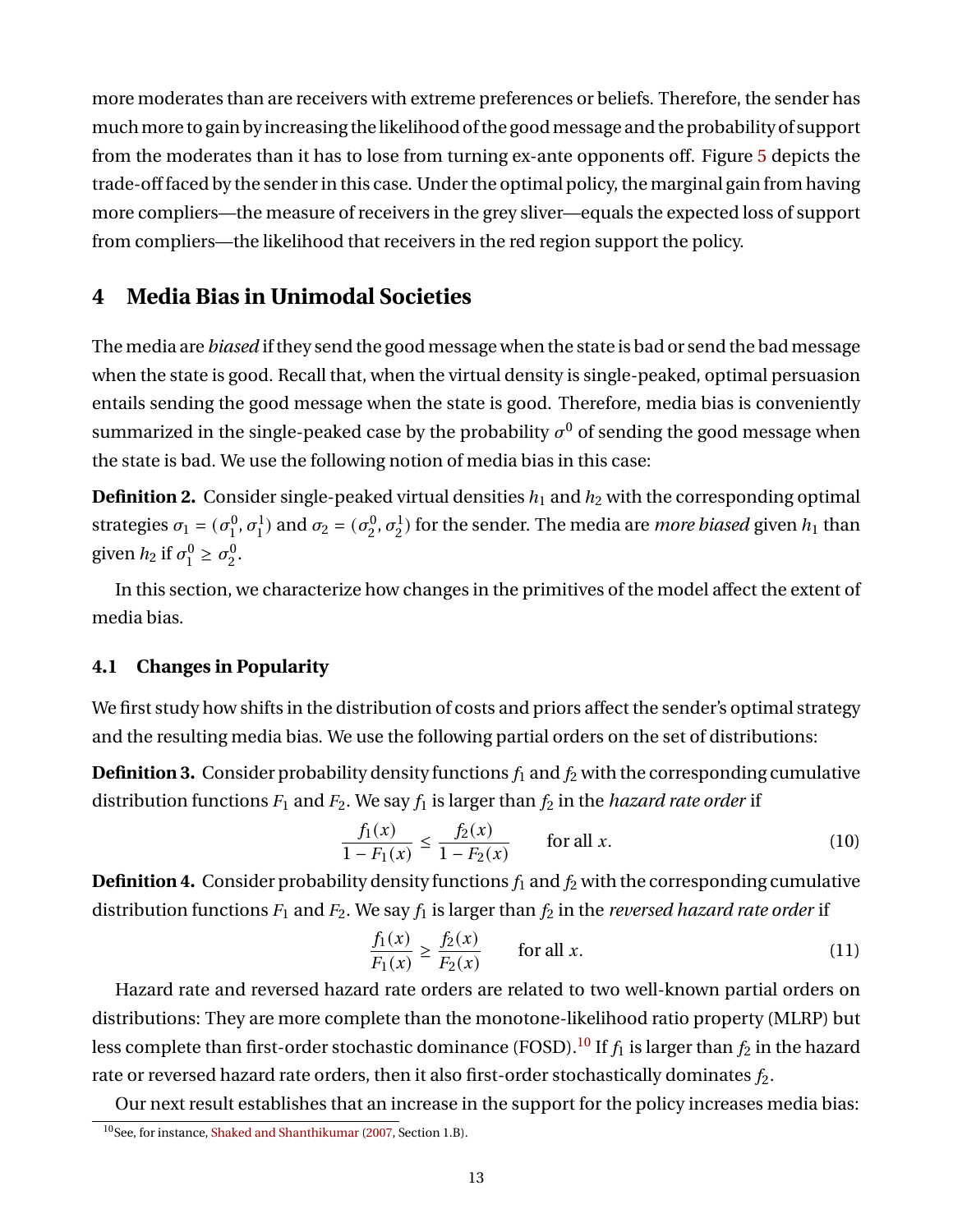<span id="page-14-0"></span>**Theorem 2.** Let  $h_1$  and  $h_2$  be two single-peaked virtual densities. If  $h_1$  is smaller than  $h_2$  in the *reversed hazard rate order, the media are more biased given*  $h_1$  *than*  $h_2$ *.* 

The result states that media are more biased when the policy has a larger ex-ante support. A *smaller* virtual density indicates a *more popular* policy. With a more popular policy, a larger fraction of receivers support the policy absent any persuasion by the sender. Therefore, the optimal strategy involves less information transmission and more reliance on the receivers' priors, and the media are thus less informative and more biased under the sender's optimal strategy.

Why is the reversed hazard rate order the right notion? The answer is best seen by examining the trade-off the sender faces between improving along the intensive and extensive margins. Suppose the sender reduces the probability of the good message when the state is bad by  $d\sigma^0$ . The result is a reduction in the posterior of the representative receiver following the observation of the good signal by some  $d\mu$  (which is related to  $d\sigma^0$ ). The change makes the media more informative and increases the measure of compliers by  $h(\mu)d\mu$ , an improvement along the extensive margin. But this gain comes at the expense of reducing the probability that the inframarginal compliers support the policy by  $H(\mu)d\sigma^0$ , a loss along the intensive margin. Therefore,  $h(\mu)/H(\mu)$ is a measure of the net benefit from making the media more informative. When  $h_1(\mu)/H_1(\mu) \leq$  $h_2(\mu)/H_2(\mu)$ , the sender gains relatively more by making the media more informative when the virtual density is  $h_2$  than when it is  $h_1$ . Consequently, the media are more biased when the virtual density is  $h_1$ .

We next study two special cases of Theorem [2,](#page-14-0) where receivers have common costs or priors. With a common prior, the reversed hazard rate order on virtual densities reduces to the reversed hazard rate order on the distributions of costs:

<span id="page-14-1"></span>**Corollary 2.** *Suppose*  $p_r = p_s$  for all r, and consider two single-peaked densities  $f_1(c)$  and  $f_2(c)$  for *the receivers' cost of support. If*  $f_1$  *is smaller than*  $f_2$  *in the reversed hazard rate order, the media are more biased given*  $f_1$  *than*  $f_2$ *.* 

Intuitively, the condition identified in Corollary [2](#page-14-1) means that the costs are lower under  $f_1$  than they are under  $f_2$ . This translates into a more popular policy. But when the proposed policy is more popular, the gains to the sender from persuasion are lower. Therefore, the media are less informative and more biased when receivers have lower costs of support.

If the receivers have common costs, on the other hand, a larger distribution of priors in the hazard rate order leads to a smaller virtual density in the reversed hazard rate order. The intuition for why we need the densities of priors to be ordered in the hazard rate order—and not the *reversed* hazard rate order as in Corollary [2—](#page-14-1)is as follows: *Higher* priors act like *lower* costs, making the policy more popular and lowering the gains from persuasion and the resulting media bias. The following corollary to Theorem [2](#page-14-0) formalizes this intuition: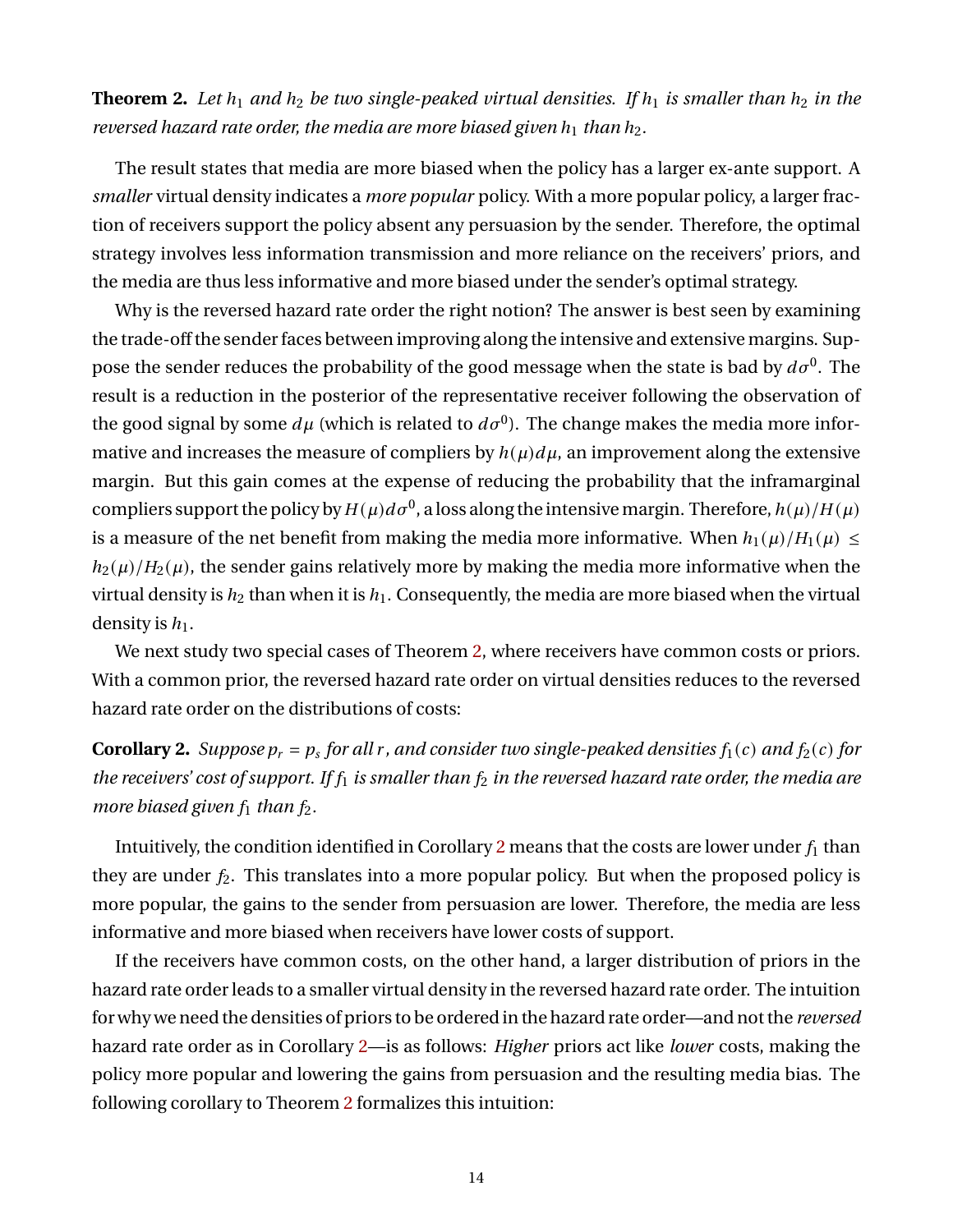<span id="page-15-3"></span>**Corollary 3.** Suppose  $c_r = c$  for all r, and consider two distributions of priors  $f_1(p)$  and  $f_2(p)$  that *are both strictly positive for all*  $p \in (0, 1)$  *and satisfy condition* [\(6\)](#page-9-1). If  $f_1$  *is larger than*  $f_2$  *in the hazard rate order, the media are more biased given*  $f_1$  *than*  $f_2$ *.* 

#### <span id="page-15-2"></span>**4.2 Polarization**

We next examine how increased polarization changes media bias. We measure the extent of polarization using a novel partial order on probability distributions:

**Definition 5.** Consider single-peaked densities  $f_1$  and  $f_2$  supported on a common compact set and satisfying

<span id="page-15-0"></span>
$$
f_2(x) = \frac{(f_1(x))^{\alpha}}{\kappa} \qquad \text{for all } x,
$$
 (12)

<span id="page-15-1"></span>some  $\alpha > 0$ , and a normalization constant  $\kappa > 0$ . If  $0 < \alpha \leq 1$ , then  $f_2$  is *more polarized* than  $f_1$ . If  $\alpha \geq 1$ , then  $f_2$  is *less polarized* than  $f_1$ .



Figure 7. The polarization order on single-peaked densities.

The partial order has an intuitive interpretation. Consider densities  $f_1$  and  $f_2$  satisfying [\(12\)](#page-15-0) for some  $\alpha > 1$ . Going from  $f_1$  to  $f_2$  moves mass from parts of the distribution that initially have smaller mass to parts with larger initial mass. In other words,  $f_2$  looks like  $f_1$ , but with higher peaks and deeper troughs. On the other hand, since  $f_1$  is single-peaked, most of its mass is concentrated around its peak. Therefore,  $f_2$  has even more mass in the center and even less mass in the periphery than  $f_1$ ; that is,  $f_2$  is less polarized than  $f_1$ . Figure [7](#page-15-1) illustrates the probability density functions for a set of single-peaked Beta distributions that are ranked in the polarization order.

It is instructive to consider the extremes of equation [\(12\)](#page-15-0). In the  $\alpha \to \infty$  limit,  $f_2$  becomes a point mass at the mode of  $f_1$ . Therefore, for any distribution  $f_1$  with a unique mode, the degenerate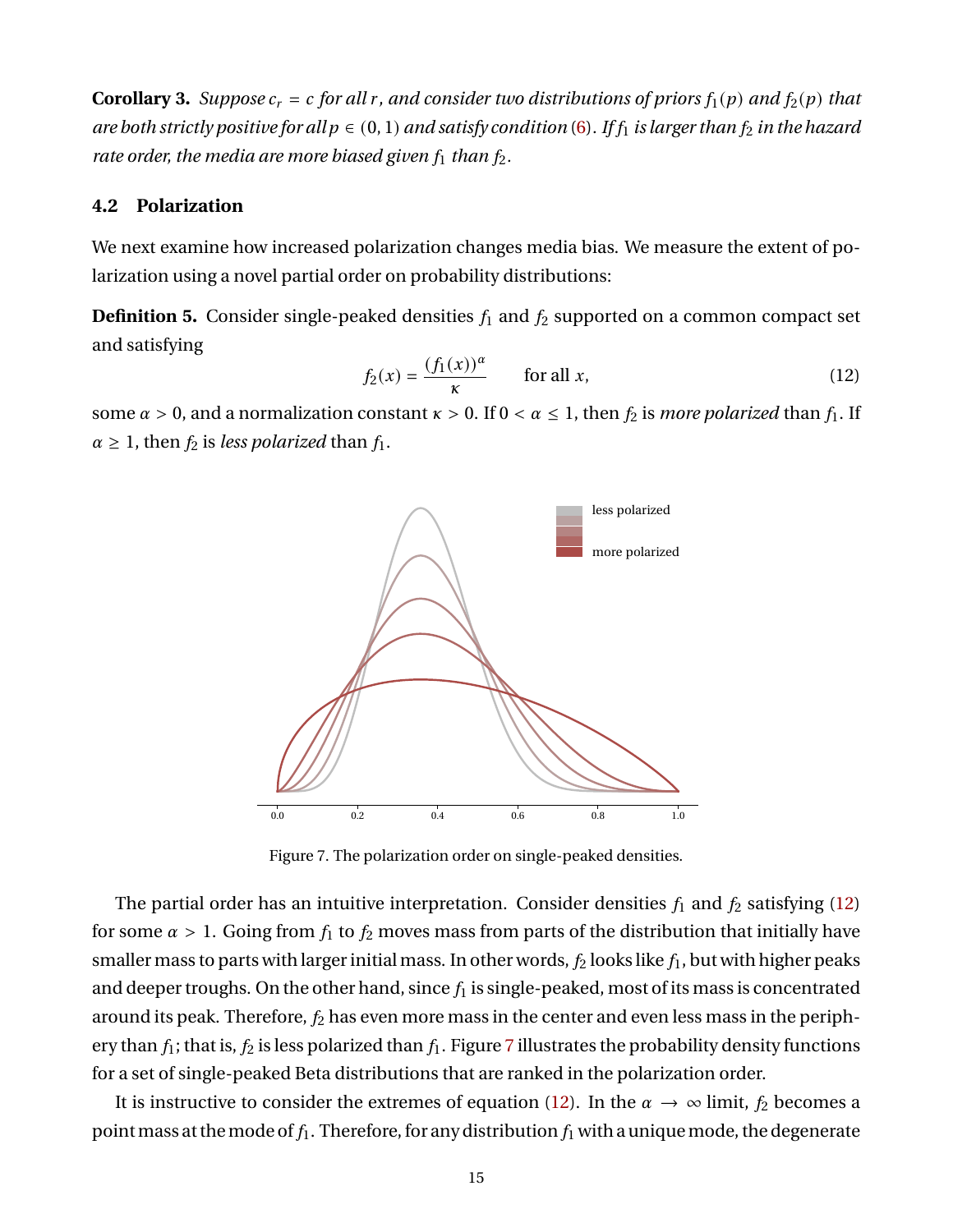distribution  $f_2$  with a point mass on the mode of  $f_1$  is less polarized than  $f_1$ . Conversely, in the  $\alpha \rightarrow$ 0 limit,  $f_2$  becomes the uniform distribution on the support of  $f_1$ . Thus, the uniform distribution is more polarized than any single-peaked distribution with the same support.

Members ofmany parametric families of distributions can be ordered in the polarization order. Two examples follow:

**Example 1.** Consider two single-peaked Beta distributions:

$$
f_1 = \text{Beta}(\alpha_1, \beta_1),
$$
  

$$
f_2 = \text{Beta}(\alpha_2, \beta_2),
$$

where  $\frac{\alpha_2-1}{\alpha_1-1} = \frac{\beta_2-1}{\beta_1-1}$  $\frac{\beta_2-1}{\beta_1-1}=\alpha$  for some  $\alpha\geq 0.$  If  $\alpha\leq 1$ , then  $f_2$  is more polarized than  $f_1$ , while if  $\alpha\geq 1$ , then  $f_2$  is less polarized than  $f_1$ . In particular, any two symmetric and single-peaked Beta distributions are ranked according to the polarization partial order.

**Example 2.** Consider the following truncated normal distributions on [0, 1]:

$$
f_1
$$
 = TruncatedNormal( $\mu$ ,  $\sigma_1^2$ ),  
 $f_2$  = TruncatedNormal( $\mu$ ,  $\sigma_2^2$ ).

If  $\sigma_2^2$  $c_2^2 \geq \sigma_1^2$  $\frac{1}{2}$ , then  $f_2$  is more polarized than  $f_1$ , while if  $\sigma_2^2$  $2^2 \leq \sigma_1^2$  $_1^2$ , then  $f_2$  is less polarized than  $f_1$ .

Our next result establishes that polarization decreases media bias:

<span id="page-16-0"></span>**Theorem 3.** Let  $h_1$  and  $h_2$  be two single-peaked virtual densities. If  $h_1$  is more polarized than  $h_2$ , *then media are less biased given*  $h_1$  *than*  $h_2$ *.* 

Theorem [3](#page-16-0) suggests a striking consequence of polarization: It tends to reduce the partisan media's bias. Intuitively, an increase in polarization turns some ex-ante moderates into ex-ante extremists. Under the optimal policy, then, there are fewer compliers and more never-supporters. As a result, the intensive margin becomes less important. The change in the trade-off incentivizes partisan media to reduce its bias and increase its outreach. Indeed, one may expect the segregation in news consumption to *decrease* as polarization increases, even with the existence of partisan media.

This result suggests a potential explanation for [\(Gentzkow and Shapiro,](#page-41-19) [2011,](#page-41-19) p.1819)'s finding that "There is no evidence that ideological segregation on the Internet has increased. If anything, segregation has declined as the Internet news audience has grown." It is also consistent with [Flax](#page-41-14)[man, Goel and Rao](#page-41-14) [\(2016\)](#page-41-14)'s finding that social networks and search engines are "associated with an increase in an individual's exposure to material from his or her less preferred side of the political spectrum."

Theorem [3](#page-16-0) describes the consequences of polarization for media bias while maintaining the assumption that the society is unimodal, and so, the virtual density is single-peaked. In the next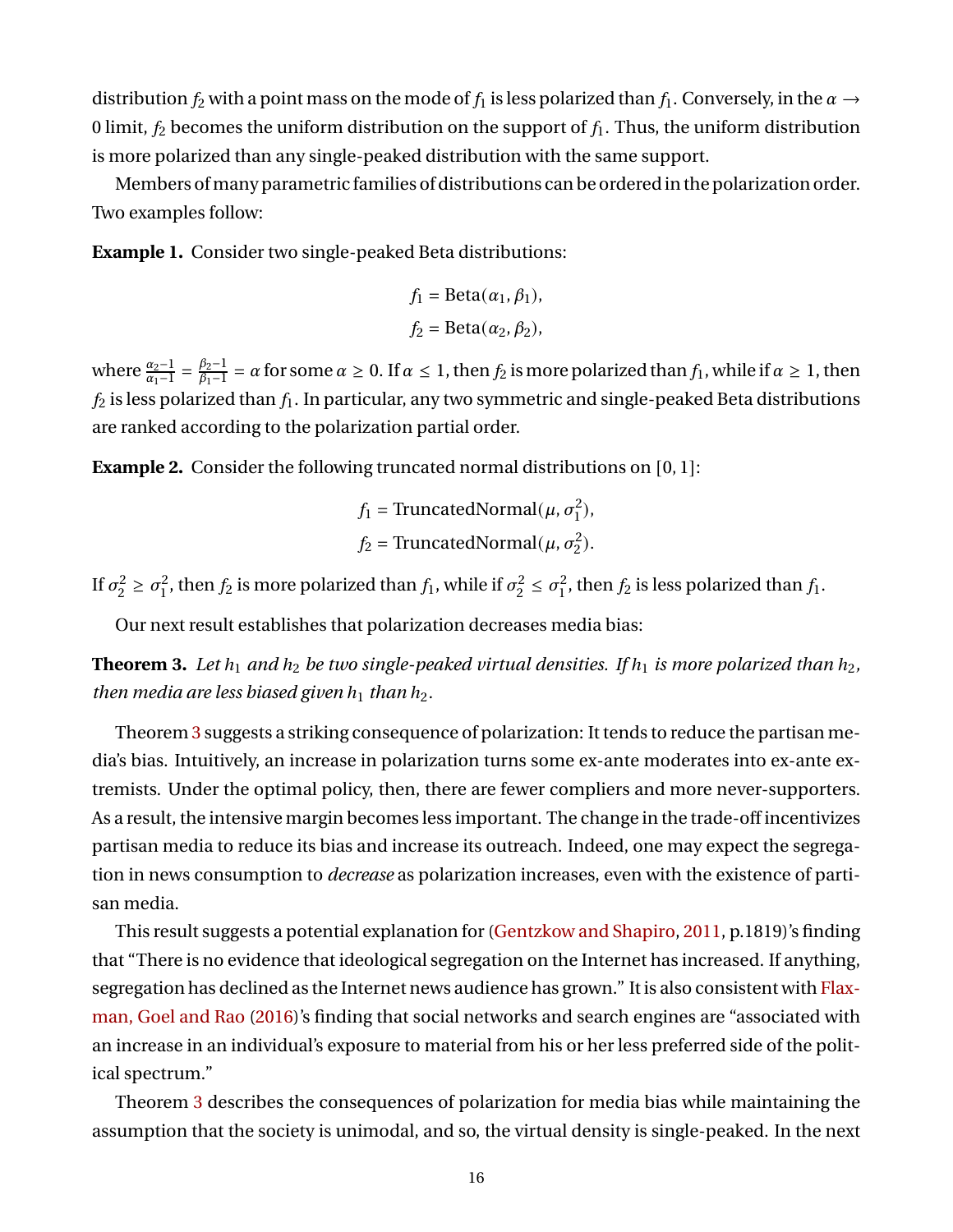section, we study persuasion in highly polarized societies in which there are more people in the extremes of preference and belief distribution than are at its center.

# <span id="page-17-0"></span>**5 Highly Polarized Societies**

Throughout this section, we study the properties of the optimal persuasion strategy when the virtual density is the polar opposite of single-peaked:

**Definition 6** (single-dipped density). The virtual density  $h(\mu)$  is *single-dipped* if there exists some  $\tilde{\mu} \in [0, 1]$  such that  $h'(\mu) < 0$  for all  $\mu < \tilde{\mu}$  and  $h'(\mu) > 0$  for all  $\mu > \tilde{\mu}$ .

In a society with a single-dipped virtual density, there are fewer moderates than those with extreme preferences or beliefs. We therefore consider single-dipped virtual densities to be representative of *highly polarized* societies [\(DiMaggio, Evans and Bryson,](#page-41-8) [1996;](#page-41-8) [Fiorina and Abrams,](#page-41-10) [2008\)](#page-41-10).

When the virtual density is single-dipped, the sender's value function is first concave and then convex. Our next result shows that, as a result, the optimal persuasion strategy is qualitatively different in a highly polarized society compared to a unimodal one:

<span id="page-17-2"></span>**Proposition 5.** *If the virtual density is single-dipped, the optimal strategy uses only two messages. Under the optimal strategy:*

- *1. The good message perfectly reveals the good state.*
- <span id="page-17-1"></span>*2. The ex-ante opponents are all compliers.*



Figure 8. The value function under the assumption that the virtual density is single-dipped.

The argument for the proposition is easiest to see by examining the sender's value function. Figure [8](#page-17-1) illustrates the value function in this case. When the distribution is single-dipped, the optimal policy induces only two values for the posterior of the representative receiver, one of which is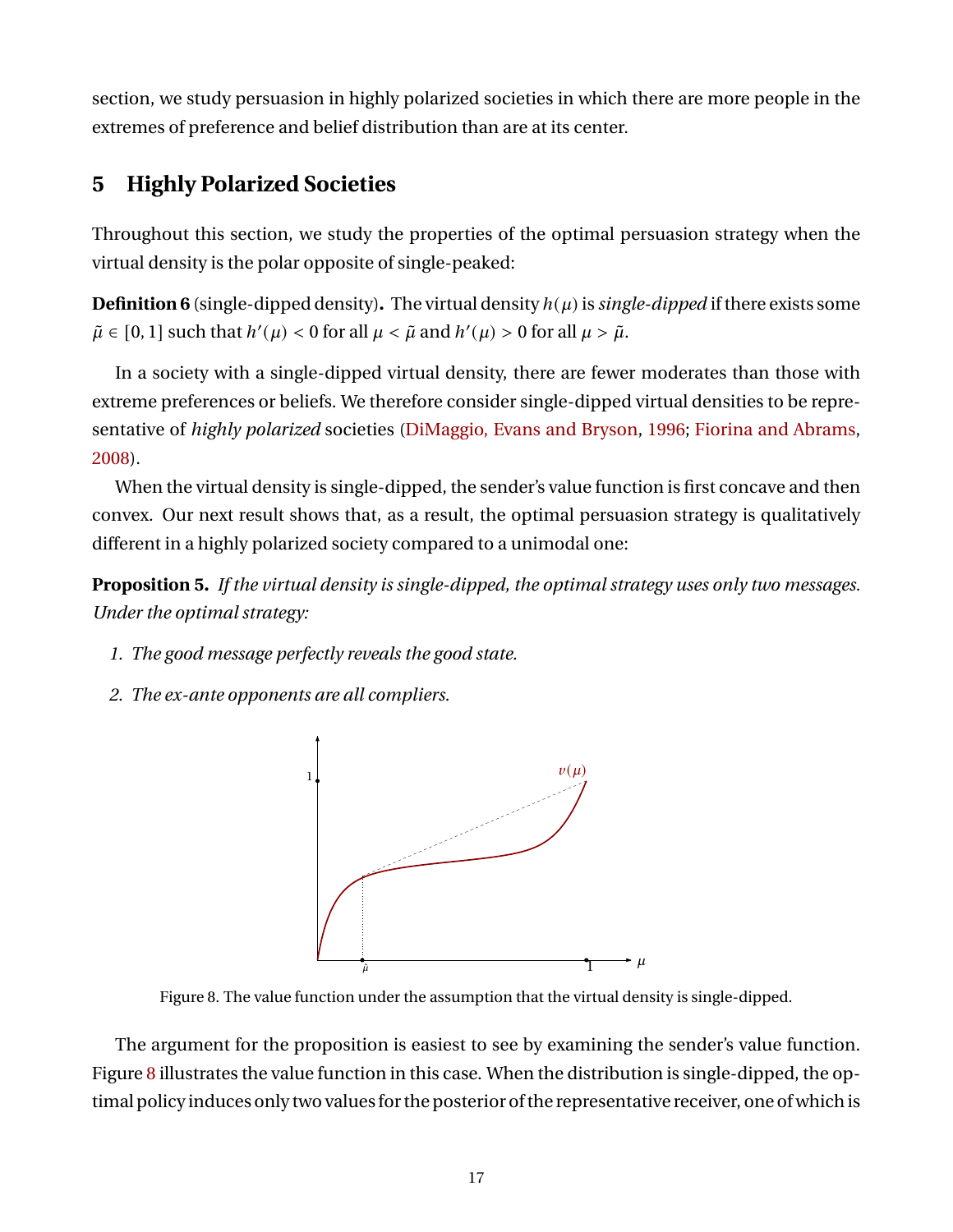<span id="page-18-1"></span> $\mu = 1$ .<sup>[11](#page-18-0)</sup> For the good message to induce the  $\mu = 1$  posterior, it must perfectly reveal the good state. But since the good message is fully revealing, even the most vehement ex-ante opponents find the good message informative enough to sway their decision. Therefore, all ex-ante opponents are compliers, and there are no never-supporters. Figure [9](#page-18-1) illustrates the partition of receivers under the optimal policy.



Figure 9. Receivers under the optimal policy when the virtual density is single-dipped.

We next introduce a set of sufficient conditions for the virtual density to be single-dipped. If receivers have a common prior which coincides with the sender's prior, the single-dippedness of the virtual density is equivalent to the single-dippedness of the density of costs:

<span id="page-18-3"></span>**Proposition 6.** Suppose  $p_r = p_s$  for all r. The virtual density  $h(\mu)$  is single-dipped in  $\mu$  if and only *if the density of costs*  $f(c)$  *is single-dipped in c.* 

If receivers have a common cost, the single-dippedness of the virtual density is implied by a condition that is slightly stronger than the log-convexity of the density of priors:

<span id="page-18-4"></span>**Proposition 7.** *Suppose*  $c_r = c$  *for all r. The virtual density*  $h(\mu)$  *is single-dipped if* 

<span id="page-18-2"></span>
$$
\frac{\partial^2}{\partial p^2} \log f(p) > 2\left(\gamma - 1\right)^2 \max\left\{1, \frac{1}{\gamma^2}\right\} \quad \text{for all } p \in [0, 1],\tag{13}
$$

*where*  $\gamma \equiv \frac{1-c}{c} \frac{1-p_s}{p_s}$  $\frac{-p_s}{p_s} \geq 0.$ 

Note that the right-hand side of equation [\(13\)](#page-18-2) is positive, and the left-hand side is positive if  $f(p)$  is log-convex. Therefore, condition [\(13\)](#page-18-2) can be interpreted as " $f(p)$  being sufficiently logconvex." If  $p_s + c = 1$ , then  $\gamma = 1$ , and condition [\(13\)](#page-18-2) reduces to the log-convexity of the distribution of priors.

<span id="page-18-0"></span><sup>&</sup>lt;sup>11</sup>When the sender's prior is low enough that  $p_s < \hat{\mu}$  in Figure [8,](#page-17-1) the optimal policy reveals no information, and any policy that satisfies  $\sigma^0 = \sigma^1$  is optimal. In that case, we choose the policy according to which  $\sigma^0 = \sigma^1 = 0$  and set the receivers' posterior following the (zero probability) good message to  $\mu = 1$ .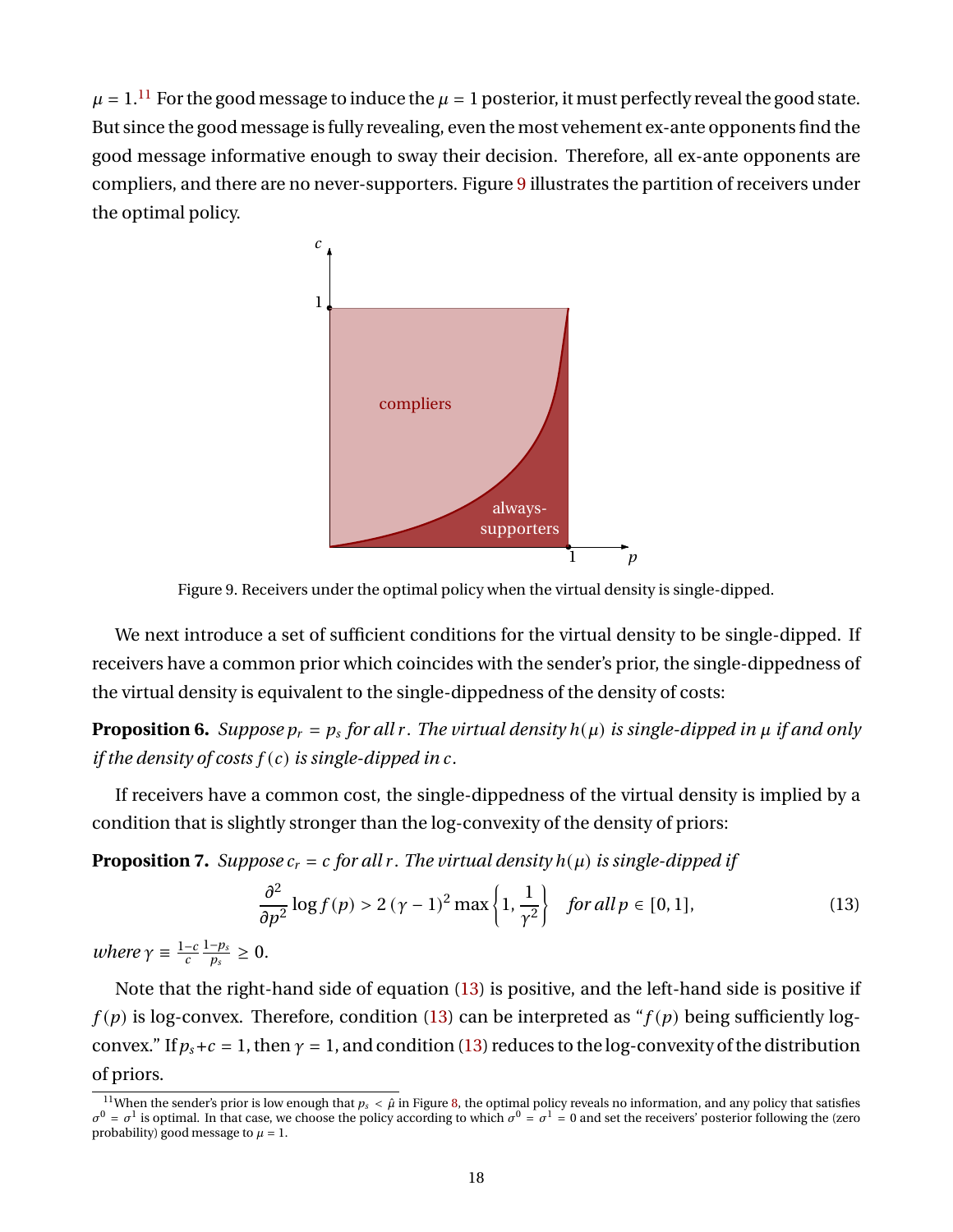When the virtual density is single-dipped, the media's optimal strategy entails sending the bad message when the state is bad. Then, media bias is summarized by the probability  $\sigma^1$  of sending the good message when the state is good:

**Definition 7.** Consider single-dipped virtual densities  $h_1$  and  $h_2$  with the corresponding optimal strategies  $\sigma_1 = (\sigma_1^0)$  $(\sigma_1^0, \sigma_1^1)$  and  $\sigma_2 = (\sigma_2^0)$  $\{2, \sigma_2^1, \sigma_2^1\}$  for the sender. The media are *more biased* given  $h_1$  than given  $h_2$  if  $\sigma_1^1$  $\sigma_1^1 \leq \sigma_2^1$  $\frac{1}{2}$ 

In the remainder of this section, we characterize how changes in the primitives of the model affect the extent of media bias in the single-dipped case.

#### **5.1 Changes in Popularity**

We begin by studying how shifts in the distribution of costs and priors affect the sender's optimal strategy and the resulting media bias. Our results are expressed in terms of the partial orders introduced in Section [4.1.](#page-13-1) Not surprisingly, as in the single-peaked case, an increase in the support for the policy increases media bias:

<span id="page-19-0"></span>**Theorem 4.** Let  $h_1$  and  $h_2$  be two single-dipped virtual densities. If  $h_1$  is smaller than  $h_2$  in the *hazard rate order, the media are more biased given*  $h_1$  *than*  $h_2$ *.* 

When the virtual density is single-dipped, the right notion of popularity is the hazard rate order. Intuitively, because the ex-ante opponents are all compliers, the measure of inframarginal compliers is  $1 - H(\mu)$ . Consequently,  $h(\mu)/(1 - H(\mu))$  informs the intensive-versus-extensive-margin trade-off.

With a common prior, the hazard rate order on virtual densities reduces to the hazard rate order on the distributions of costs:

<span id="page-19-1"></span>**Corollary 4.** *Suppose*  $p_r = p_s$  *for all r, and consider two single-dipped densities*  $f_1(c)$  *and*  $f_2(c)$  *for the receivers' cost of support. If*  $f_1$  *is smaller than*  $f_2$  *in the hazard rate order, the media are more biased given*  $f_1$  *than*  $f_2$ *.* 

If the receivers have common costs, a larger distribution of priors in the reversed hazard rate order leads to a smaller virtual density in the hazard rate order, and so, we have the following corollary to Theorem [4:](#page-19-0)

<span id="page-19-2"></span>**Corollary 5.** Suppose  $c_r = c$  for all r, and consider two distributions of priors  $f_1(p)$  and  $f_2(p)$  that *are both strictly positive for all*  $p \in (0, 1)$  *and satisfy condition* [\(13\)](#page-18-2). If  $f_1$  *is larger than*  $f_2$  *in the reversed hazard rate order, the media are more biased given*  $f_1$  *than*  $f_2$ *.*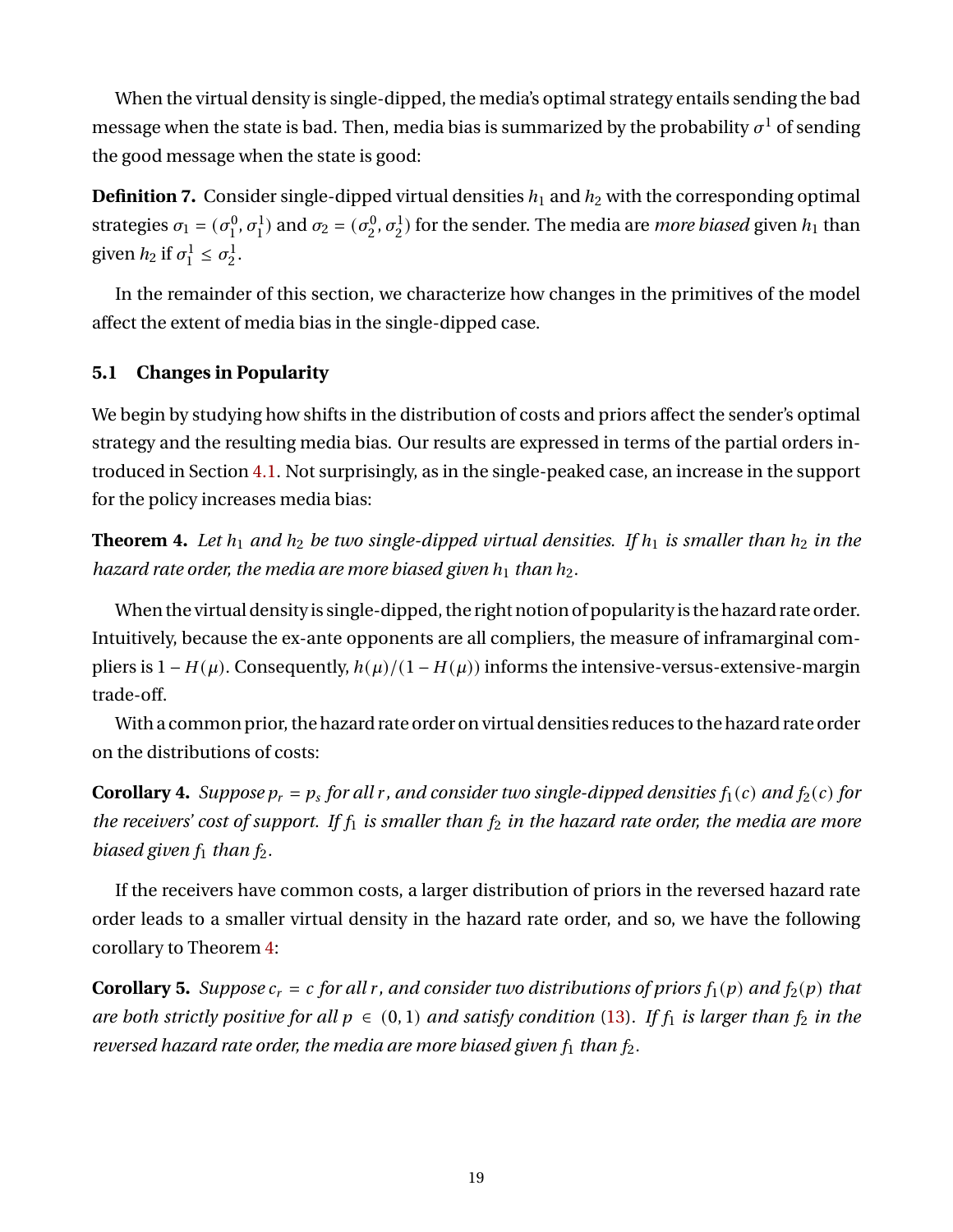#### **5.2 Polarization**

We next examine the impact of increased polarization on media bias. The following partial order is the appropriate adaptation of the partial order defined in Section [4.2](#page-15-2) for single-peaked densities to the set of single-dipped virtual densities:

**Definition 8.** Consider single-dipped densities  $f_1$  and  $f_2$  supported on a common compact set and satisfying

<span id="page-20-1"></span>
$$
f_2(x) = \frac{(f_1(x))^{\alpha}}{\kappa} \qquad \text{for all } x,
$$
 (14)

some  $\alpha > 0$ , and a normalization constant  $\kappa > 0$ . If  $\alpha \geq 1$ , then  $f_2$  is *more polarized* than  $f_1$ . If  $0 < \alpha \leq 1$ , then  $f_2$  is *less polarized* than  $f_1$ .

<span id="page-20-0"></span>Figure [10](#page-20-0) illustrates the polarization partial order on a set of a single-dipped Beta distributions. As the distribution becomes more polarized, mass is moved from the center of the distribution to its extremes.



Figure 10. The polarization order on single-dipped densities.

It is, once again, instructive to consider the limits of equation [\(14\)](#page-20-1). In the  $\alpha \to \infty$  limit,  $f_2$ becomes two point masses at the bounds of the support. Our measure identifies such distributions as extremely polarized. Conversely, in the  $\alpha \rightarrow 0$  limit,  $f_2$  becomes the uniform distribution. Thus, the uniform distribution is less polarized than any single-dipped distribution with the same support.

Our next result establishes that, as in the single-peaked case, polarization decreasesmedia bias in the single-dipped case:

<span id="page-20-2"></span>**Theorem 5.** Let  $h_1$  and  $h_2$  be two single-dipped virtual densities. If  $h_1$  is more polarized than  $h_2$ , *then media are less biased given*  $h_1$  *than*  $h_2$ *.* 

Theorem [5](#page-20-2) shows that the main message of Theorem [3](#page-16-0) continues to apply for single-dipped virtual densities: Polarization tends to reduce the partisan media's bias. Intuitively, an increase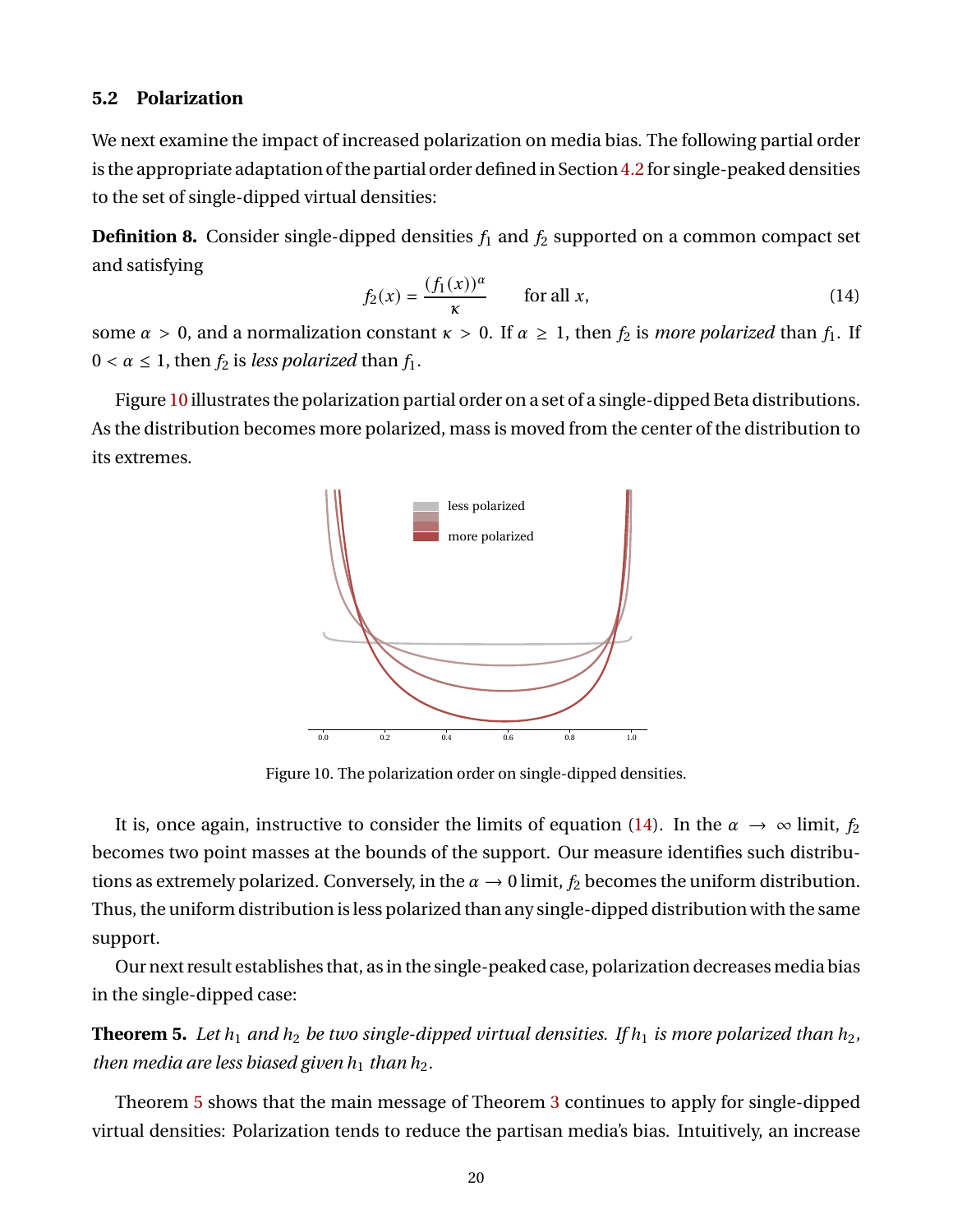in polarization turns some ex-ante moderates into ex-ante extremists. Under the optimal policy, then, there are fewer compliers and more always-supporters. As a result, partisan media find it beneficial to reduce their bias and increase their outreach.

#### **5.3 Polarization and Media Bias**

<span id="page-21-0"></span>Theorems [3](#page-16-0) and [5](#page-20-2) paint a consistent picture across the board: Polarization reduces media bias. This observation can be succinctly summarized in a single figure by extending the polarization partial order.



Figure 11. Partisan media's bias as a function of polarization in society.

Take a single-peaked virtual density  $h_1$  supported on [0, 1], and consider the parametric family of distributions  $\{h_{\alpha}\}_\alpha$  parameterized by the scalar  $\alpha \in \mathbb{R}$ :

$$
h_{\alpha}(x) = \frac{(h_1(x))^{\alpha}}{\kappa(\alpha)} \quad \text{for all } x,
$$

where  $\kappa(\alpha)$  is a normalization constant. For positive values of  $\alpha$ ,  $h_{\alpha}$  is a single-peaked distribution. It becomes more polarized as  $\alpha$  decreases to zero. As  $\alpha \to 0$ ,  $h_{\alpha}$  converges to the uniform distribution, which is more polarized than any single-peaked distribution. For negative values of  $\alpha$ ,  $h_{\alpha}$  is a single-dipped density, which is more polarized than the uniform distribution. It becomes more polarized as  $\alpha$  becomes more negative. The upshot is that a lower value of  $\alpha$ —be it positive or negative—corresponds to a more polarized society.

Figure [11](#page-21-0) illustrates the effect of polarization on media bias. The virtual density is a (symmetric) Beta(1 +  $\alpha$ , 1 +  $\alpha$ ) distribution, and the sender's prior is given by  $p_s = 0.4$ . The figure plots how the media's optimal strategy changes as  $\alpha$  ranges from  $-1$  to +1. In the right half of the figure,  $\alpha > 0$ , the distribution is single-peaked, and so, by Proposition [4,](#page-11-1) the optimal policy has the form  $(\sigma_{\alpha}^0, \sigma_{\beta}^0)$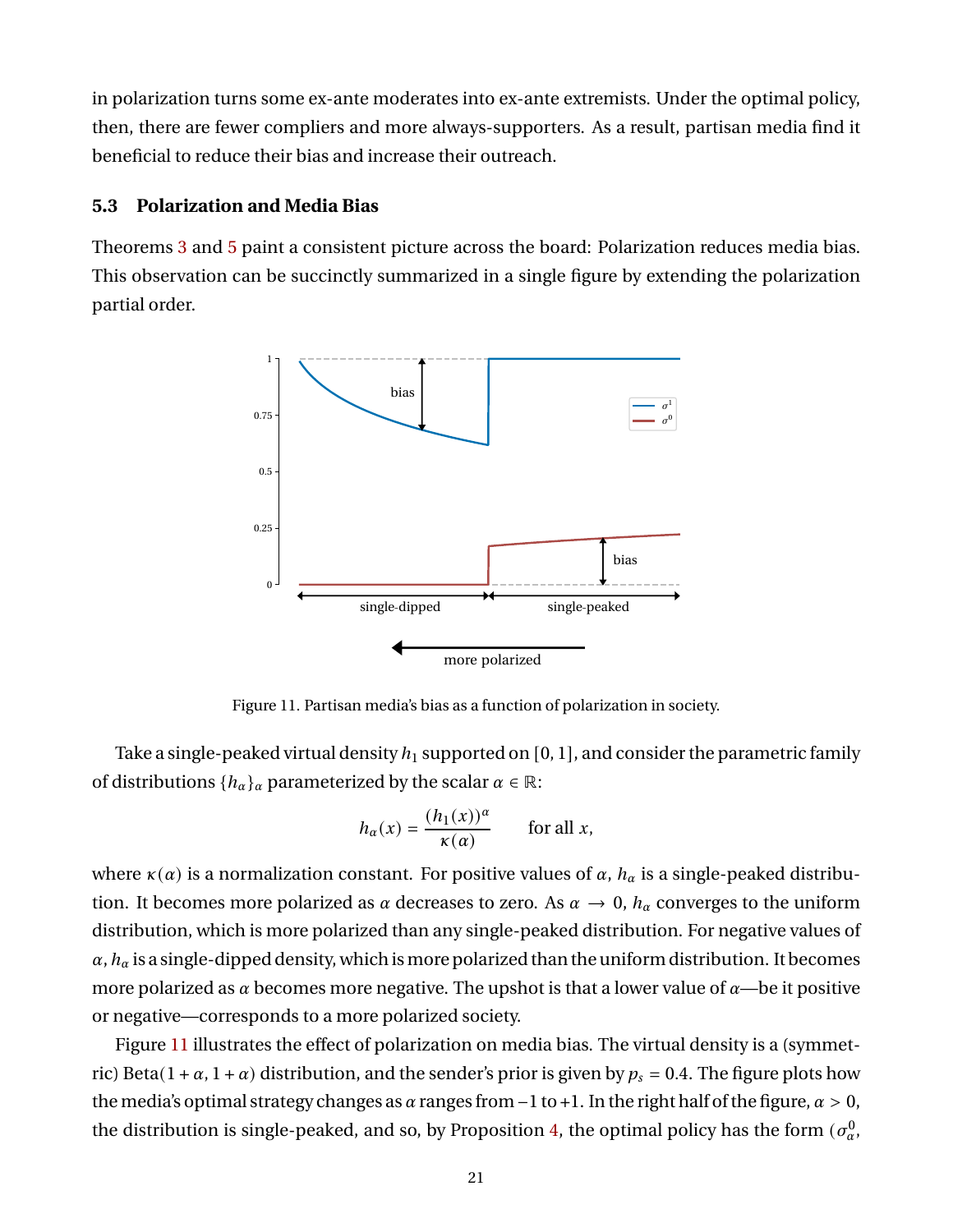$\sigma_{\alpha}^1$  =  $(\sigma_{\alpha}^0, 1)$ . As polarization increases, by Theorem [3,](#page-16-0)  $\sigma_{\alpha}^0$  decreases and the media become less biased. On the left half of the figure,  $\alpha < 0$ , the distribution is single-dipped, the optimal policy has the form  $(\sigma_\alpha^0,\sigma_\alpha^1)=(0,\sigma_\alpha^1)$  (by Proposition [5\)](#page-17-2), and  $\sigma_\alpha^1$  increases and media bias decreases with polarization (by Theorem [5\)](#page-20-2).

Transitioning from a single-peaked to a single-dipped virtual density changes the nature of partisan media's optimal policy. This makes it hard to compare the extent of bias in the singlepeaked and single-dipped cases. We continue using our simple measure of bias while acknowledging that any such measure will be imperfect. The change in the nature of optimal policy as we transition from a single-peaked to a single-dipped density manifests itself in a possibly discontinuous change in our measure of media bias, as can be seen in Figure [11.](#page-21-0)

# **6 Conclusion**

Mass polarization has increased in recent decades [\(Abramowitz and Saunders,](#page-40-10) [2008;](#page-40-10) [Gentzkow,](#page-41-11) [2016;](#page-41-11) [Alesina, Miano and Stantcheva,](#page-40-19) [2020\)](#page-40-19). This has led to concerns about the negative consequences of polarization. Perhaps chief among them is the concern that increased exposure to partisan media may further polarize their audience, creating a vicious cycle [\(Iyengar and Hahn,](#page-41-20) [2009;](#page-41-20) [Stroud,](#page-42-23) [2010;](#page-42-23) [Levendusky,](#page-42-3) [2013\)](#page-42-3). This problem is especially grave when individuals have preferences for like-minded news [\(Gentzkow and Shapiro,](#page-41-21) [2010;](#page-41-21) [Gentzkow, Shapiro and Stone,](#page-41-5) [2015;](#page-41-5) [Chopra, Haaland and Roth,](#page-40-20) [2021;](#page-40-20) [Fowler and Kim,](#page-41-22) [2022;](#page-41-22) [Herrera and Sethi,](#page-41-23) [2022\)](#page-41-23).

This paper identifies a force in the opposite direction: When media are strategic, and citizens are sophisticated, polarization reduces media bias. Polarization increases the number of citizens with extreme opinions and attitudes relative to the number of moderates. Partisan media thus have more to gain by reaching out to citizens on the fringes of society. The very fact that such citizens are harder to convince compels the media to become more informative and reduce their bias. This theoretical channel is a potential explanation for Prior (2013)'s finding that "There is no firm evidence that partisan media are making ordinary Americans more partisan."

In this paper, we considered a single media source. While our theoretical results maintain their relevance as a study of a politician's "ideal media landscape," the question of how they change with competition among several media sources [\(Chen and Suen,](#page-40-21) [2021;](#page-40-21) [Perego and Yuksel,](#page-42-24) [2022;](#page-42-24) [Sun, Schram and Sloof,](#page-42-9) [2022\)](#page-42-9) is a fruitful avenue for future research.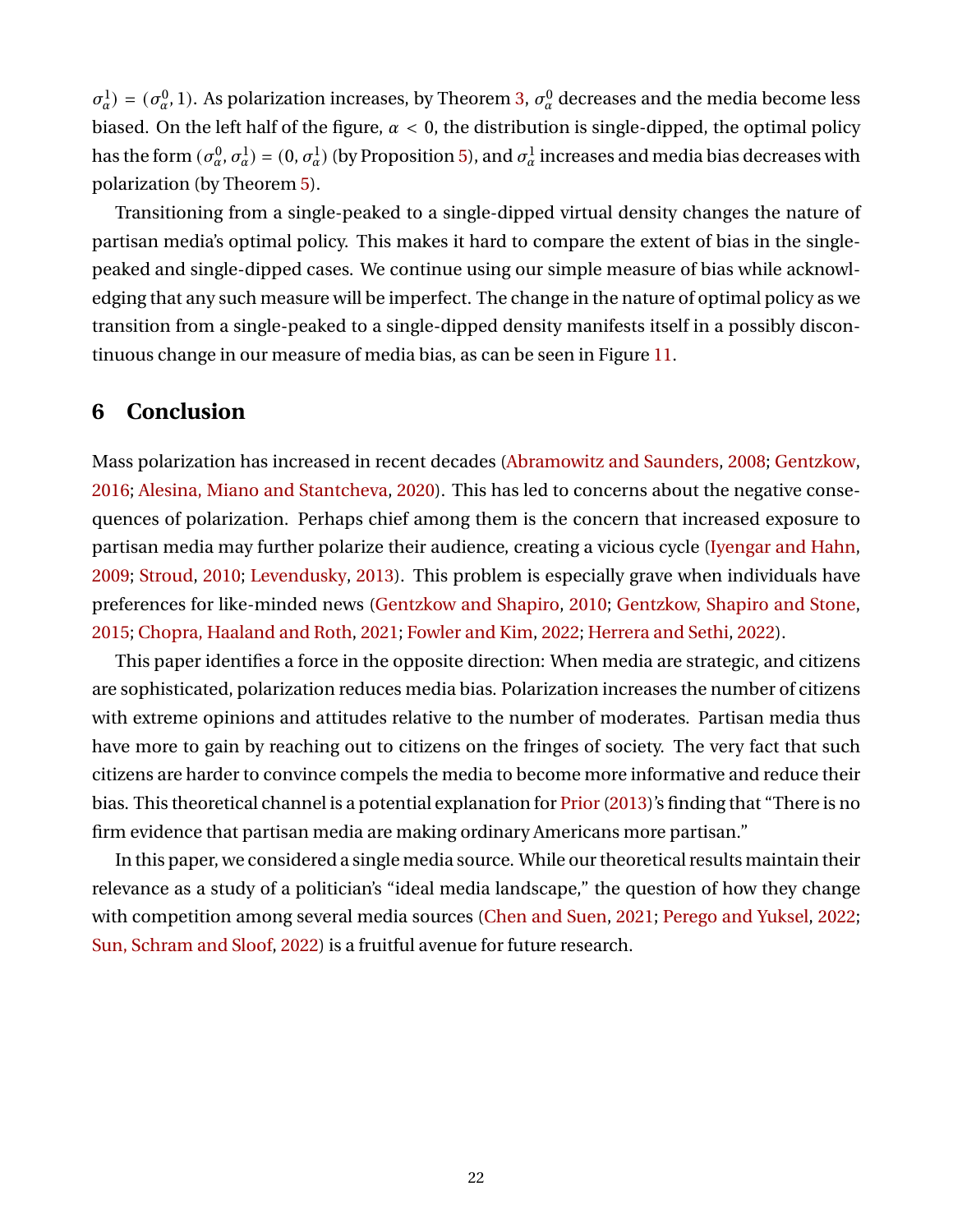# **Appendices**

# **A Proofs for Section [2](#page-4-1)**

Because f is continuously differentiable over its support and bounded,  $h'(\mu)$  exists and is continuous. We begin by noting that the virtual density is single-peaked if and only if  $h'(\mu)$  satisfies the *strict single-crossing-from-above property*. The strict single-crossing property is adapted from [\(Milgrom and Shannon,](#page-42-25) [1994,](#page-42-25) p.160) and is as follows:

If 
$$
h'(\mu) \ge 0
$$
 for some  $\mu \in [0, 1]$ , then  $h'(\tilde{\mu}) > 0$  for all  $\tilde{\mu} < \mu$ .

In our proofs, we rely on the equivalence of this condition with single-peakedness of h.

*Proof of Theorem [1.](#page-9-3)* If  $h'(\mu)$  satisfies the strict single-crossing-from-above condition, by definition, so does  $v''(\mu)$ . Therefore, whenever  $v(\mu)$  is convex at  $\mu$ , it is strictly convex at any  $\hat{\mu} < \mu$ . This means that  $v(\mu)$  is first strictly convex and then strictly concave. Therefore, the set where the concave closure of  $v(\mu)$ —call it  $V(\mu)$ —coincides with  $v(\mu)$  has the following form:

$$
\{\mu \in [0,1] : V(\mu) = v(\mu)\} = \{0\} \cup [\hat{\mu},1],
$$

for some  $\hat{\mu} \in [0, 1]$ .

When  $p_s < \hat{\mu}$ , by Corollary 2 of [Kamenica and Gentzkow](#page-41-2) [\(2011\)](#page-41-2), the optimal policy generates two posteriors:  $\mu \in \{0, \hat{\mu}\}\$ . This is achieved by two messages.

When  $p_s \geq \hat{\mu}$ , the optimal policy is not revealing any information. This can also be achieved by two messages,  $m \in \{0, 1\}$ , and an information structure where  $Pr(m = 1|\theta = 0) = Pr(m = 1|\theta = 1)$  $1$ ).

*Proof of Proposition [1.](#page-9-4)* Since  $p_r = p_s$  for all r, equation [\(5\)](#page-7-1) simplifies to

$$
v(\mu)=\int_0^{c(\mu,p_s)}f(c)dc.
$$

On the other hand, by definition,  $c(\mu, p_s) = \mu$  for all  $\mu$ . Therefore,  $h(\mu) = v'(\mu) = f(c(\mu, p_s)) =$  $f(\mu)$ , and so, h is single-peaked if and only if f is single-peaked.

*Proof of Proposition [2.](#page-9-0)* When  $c_r = c$  for all r, equation [\(5\)](#page-7-1) simplifies to

<span id="page-23-1"></span><span id="page-23-0"></span>
$$
\nu(\mu) = \int_{p(\mu,c)}^1 f(p) dp,\tag{15}
$$

where

$$
p(\mu, c) \equiv \frac{1 - \mu}{(1 - \mu) + \mu \frac{1 - c}{c} \frac{1 - p_s}{p_s}}.
$$
 (16)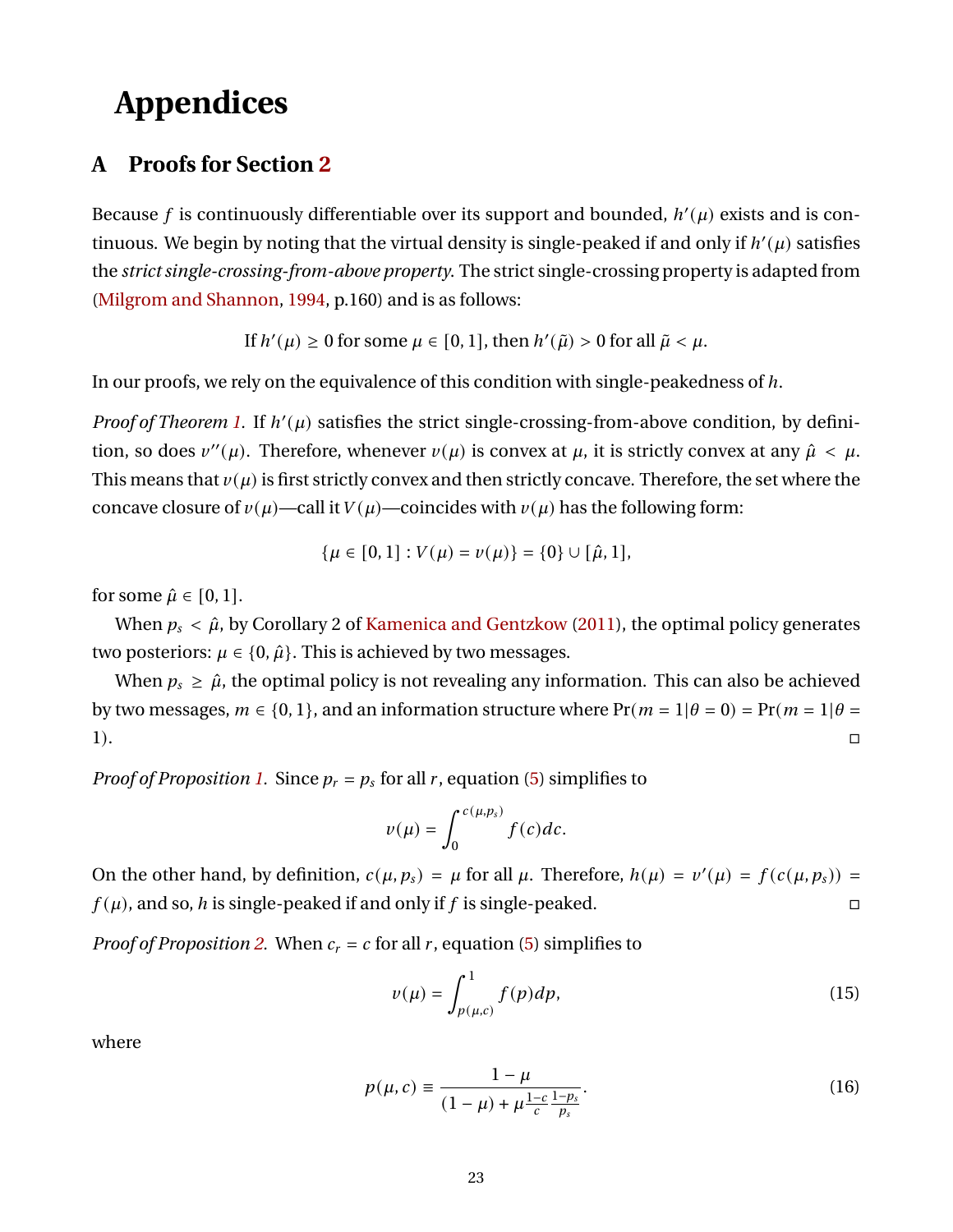The virtual density  $h(\mu)$  is then given by

$$
h(\mu)=\nu'(\mu)=-f(p(\mu,c))\cdot\frac{\partial}{\partial\mu}p(\mu,c),
$$

and so,

$$
h'(\mu) = -f'(\rho(\mu, c)) \left(\frac{\partial}{\partial \mu} p(\mu, c)\right)^2 - f(p(\mu, c)) \cdot \frac{\partial^2}{\partial \mu^2} p(\mu, c).
$$

Therefore, the sign of  $h'(\mu)$  is the same as the sign of

$$
-\frac{f'(p(\mu, c))}{f(p(\mu, c))}-\frac{\frac{\partial^2}{\partial \mu^2}p(\mu, c)}{\left(\frac{\partial}{\partial \mu}p(\mu, c)\right)^2},
$$

where  $f(p(\mu, c)) > 0$  by assumption and  $\partial p(\mu, c)/\partial \mu > 0$  follows  $\gamma > 0$ . Using [\(16\)](#page-23-0) and substituting  $\gamma = \frac{1-c}{c} \frac{1-p_s}{p_s}$  $\frac{-\rho_s}{\rho_s}$ , we get

$$
-\frac{f'(\mathbf{p}(\mu,c))}{f(\mathbf{p}(\mu,c))} - \frac{\frac{\partial^2}{\partial\mu^2}p(\mu,c)}{\left(\frac{\partial}{\partial\mu}p(\mu,c)\right)^2} = -\frac{\partial}{\partial p}\log f(\mathbf{p}(\mu,c)) - 2\frac{\gamma-1}{\gamma}(1+(\gamma-1)\mu). \tag{17}
$$

Substituting the value of  $\gamma$  into equation [\(16\)](#page-23-0) gives:  $p(\mu, c) = \frac{1-\mu}{1+(\gamma - c)}$  $\frac{1-\mu}{1+(\gamma-1)\mu}$ . Solving for  $\mu$ ,

<span id="page-24-0"></span>
$$
\mu = \frac{1 - p(\mu, c)}{1 + (\gamma - 1)p(\mu, c)}.
$$
\n(18)

Substituting for  $\mu$  in equation [\(17\)](#page-24-0), we get

$$
-\frac{f'(p(\mu, c))}{f(p(\mu, c))} - \frac{\frac{\partial^2}{\partial \mu^2} p(\mu, c)}{\left(\frac{\partial}{\partial \mu} p(\mu, c)\right)^2} = -\frac{\partial}{\partial p} \log f(p(\mu, c)) - 2 \frac{\gamma - 1}{1 + (\gamma - 1)p(\mu, c)}
$$

$$
= -\frac{\partial}{\partial p} \log f(p(\mu, c)) + g(p(\mu, c)),
$$

where  $g(p) \equiv -2 \frac{\gamma - 1}{1 + (\gamma - 1)}$  $\frac{\gamma-1}{1+(\gamma-1)p}$ . Note that  $g(p)$  is increasing in p, is convex in p if  $\gamma \leq 1$ , and is concave in  $p$  if  $\gamma \geq 1$ . Therefore,

$$
\min_{p \in [0,1]} g'(p) = \begin{cases} g'(0) & \text{if } \gamma \le 1, \\ g'(1) & \text{if } \gamma \ge 1 \end{cases}
$$

$$
= \begin{cases} 2(\gamma - 1)^2 & \text{if } \gamma \le 1, \\ 2\frac{(\gamma - 1)^2}{\gamma^2} & \text{if } \gamma \ge 1 \end{cases}
$$

$$
= 2(\gamma - 1)^2 \min \left\{ 1, \frac{1}{\gamma^2} \right\}. \tag{19}
$$

If condition [\(6\)](#page-9-1) holds, then

<span id="page-24-1"></span>
$$
\frac{\partial^2}{\partial p^2}\log f(p) < \min_{p\in[0,1]} g'(p),
$$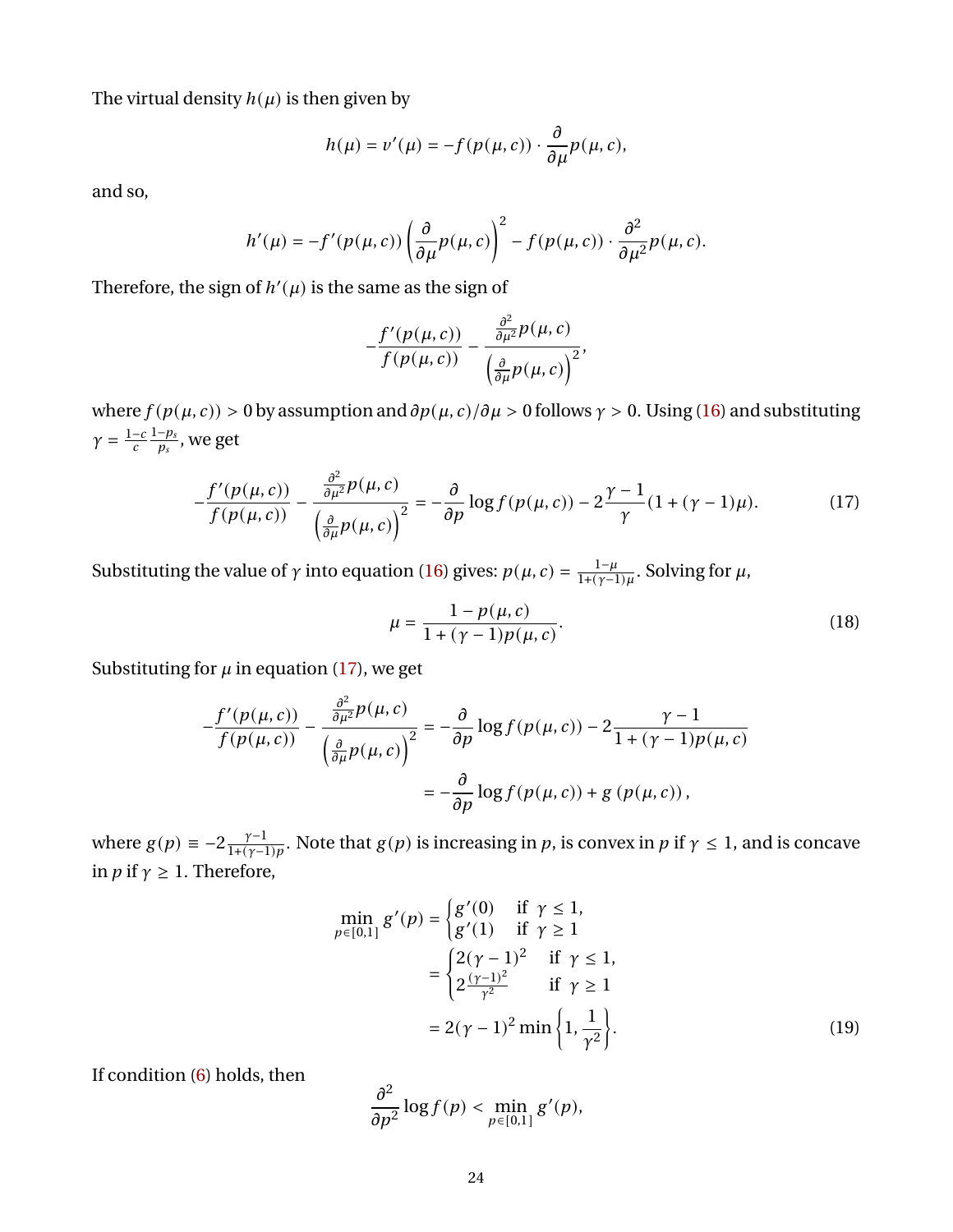which implies

$$
\frac{\partial^2}{\partial p^2} \log f(p) < g'(p) \quad \forall p \in [0, 1].\tag{20}
$$

Our claim is that, under condition  $(6)$ ,  $h'(\mu)$  satisfies the strict single-crossing-from-above property. To see this, take any two  $\mu$ ,  $\tilde{\mu}$  with  $\tilde{\mu} < \mu$  and  $h'(\mu) \ge 0$ . Because  $p(\mu, c)$  is strictly decreasing in  $\mu$ ,  $p(\mu, c) < p(\tilde{\mu}, c)$ . Since  $h'(\mu) \geq 0$ ,  $\frac{\partial}{\partial p} \log f(p(\mu, c)) - g(p(\mu, c)) \leq 0$ . Then,

$$
\frac{\partial}{\partial p} \log f(p(\tilde{\mu}, c)) - g(p(\tilde{\mu}, c))
$$
\n
$$
= \frac{\partial}{\partial p} \log f(p(\mu, c)) - g(p(\mu, c)) + \int_{p(\mu, c)}^{p(\tilde{\mu}, c)} \underbrace{\left(\frac{\partial^2}{\partial p^2} \log f(p) - g'(p)\right)}_{< 0 \text{ by (20)}} dp
$$
\n
$$
< \frac{\partial}{\partial p} \log f(p(\mu, c)) - g(p(\mu, c)) \le 0.
$$

Therefore,  $h'(\tilde{\mu}) > 0$ . The result follows.

## **B Proofs for Section [3](#page-9-5)**

*Proof of Proposition [3.](#page-10-2)* Consider a receiver r who receives message m, given sender's strategy ( $\sigma^0$ ,  $\sigma$ <sup>1</sup>). By Bayes' Rule, his posteriors are given by:

$$
\Pr_r(\theta = 1 | m = 1) = \frac{p_r \sigma^1}{p_r \sigma^1 + (1 - p_r) \sigma^0},\tag{21}
$$

$$
\Pr_r(\theta = 1 | m = 0) = \frac{p_r(1 - \sigma^1)}{p_r(1 - \sigma^1) + (1 - p_r)(1 - \sigma^0)}.
$$
\n(22)

Note that both values are increasing in  $p_r.$  Moreover, since  $\sigma^1 \geq \sigma^0,$ 

$$
\Pr_r(\theta = 1 | m = 1) \ge p_r \ge \Pr_r(\theta = 1 | m = 0).
$$

That is, good news updates the prior upwards, and bad news updates it downwards. Given the utility function of the receiver, his action is:[12](#page-25-1)

$$
a_r(m) = \begin{cases} 1 & \text{if } \Pr_r(\theta = 1|m) \ge c_r, \\ 0 & \text{otherwise.} \end{cases}
$$
 (23)

Given the observations so far, sender's strategy  $(\sigma^0, \sigma^1)$  partitions the receivers into the following three groups:

1. A receiver  $r$  is a never-supporter if and only if

$$
c_r > \Pr_r(\theta = 1 | m = 1).
$$

<span id="page-25-3"></span><span id="page-25-2"></span><span id="page-25-0"></span>

<span id="page-25-1"></span><sup>&</sup>lt;sup>12</sup>The receiver is indifferent between the two actions when his posterior equals  $c_r$ . Consequently, there is an indeterminacy in this case. Since  $f$  is continuously differentiable and bounded over its support, such receivers have measure zero and are therefore inconsequential for the analysis.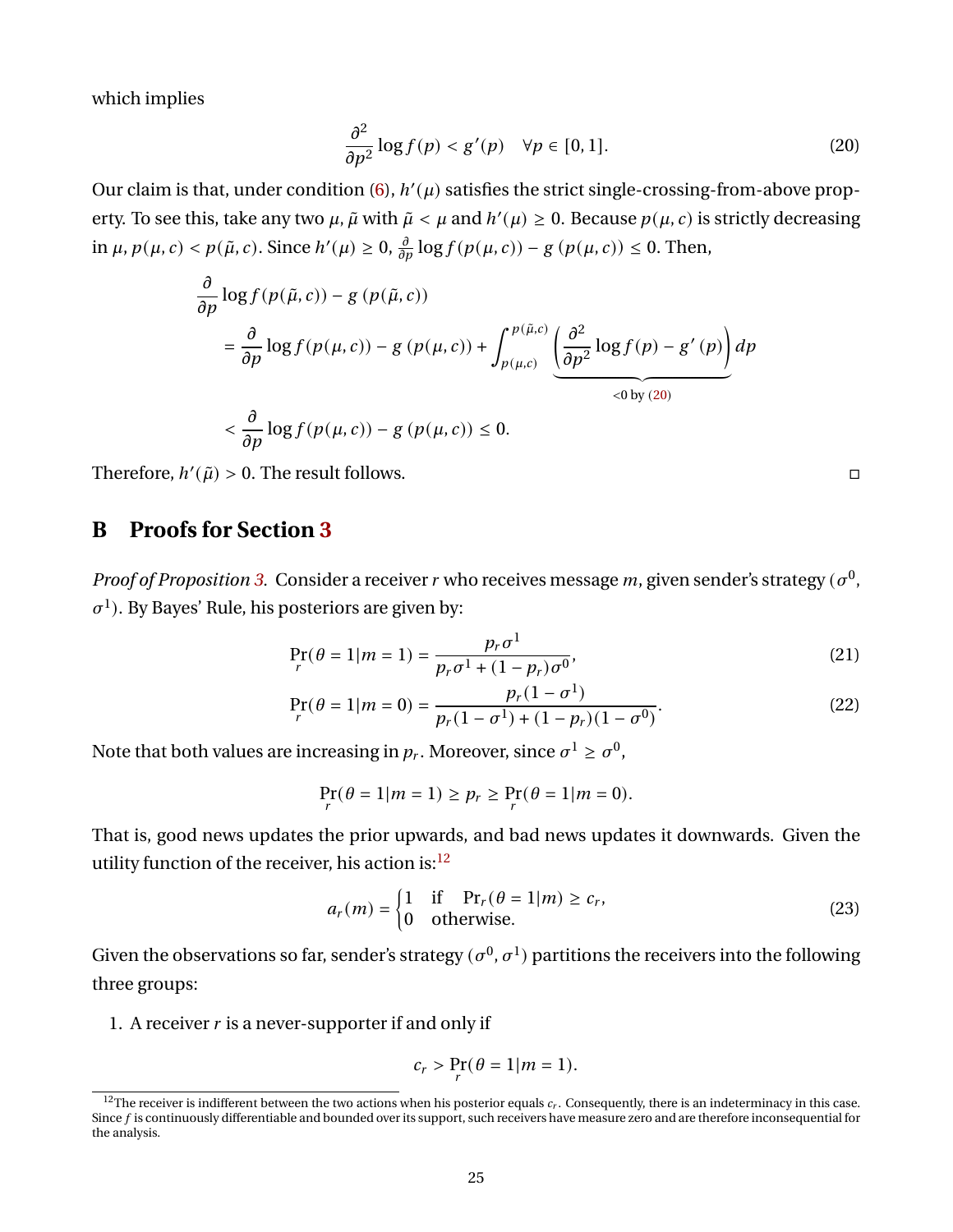Substituting [\(21\)](#page-25-2), this is equivalent to

$$
c_r > \frac{p_r \sigma^1}{p_r \sigma^1 + (1 - p_r) \sigma^0}.
$$

2. A receiver  $r$  is a complier if and only if

$$
\Pr_r(\theta = 1 | m = 1) \ge c_r > \Pr_r(\theta = 1 | m = 0).
$$

Substituting [\(21\)](#page-25-2) and [\(22\)](#page-25-3), this is equivalent to

$$
\frac{p_r \sigma^1}{p_r \sigma^1 + (1 - p_r) \sigma^0} \ge c_r > \frac{p_r (1 - \sigma^1)}{p_r (1 - \sigma^1) + (1 - p_r) (1 - \sigma^0)}
$$

3. A receiver  $r$  is an always-supporter if and only if

$$
c_r \leq \Pr_r(\theta = 1 | m = 0).
$$

Substituting [\(22\)](#page-25-3), this is equivalent to:

$$
c_r \leq \frac{p_r(1-\sigma^1)}{p_r(1-\sigma^1) + (1-p_r)(1-\sigma^0)}.
$$

Rearranging the inequalities yields the result.

*Proof of Proposition* [4.](#page-11-1) As discussed in the proof of Theorem [1,](#page-9-3) when h is single-peaked,

$$
\{\mu \in [0,1] : V(\mu) = v(\mu)\} = \{0\} \cup [\hat{\mu},1].
$$

If  $p_s < \hat{\mu}$ , the optimal policy generates two posteriors:  $\mu \in \{0, \hat{\mu}\}\$ . This is achieved by two messages, with one perfectly revealing the bad state. When  $p_s \geq \hat{\mu}$ , the optimal policy is not revealing any information. This can be achieved by two messages,  $m \in \{0, 1\}$ , and an information structure where  $Pr(m = 1|\theta = 0) = Pr(m = 1|\theta = 1) = 1$ . Message  $m = 0$  will occur with probability zero, and the posterior beliefs following  $m = 0$  will be free in a Perfect Bayesian Equilibrium. One can assign the posterior  $Pr_r(\theta = 0|m = 0) = 1$  assign  $m = 0$  as the message that perfectly reveals the bad state. This proves the first part of Proposition [4.](#page-11-1)

Because the optimal policy involves the bad news perfectly revealing the bad state,  $\sigma^1$  = 1 un-der the optimal policy. Substituting into [\(7\)](#page-10-0),  $\overline{p}(c) = 1$  for all c, i.e., there are no always-supporters. Moreover,

$$
\underline{p}(c) = \frac{c\sigma^0}{c\sigma^0 + (1 - c)} \leq c.
$$

Therefore, for any r with  $p_r \geq c_r$ , we have:  $p_r \geq p(c_r)$ . By Proposition [3,](#page-10-2) then, every ex-ante supporter is a complier.  $\Box$ 

.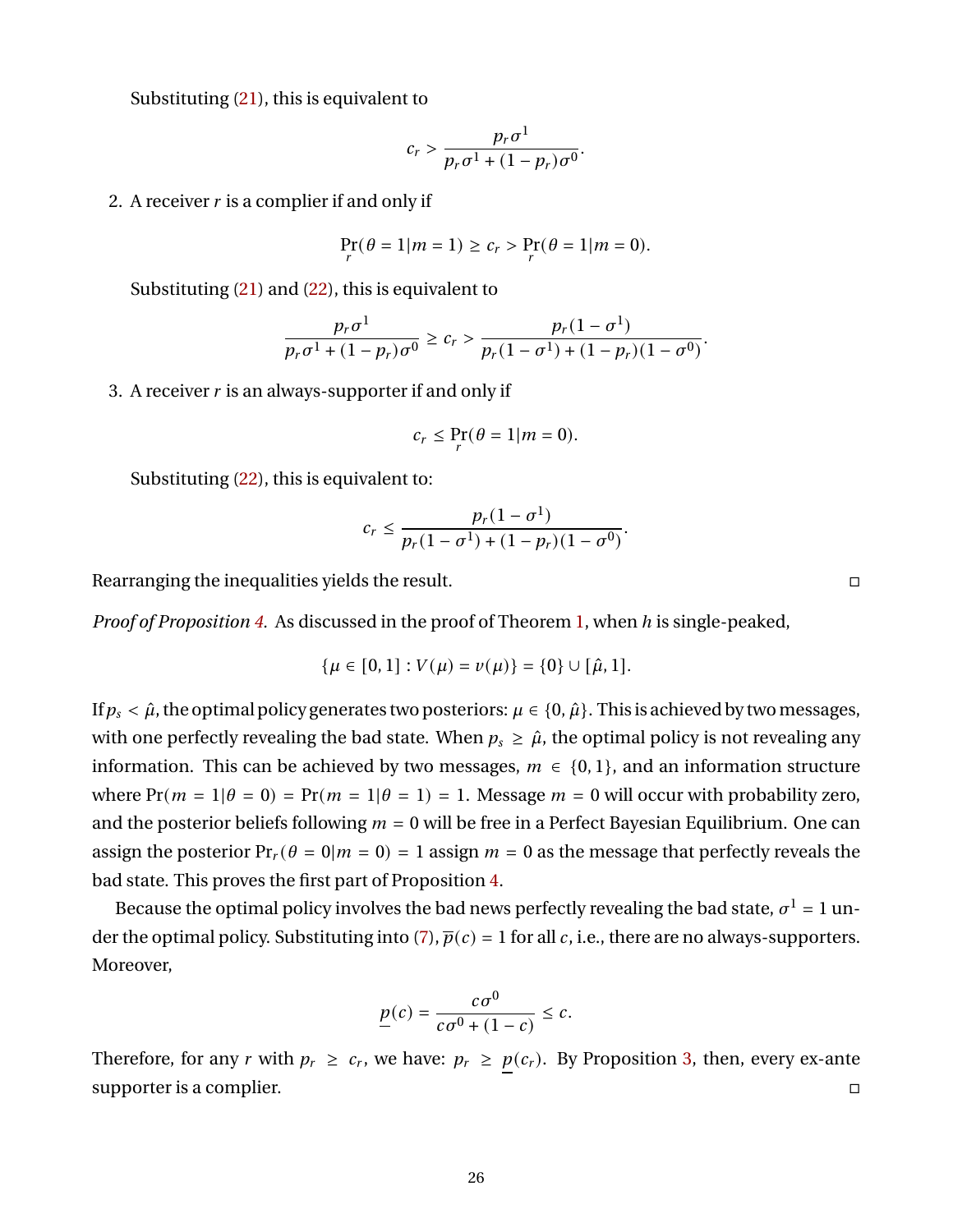# **C Proofs for Section [4](#page-13-2)**

We begin by introducing some notation and preliminary results for the remaining proofs.

<span id="page-27-0"></span>**Lemma 1.** *The value function*  $v(\mu)$  *satisfies* 

$$
\lim_{\mu \to 0} \mu v'(\mu) = \lim_{\mu \to 1} (1 - \mu) v'(\mu) = 0.
$$

*Proof.* First, note that

$$
v'(\mu) = \int_0^1 f(p, c(\mu, p)). \frac{\partial}{\partial \mu} c(\mu, p) dp
$$
  
= 
$$
\int_0^1 f(p, c(\mu, p)) \frac{p(1-p)p_s(1-p_s)}{(p_s(1-p) + \mu(p-p_s))^2} dp,
$$

But since  $f$  is bounded, there exist some  $C > 0$  such that

$$
|v'(\mu)| \le C \int_0^1 \frac{p(1-p)p_s(1-p_s)}{(p_s(1-p)+\mu(p-p_s))^2} dp
$$
  
=  $C \frac{p_s(1-p_s)}{(p_s-\mu)^3} \left[ 2(\mu-p_s) - (\mu(1-p_s)+p_s(1-\mu)) \log \left( \frac{\mu(1-p_s)}{p_s(1-\mu)} \right) \right].$ 

On the other hand,

$$
\lim_{\mu \to 0} \mu \cdot \frac{p_s (1 - p_s)}{(p_s - \mu)^3} \left[ 2(\mu - p_s) - (\mu(1 - p_s) + p_s (1 - \mu)) \log \left( \frac{\mu(1 - p_s)}{p_s (1 - \mu)} \right) \right]
$$
  
= 
$$
\lim_{\mu \to 0} \frac{-(1 - p_s)}{p_s} \mu \log(\mu) = 0,
$$

and

$$
\lim_{\mu \to 1} (1 - \mu) \cdot \frac{p_s (1 - p_s)}{(p_s - \mu)^3} \left[ 2(\mu - p_s) - (\mu (1 - p_s) + p_s (1 - \mu)) \log \left( \frac{\mu (1 - p_s)}{p_s (1 - \mu)} \right) \right]
$$
  
= 
$$
\lim_{\mu \to 1} \frac{-p_s}{1 - p_s} (1 - \mu) \log (1 - \mu) = 0.
$$

Therefore,

$$
\lim_{\mu \to 0} \mu v'(\mu) = \lim_{\mu \to 1} (1 - \mu) v'(\mu) = 0.
$$

This completes the proof of the Lemma.

Consider a single-peaked virtual density  $h(\mu)$ . As discussed in the proof of Theorem [1,](#page-9-3) { $\mu \in [0, 1]$ 1] :  $V(\mu) = v(\mu)$  = {0}  $\cup$  [ $\hat{\mu}$ , 1] for some  $\hat{\mu} \in [0, 1]$ . Note that:

- $v'(\mu)\mu < v(\mu)$  for all  $\mu \in (0, 1)$  if and only if  $\hat{\mu} = 0$ .
- $v'(\mu)\mu > v(\mu)$  for all  $\mu \in (0, 1)$  if and only if  $\hat{\mu} = 1$ .
- When  $\hat{\mu} \in (0, 1)$ , it satisfies:

$$
v'(\hat{\mu})\hat{\mu} = v(\hat{\mu}).\tag{24}
$$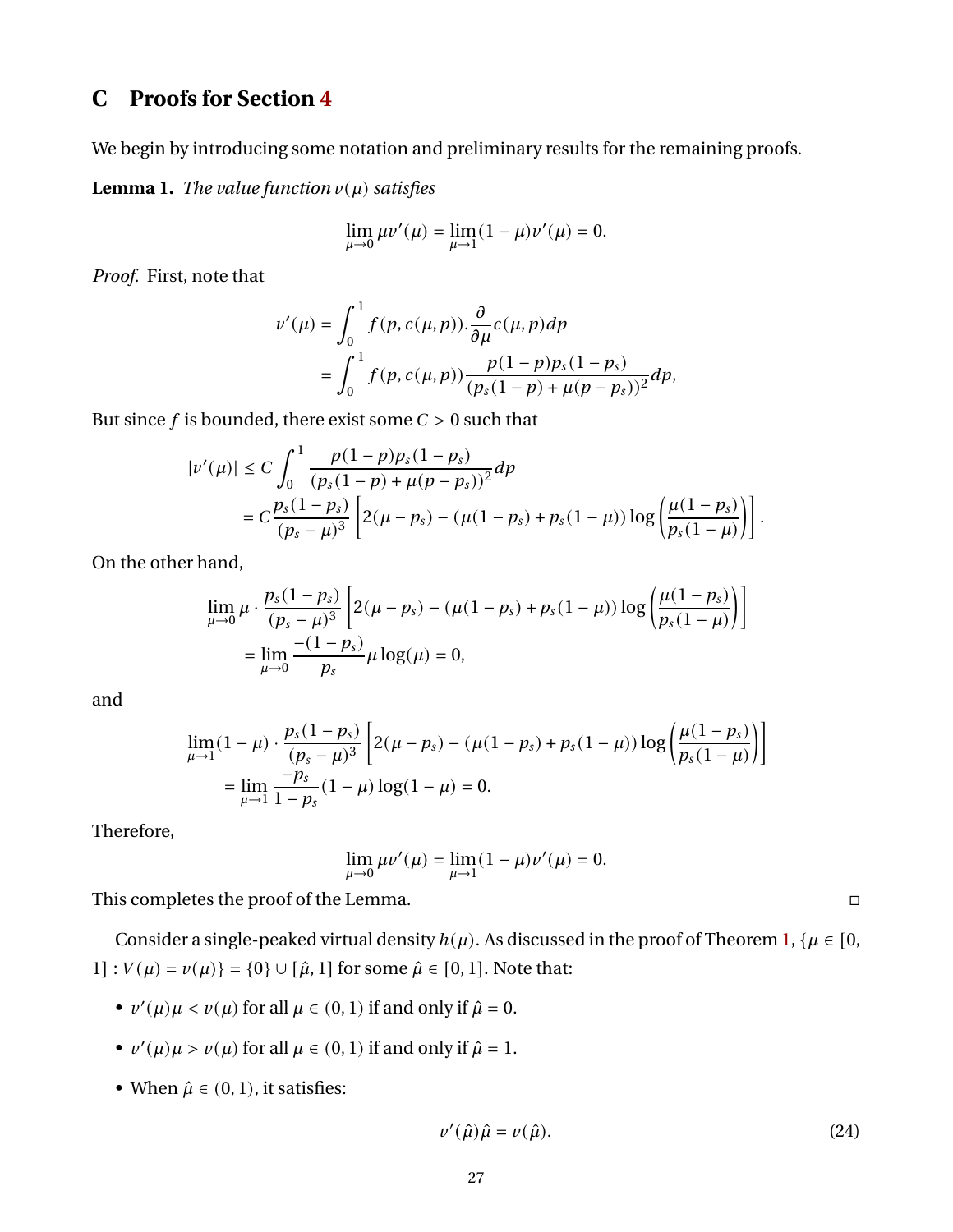Let

$$
y(\mu) \equiv v'(\mu)\mu - v(\mu) = h(\mu)\mu - \int_0^{\mu} h(\tilde{\mu})\tilde{\mu}, \qquad \forall \mu \in [0, 1].
$$
 (25)

Then,  $\hat{\mu} \in (0, 1)$  is characterized by the equation:  $y(\hat{\mu}) = 0$ . We start with three remarks.

<span id="page-28-0"></span>**Remark [1](#page-27-0).**  $\lim_{\mu \to 0} y(\mu) = 0$ . This follows Lemma 1 and the fact that  $v(0) = 0$ .

<span id="page-28-1"></span>**Remark 2.**  $y(\mu)$  *is continuous in*  $\mu$  *over* (0, 1). This is because f is continuous over its support.

<span id="page-28-2"></span>**Remark 3.**  $y(\mu)$  is first strictly increasing and then strictly decreasing. This is because  $y'(\mu)$  =  $v''(\mu)\mu + v'(\mu) - v'(\mu) = v''(\mu)\mu = h'(\mu)\mu$ . Since  $h'(\mu)$  satisfies strict single crossing from above, so does  $y'(\mu)$ , and the remark follows.

Define the set

$$
\mathcal{U}_{y} \equiv \{\mu \in [0,1]: \quad y(\mu) \geq 0\}.
$$

Based on Remarks [1,](#page-28-0) [2](#page-28-1) and [3,](#page-28-2) we conclude that  $\mathcal{U}_{v}$  has the following form:

$$
\mathcal{U}_{y}=[0,\hat{\mu}].
$$

Our approach through the rest of this section is built on showing that  $y(\mu)$  changes in a predictable manner (and so does  $\hat{\mu}$ ).

*Proof of Theorem [2.](#page-14-0)* Let:

$$
y_1(\mu) = h_1(\mu)\mu - \int_0^{\mu} h_1(\tilde{\mu})\tilde{\mu},
$$
  

$$
y_2(\mu) = h_2(\mu)\mu - \int_0^{\mu} h_2(\tilde{\mu})\tilde{\mu}.
$$

Since both virtual densities are single-peaked:

$$
\mathcal{U}_{y_1} = \{ \mu \in [0, 1] : y_1(\mu) \ge 0 \} = [0, \hat{\mu}_1],
$$
  

$$
\mathcal{U}_{y_2} = \{ \mu \in [0, 1] : y_2(\mu) \ge 0 \} = [0, \hat{\mu}_2].
$$

Take any  $\mu \in (0, 1]$ , and suppose  $y_1(\mu) \geq 0$ . Then,

$$
h_1(\mu)\mu - \int_0^\mu h_1(\tilde\mu)\tilde\mu \ge 0,
$$

which implies

$$
\frac{h_1(\mu)\mu}{\int_0^\mu h_1(\tilde\mu)}\geq 1.
$$

On the other hand, since  $h_2$  is larger than  $h_1$  in the reversed hazard rate order,

$$
\frac{h_2(\mu)\mu}{\int_0^{\mu}h_2(\tilde{\mu})} \ge \frac{h_1(\mu)\mu}{\int_0^{\mu}h_1(\tilde{\mu})} \ge 1,
$$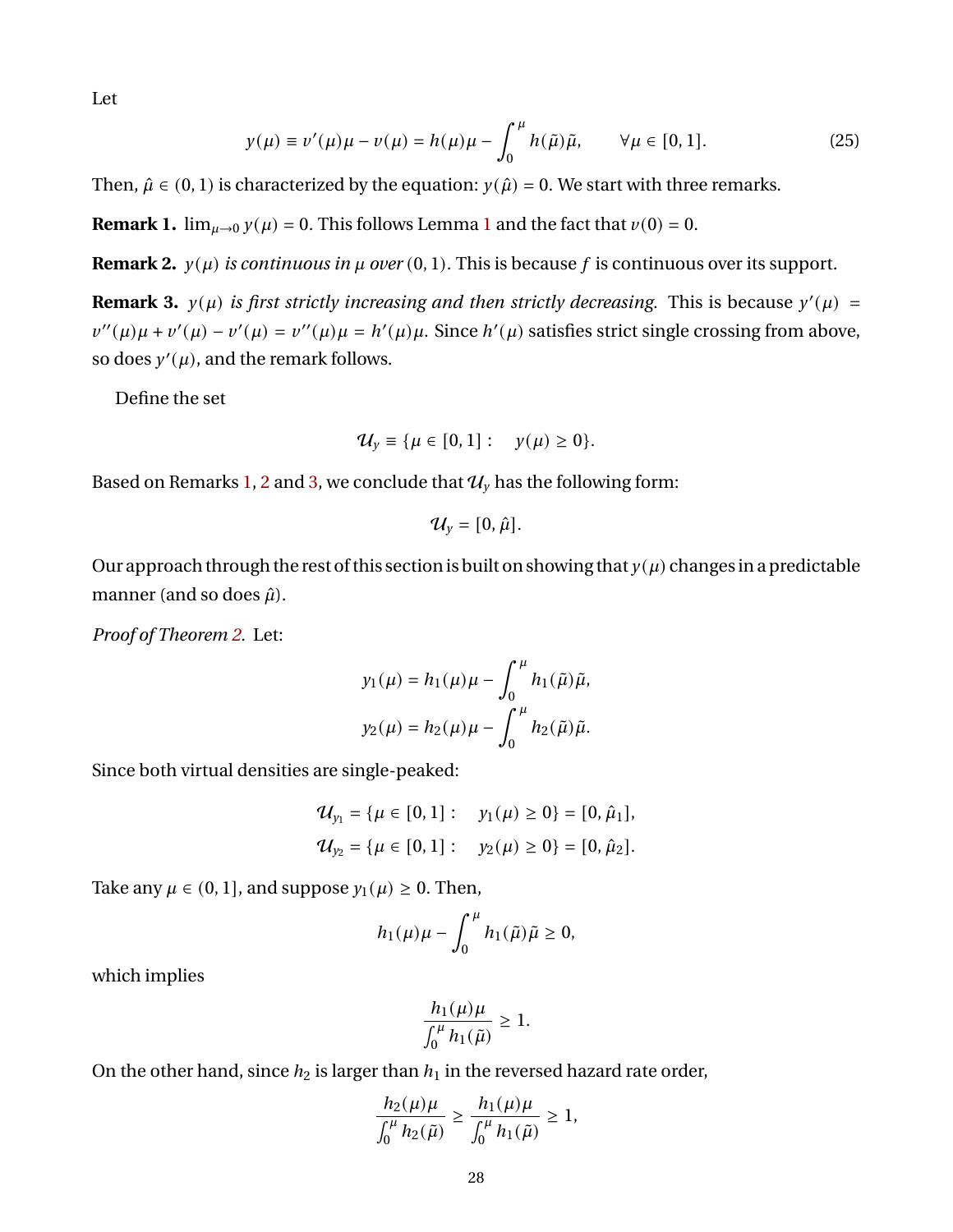which implies

$$
h_2(\mu)\mu - \int_0^\mu h_2(\tilde\mu)\tilde\mu \ge 0.
$$

Therefore,  $y_2(\mu) \geq 0$ . We conclude that

$$
\{\mu \in [0,1] : y_1(\mu) \ge 0\} \subseteq \{\mu \in [0,1] : y_2(\mu) \ge 0\},\
$$

and therefore,  $[0, \hat{\mu}_1] \subseteq [0, \hat{\mu}_2]$  and  $\hat{\mu}_1 \leq \hat{\mu}_2$ . To conclude the proof, consider three cases:

- 1. If  $p_s \ge \hat{\mu}_2$ , the optimal policy does not reveal any information in either case, and we pick  $\sigma^0$  $\sigma_1^0 = \sigma_2^0$  $\frac{0}{2} = 1.$
- 2. If  $\hat{\mu}_2 > p_s \ge \hat{\mu}_1$ , the optimal policy under  $h_1(\mu)$  does not reveal any information. In this case, we pick  $\sigma_1^0$  $\sigma_1^0 = 1$  and  $\sigma_2^0$  $\frac{0}{2}$  < 1.
- 3. If  $p_s > \hat{\mu}_2$ , the optimal policies  $\sigma_1^0$  $\frac{1}{1}$  and  $\sigma_2^0$  $\frac{0}{2}$  satisfy:

$$
\frac{p_s}{p_s + (1 - p_s)\sigma_1^0} = \hat{\mu}_1, \qquad \frac{p_s}{p_s + (1 - p_s)\sigma_2^0} = \hat{\mu}_2.
$$

Then,  $\hat{\mu}_2 \ge \hat{\mu}_1$  implies  $\sigma_2^0$  $c_2^0 \leq \sigma_1^0$  $\frac{0}{1}$ .

In any case,  $\sigma_2^0$  $c_2^0 \leq \sigma_1^0$  $_1^0$ , and the result follows.

*Proof of Corollary [2.](#page-14-1)* Suppose  $p_r = p_s$  for all r, and let f denote the density of costs. As discussed in the proof of Proposition [1,](#page-9-4)  $h'(\mu) = f'(\mu)$  in this case. Therefore, when  $f_1$  is smaller than  $f_2$  in the reversed hazard rate order,  $h_1$  is smaller than  $h_2$  in the reversed hazard rate order as well. The result follows from Theorem [2.](#page-14-0)

*Proof of Corollary* [3.](#page-15-3) Suppose  $c_r = c$  for all  $r$ , and let  $f$  denote the density of priors. As discussed in the proof of Proposition [2,](#page-9-0)

$$
h(\mu) = -f(p(\mu, c)) \cdot \frac{\partial}{\partial \mu} p(\mu, c),
$$

where

$$
p(\mu, c) = \frac{1 - \mu}{1 + (\gamma - 1)\mu}, \qquad \gamma = \frac{1 - c}{c} \frac{1 - p_s}{p_s}.
$$
 (26)

Therefore,

$$
\frac{\partial}{\partial \mu} p(\mu, c) = -\frac{\gamma}{(1 + (\gamma - 1)\mu)^2}.
$$
\n(27)

Solving  $(26)$  for  $\mu$ , we get

<span id="page-29-1"></span>
$$
\mu = \frac{1 - p(\mu, c)}{1 + (\gamma - 1)p(\mu, c)}.
$$
\n(28)

<span id="page-29-2"></span><span id="page-29-0"></span>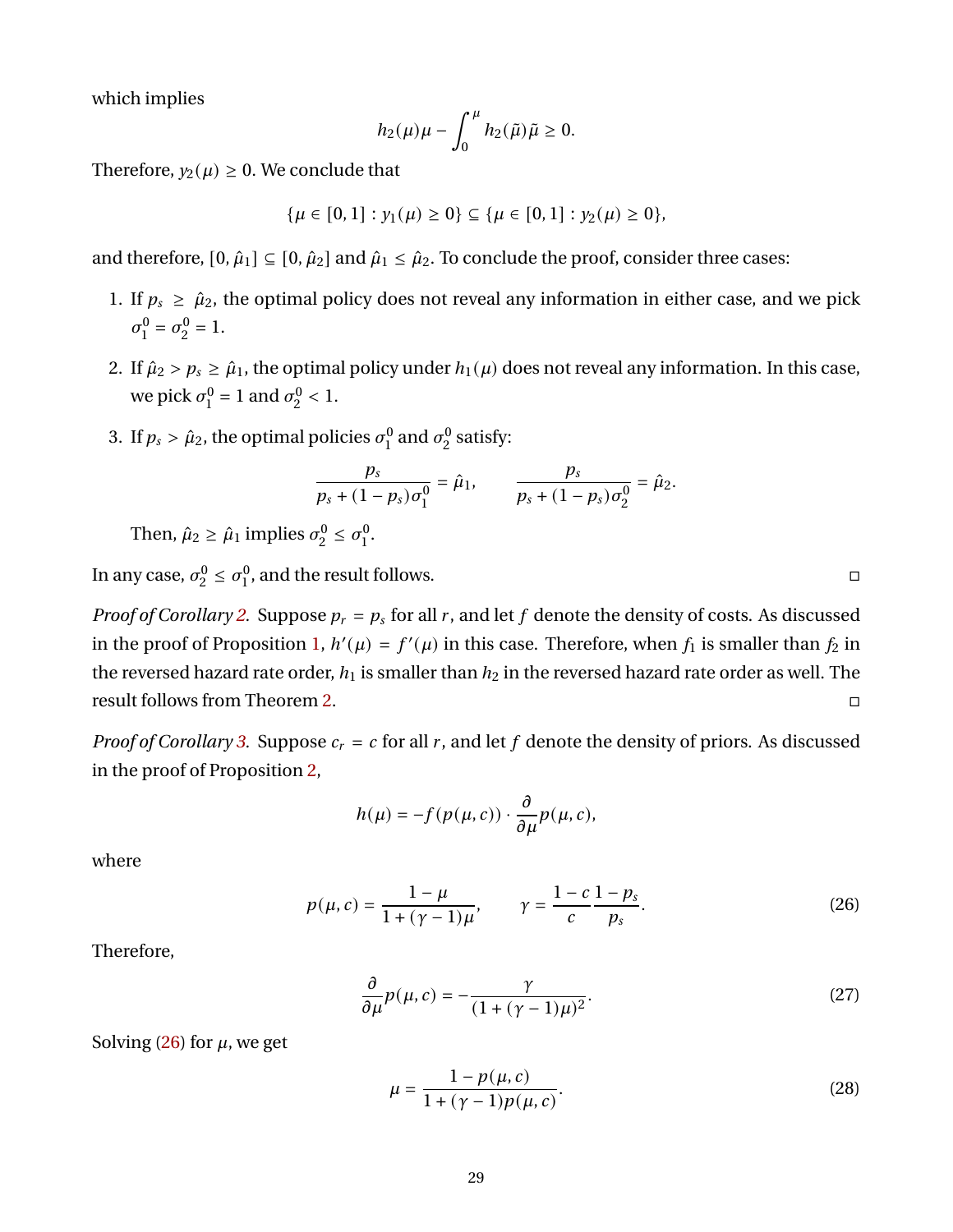Substituting [\(28\)](#page-29-1) into [\(27\)](#page-29-2) gives

<span id="page-30-0"></span>
$$
\frac{\partial}{\partial \mu}p(\mu, c) = -\frac{(1 + (\gamma - 1)p(\mu, c))^2}{\gamma}.
$$
\n(29)

Therefore,

$$
h(\mu) = f(p(\mu, c)) \cdot \frac{(1 + (\gamma - 1)p(\mu, c))^2}{\gamma}.
$$
 (30)

Finally, note that

<span id="page-30-1"></span>
$$
\int_0^{\mu} h(\tilde{\mu}) d\tilde{\mu} = v(\mu) = \int_{p(\mu,c)}^1 f(\tilde{p}) d\tilde{p}, \tag{31}
$$

where the second equality is [\(15\)](#page-23-1). Now, consider two densities of costs,  $f_1$  and  $f_2$ . By equations [\(30\)](#page-30-0) and [\(31\)](#page-30-1), for any  $\mu > 0$ , the virtual densities satisfy,

$$
\frac{h_1(\mu)}{\int_0^{\mu} h_1(\tilde{\mu}) d\tilde{\mu}} = \frac{f_1(p(\mu, c))}{\int_{p(\mu, c)}^1 f_1(\tilde{p}) d\tilde{p}} \cdot \frac{(1 + (\gamma - 1)p(\mu, c))^2}{\gamma},
$$

and

$$
\frac{h_2(\mu)}{\int_0^{\mu} h_2(\tilde{\mu}) d\tilde{\mu}} = \frac{f_2(p(\mu, c))}{\int_{p(\mu, c)}^1 f_2(\tilde{p}) d\tilde{p}} \cdot \frac{(1 + (\gamma - 1)p(\mu, c))^2}{\gamma}.
$$

When  $f_1$  is larger than  $f_2$  in the hazard rate order,

$$
\frac{f_1(p(\mu, c))}{\int_{p(\mu, c)}^1 f_1(\tilde{p}) d\tilde{p}} \le \frac{f_2(p(\mu, c))}{\int_{p(\mu, c)}^1 f_2(\tilde{p}) d\tilde{p}}
$$

for all  $\mu$ . Then,

$$
\frac{h_1(\mu)}{\int_0^{\mu} h_1(\tilde{\mu}) d\tilde{\mu}} \leq \frac{h_2(\mu)}{\int_0^{\mu} h_2(\tilde{\mu}) d\tilde{\mu}}
$$

for all  $\mu$ . Thus,  $h_1$  is smaller than  $h_2$  in the reversed hazard rate order. The result follows from Theorem [2.](#page-14-0)

*Proof of Theorem [3.](#page-16-0)* We begin with two remarks.

<span id="page-30-2"></span>**Remark 4.** *If*  $h_1(\mu)$  *is a single-peaked distribution, then any distribution with density* 

$$
h_2(\mu) = \frac{(h_1(\mu))^{\alpha}}{\kappa} \quad \text{for all } \mu \in [0, 1], \text{ where } \alpha \ge 1, \kappa > 0
$$

*is single-peaked*. To see this, suppose  $h_1(\mu)$  is single-peaked. Then,  $h'_1$  $I_1'(\mu)$  satisfies the strict singlecrossing-from-above condition:

If 
$$
h'_1(\mu) \ge 0
$$
 for some  $\mu \in [0, 1]$ , then  $h'_1(\tilde{\mu}) > 0$  for all  $\tilde{\mu} < \mu$ .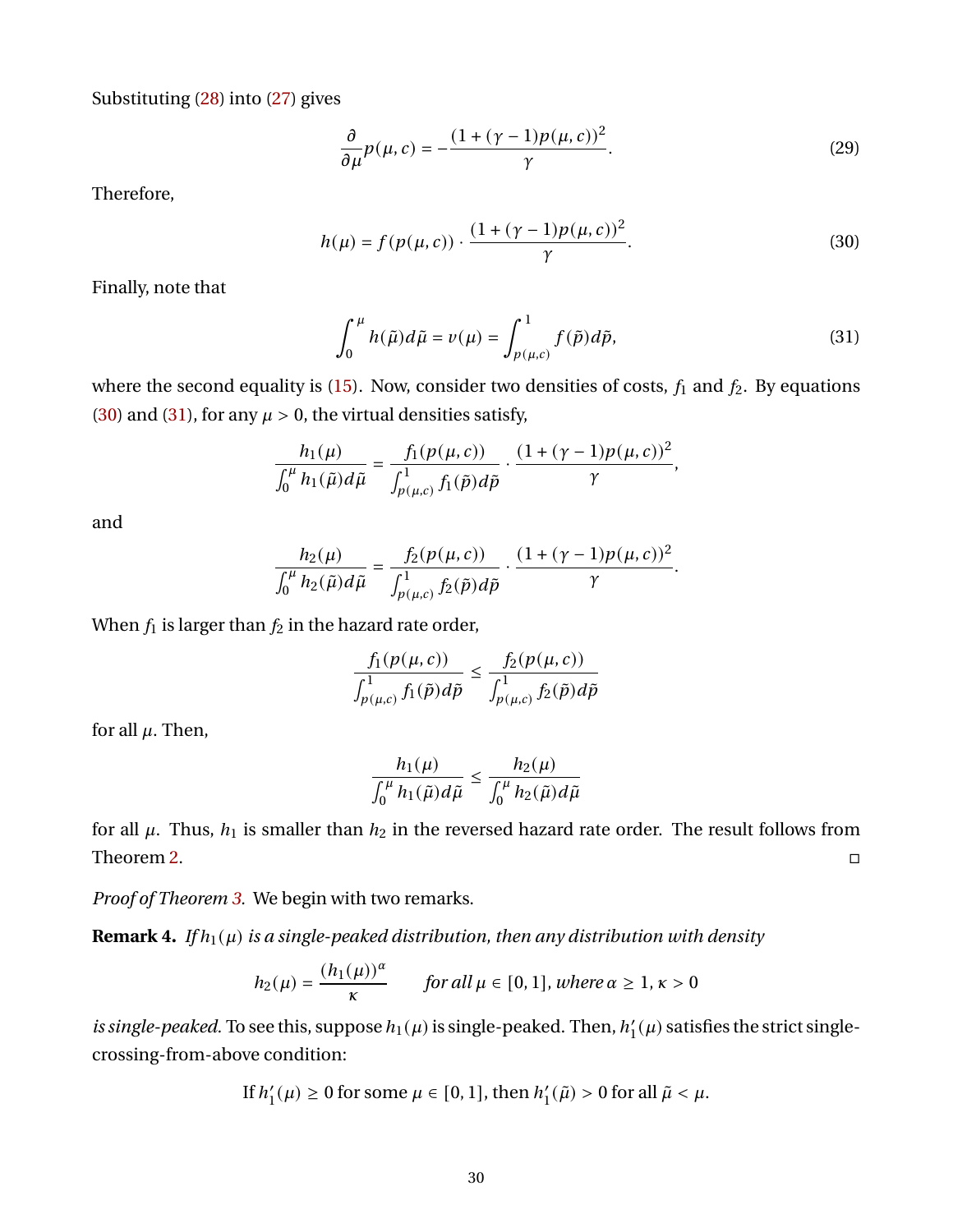Note that

$$
h_2'(\mu) = \alpha \frac{(h_1(\mu))^{\alpha-1}}{\kappa} h_1'(\mu),
$$

which implies that the sign of  $h_2$  $2'_{2}(\mu)$  is the same as the sign of  $h_{1}'$  $I_1'(\mu)$ . The remark follows.

**Remark 5.** *If*  $h(\mu)$  *is a single-peaked distribution, then*  $h(\mu) > 0$  *for all*  $\mu \in (0, 1)$ *.* This is a simple consequence of the fact that, for any single-peaked distribution, there exists some  $\tilde{\mu}$  such that  $h'(\mu) > 0$  for all  $\mu \in [0, \tilde{\mu})$  and  $h'(\mu) < 0$  for all  $\mu \in (\tilde{\mu}, 1]$ .

Now, take a single-peaked distribution  $h(\mu)$ . Consider a family of distributions  $\{h_{\alpha}\}_{{\alpha}>1}$  characterized by

$$
h_{\alpha}(\mu) = \frac{(h(\mu))^{\alpha}}{\kappa(\alpha)}, \quad \text{for all } \mu \in [0, 1], \alpha \ge 1,
$$

where  $\kappa(\alpha)$  is the normalization constant given by

$$
\kappa(\alpha) \equiv \int_0^1 (h(t))^{\alpha} dt.
$$

The corresponding cdf's are given by:

$$
H_{\alpha}(\mu) \equiv \int_0^{\mu} h_{\alpha}(x) dx = \frac{\int_0^{\mu} (h(x))^{\alpha} dt}{\kappa(\alpha)}.
$$

By Remark [4,](#page-30-2) any distribution in this family is single-peaked. Take any such distribution  $h_{\alpha}$ , and let

$$
y_{\alpha}(\mu) \equiv h_{\alpha}(\mu)\mu - H_{\alpha}(\mu).
$$

Then, by the argument in the proof of Theorem [2,](#page-14-0) the set  $\mathcal{U}_{y_\alpha} \equiv {\mu \in [0,1] : y_\alpha(\mu) \ge 0}$  has the following form:

$$
\mathcal{U}_{y_{\alpha}}=[0,\hat{\mu}_{\alpha}].
$$

The proof goes through by showing that  $\hat{\mu}_{\alpha}$  is decreasing in  $\alpha$ . We start with two important remarks.

<span id="page-31-1"></span>**Remark 6.**  $y'_\n\alpha(\hat{\mu}_\alpha) < 0$ . This follows from the fact that  $\mathcal{U}_{y_\alpha} = [0, \hat{\mu}_\alpha]$ . Then,  $y_\alpha(\mu)$  crosses zero from above at  $\hat{\mu}_{\alpha}$ . Since  $y_{\alpha}(\mu)$  is differentiable, the remark follows.

<span id="page-31-0"></span>**Remark 7.** *If*  $\hat{\mu}_{\alpha} \in (0, 1)$ *, then*  $y_{\alpha}(\hat{\mu}_{\alpha}) = 0$ *, or equivalently,* 

$$
h_{\alpha}(\hat{\mu}_{\alpha})\hat{\mu}_{\alpha} = \int_0^{\hat{\mu}_{\alpha}} h_{\alpha}(x)dx.
$$
 (32)

By Remark [7,](#page-31-0)  $\hat{\mu}_{\alpha} \in (0, 1)$  satisfies

<span id="page-31-2"></span> $y_{\alpha}(\hat{\mu}_{\alpha}) = 0.$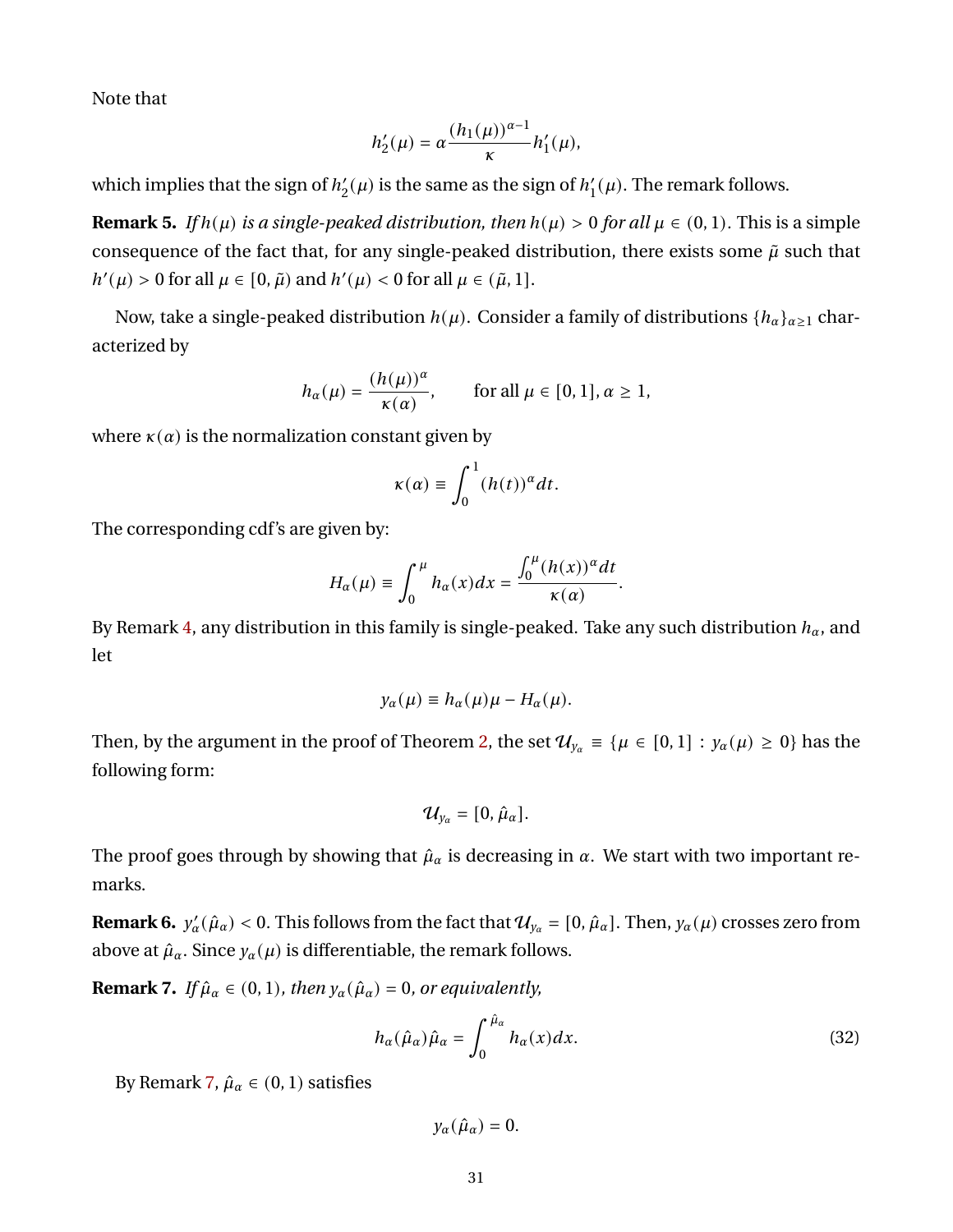Implicitly differentiate with respect to  $\alpha$  to get

$$
\frac{\partial}{\partial \alpha} y_{\alpha}(\hat{\mu}_{\alpha}) + y'_{\alpha}(\hat{\mu}_{\alpha}) \frac{\partial \hat{\mu}_{\alpha}}{\partial \alpha} = 0.
$$

By Remark [6,](#page-31-1)  $y'_{\alpha}(\hat{\mu}_{\alpha}) < 0.$  Then,  $\frac{\partial \hat{\mu}_{\alpha}}{\partial \alpha} \leq 0$  if and only if

$$
\left.\frac{\partial}{\partial\alpha}y_{\alpha}(\mu)\right|_{\mu=\hat{\mu}_{\alpha}}\leq 0.
$$

Note that, for any  $\mu \in [0, 1]$ ,

$$
\frac{\partial}{\partial \alpha} y_{\alpha}(\mu) \leq 0 \iff \frac{\partial}{\partial \alpha} h_{\alpha}(\mu) \mu \leq \int_0^{\mu} \frac{\partial}{\partial \alpha} h_{\alpha}(x) dx.
$$

Recall that  $h_{\alpha}(\mu) = \frac{(h(\mu))^{\alpha}}{\kappa(\alpha)}$  $\frac{h(\mu x)}{\kappa(\alpha)}$ . Therefore, for any  $x \in (0, 1)$ ,  $\frac{\partial}{\partial \alpha} h_{\alpha}(x) = h_{\alpha}(x) \left( \log h(x) - \frac{\kappa'(x)}{\kappa(\alpha)} \right)$  $\frac{\kappa'(\alpha)}{\kappa(\alpha)}\Big)$ , and so,

$$
\frac{\partial}{\partial \alpha} y_{\alpha}(\mu)\Big|_{\mu=\hat{\mu}_{\alpha}} \leq 0 \iff h_{\alpha}(\hat{\mu}_{\alpha}) \log h(\hat{\mu}_{\alpha}) \hat{\mu}_{\alpha} \leq \int_{0}^{\hat{\mu}_{\alpha}} h_{\alpha}(x) \log h(x) dx.
$$

Using [\(32\)](#page-31-2) to substitute  $h_\alpha(\hat\mu_\alpha)\hat\mu_\alpha=\int_0^{\hat\mu_\alpha}h_\alpha(x)dx$  on the left hand side of the above inequality, we have

$$
\frac{\partial}{\partial \alpha} y_{\alpha}(\mu) \Big|_{\mu = \hat{\mu}_{\alpha}} \le 0 \iff \log h(\hat{\mu}_{\alpha}) \int_{0}^{\hat{\mu}_{\alpha}} h_{\alpha}(x) dx \le \int_{0}^{\hat{\mu}_{\alpha}} h_{\alpha}(x) \log h(x) dx
$$
  

$$
\iff \int_{0}^{\hat{\mu}_{\alpha}} h_{\alpha}(x) \log h(\hat{\mu}_{\alpha}) dx \le \int_{0}^{\hat{\mu}_{\alpha}} h_{\alpha}(x) \log h(x) dx
$$
  

$$
\iff \int_{0}^{\hat{\mu}_{\alpha}} h_{\alpha}(x) \log h(\hat{\mu}_{\alpha}) dx \le \alpha \int_{0}^{\hat{\mu}_{\alpha}} h_{\alpha}(x) \log h(x) dx
$$
  

$$
\iff \int_{0}^{\hat{\mu}_{\alpha}} h_{\alpha}(x) \log(h(\hat{\mu}_{\alpha}))^{\alpha} dx \le \int_{0}^{\hat{\mu}_{\alpha}} h_{\alpha}(x) \log(h(x))^{\alpha} dx
$$
  

$$
\iff \int_{0}^{\hat{\mu}_{\alpha}} h_{\alpha}(x) \log \left(\frac{(h(\hat{\mu}_{\alpha}))^{\alpha}}{(h(x))^{\alpha}}\right) dx \le 0
$$
  

$$
\iff \int_{0}^{\hat{\mu}_{\alpha}} h_{\alpha}(x) \log \left(\frac{h_{\alpha}(\hat{\mu}_{\alpha})}{h_{\alpha}(x)}\right) dx \le 0.
$$

For any real number  $z > 0$ ,  $log(z) \le z - 1$ , with a strict inequality for any  $z \ne 1$ . Therefore,

$$
\int_0^{\hat{\mu}_\alpha} h_\alpha(x) \log \left( \frac{h_\alpha(\hat{\mu}_\alpha)}{h_\alpha(x)} \right) dx \leq \int_0^{\hat{\mu}_\alpha} h_\alpha(x) \left( \frac{h_\alpha(\hat{\mu}_\alpha)}{h_\alpha(x)} - 1 \right) dx.
$$

Therefore,  $\frac{\partial}{\partial \alpha} y_{\alpha}(\mu) \Big|_{\mu = \hat{\mu}_{\alpha}} \leq 0$  as long as

$$
\int_0^{\hat{\mu}_\alpha} h_\alpha(x) \left( \frac{h_\alpha(\hat{\mu}_\alpha)}{h_\alpha(x)} - 1 \right) dx \le 0 \iff \int_0^{\hat{\mu}_\alpha} \left( h_\alpha(\hat{\mu}_\alpha) - h_\alpha(x) \right) dx \le 0
$$

$$
\iff \int_0^{\hat{\mu}_\alpha} h_\alpha(\hat{\mu}_\alpha) dx \le \int_0^{\hat{\mu}_\alpha} h_\alpha(x) dx
$$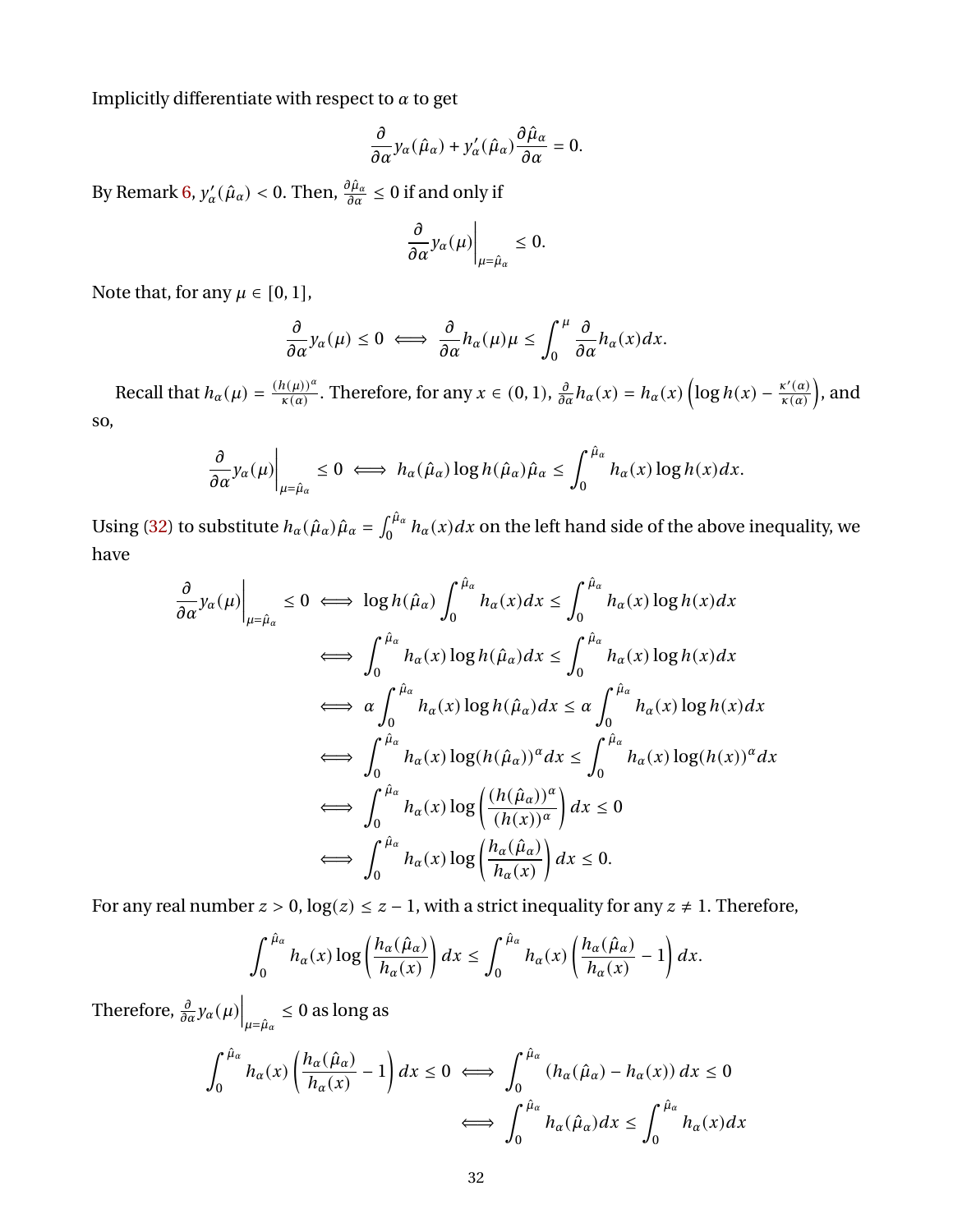$$
\iff h_{\alpha}(\hat{\mu}_{\alpha})\hat{\mu}_{\alpha} \leq \int_0^{\hat{\mu}_{\alpha}} h_{\alpha}(x)dx,
$$

which is guaranteed by [\(32\)](#page-31-2). We conclude that for any  $\hat{\mu}_{\alpha} \in (0, 1)$ ,  $\frac{\partial \hat{\mu}_{\alpha}}{\partial \alpha} \leq 0$ .

Since  $h_1$  and  $h_2$  are within the family we considered (with  $h_1$  corresponding to  $\alpha = 1$  and  $h_2$ corresponding to some  $\alpha \geq 1$ ,  $\hat{\mu}_2 \leq \hat{\mu}_1$ . Repeating the same argument in the proof of Theorem [2,](#page-14-0) we conclude that  $\sigma_2^0$  $c_2^0 \geq \sigma_1^0$ 1 .<br>1980 - Paul Barbara, politikar estatubatuar estatubatuar estatubatuar estatubatuar estatubatuar estatubatuar<br>1980 - Paul Barbara, politikar estatubatuar estatubatuar estatubatuar estatubatuar estatubatuar estatubatuar

## **D Proofs for Section [5](#page-17-0)**

Note that single-dippedness of the virtual density is equivalent to the following *strict single*crossing-from-below property for  $h'(\mu)$ :

If 
$$
h'(\mu) \ge 0
$$
 for some  $\mu \in [0, 1]$ , then  $h'(\tilde{\mu}) > 0$  for all  $\tilde{\mu} > \mu$ .

*Proof of Proposition* [5.](#page-17-2) If  $h'(\mu)$  satisfies the strict single-crossing-from-below condition, by definition, so does  $v''(\mu)$ . Therefore, whenever  $v(\mu)$  is convex at  $\mu$ , it is strictly convex at any  $\hat{\mu} \ge \mu$ . This means that  $v(\mu)$  is first strictly concave and then strictly convex. Therefore, the set where the concave closure of  $v(\mu)$  coincides with  $v(\mu)$  has the following form:

$$
\{\mu \in [0,1] : V(\mu) = v(\mu)\} = [0,\hat{\mu}] \cup \{1\}.
$$

When  $p_s < \hat{\mu}$ , the optimal policy is not revealing any information. This can be achieved by two messages,  $m \in \{0, 1\}$ , and an information structure where  $Pr(m = 1|\theta = 0) = Pr(m = 1|\theta = 1) = 0$ . Message  $m = 1$  will occur with probability zero, and the posterior beliefs following  $m = 1$  will be free in a Perfect Bayesian Equilibrium. One can assign posteriors  $Pr_r(\theta = 1 | m = 1) = 1$  to make  $m = 1$  as the message that perfectly reveals the good state.

When  $p_s \geq \hat{\mu}$ , by Corollary 2 of [Kamenica and Gentzkow](#page-41-2) [\(2011\)](#page-41-2), the optimal policy generates two posteriors:  $\mu \in {\hat{\mu}, 1}$ . This is achieved by two messages,  $m \in \{0, 1\}$ , where message  $m = 1$ perfectly reveals the good state.

Because the optimal policy involves the good news perfectly revealing the good state,  $\sigma^0$  = 0 in the optimal policy. Substituting into [\(7\)](#page-10-0),  $p(c) = 0$  for all c, i.e., there are no never-supporters. Moreover,

$$
\overline{p}(c) = \frac{c}{c + (1 - c)(1 - \sigma^1)} \geq c.
$$

Therefore, for any r with  $p_r < c_r$ , we have:  $p_r < \overline{p}(c_r)$ . By Proposition [3,](#page-10-2) then, every ex-ante opponent is a complier.

*Proof of Proposition [6.](#page-18-3)* The proof of Proposition [6](#page-18-3) is identical to the proof of Proposition [1.](#page-9-4)

*Proof of Proposition [7.](#page-18-4)* The proof follows identical steps to that of Proposition [2](#page-9-0) until equation [\(19\)](#page-24-1). The rest of the argument is provided below.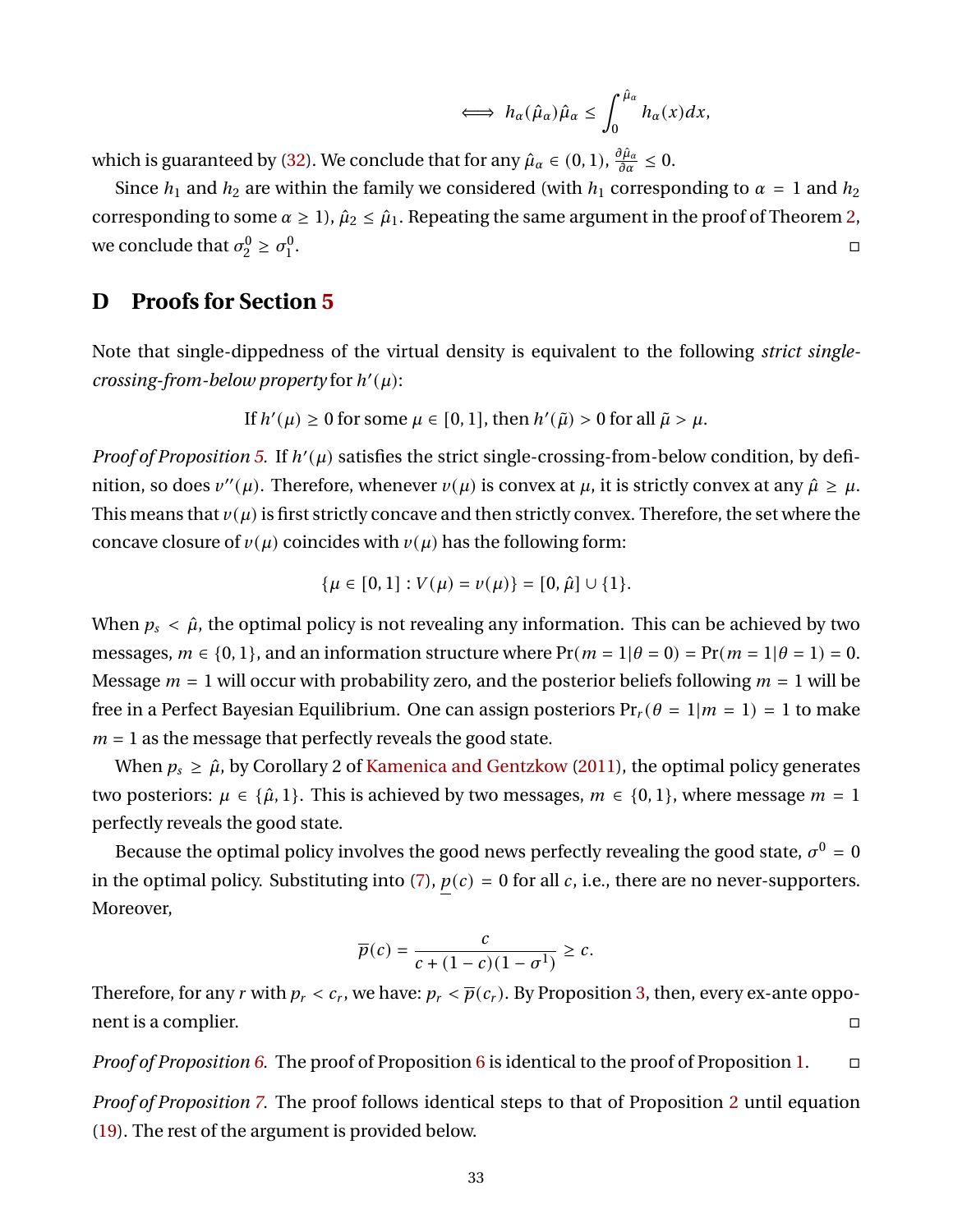Recall that  $g(p) \equiv -2 \frac{\gamma - 1}{1 + (\gamma - 1)}$  $\frac{\gamma-1}{1+(\gamma-1)p}$  and  $g(p)$  is increasing in  $p$ , convex in  $p$  if  $\gamma \leq 1$ , and concave in  $p$ if  $\gamma \geq 1$ . Therefore,

$$
\max_{p \in [0,1]} g'(p) = \begin{cases} g'(1) & \text{if } \gamma \le 1 \\ g'(0) & \text{if } \gamma \ge 1 \end{cases} = \begin{cases} 2\frac{(\gamma - 1)^2}{\gamma^2} & \text{if } \gamma \le 1 \\ 2(\gamma - 1)^2 & \text{if } \gamma \ge 1 \end{cases} = 2(\gamma - 1)^2 \max\left\{1, \frac{1}{\gamma^2}\right\}. \tag{33}
$$

If condition [\(13\)](#page-18-2) holds,

<span id="page-34-0"></span>
$$
\frac{\partial^2}{\partial p^2}\log f(p)>\max_{p\in[0,1]}g'(p),
$$

and so

$$
\frac{\partial^2}{\partial p^2} \log f(p) > g'(p) \quad \forall p \in [0, 1]. \tag{34}
$$

Our claim is that, under condition  $(13)$ ,  $h'(\mu)$  satisfies the strict single-crossing-from-below property. To see this, take any two  $\mu$ ,  $\tilde{\mu}$  with  $\tilde{\mu} > \mu$  and  $h'(\mu) \ge 0$ . Because  $p(\mu, c)$  is strictly decreasing in  $\mu$ ,  $p(\tilde{\mu}, c) < p(\mu, c)$ . Since  $h'(\mu) \geq 0$ ,  $\frac{\partial}{\partial p} \log f(p(\mu, c)) - g(p(\mu, c)) \leq 0$ . Then,

$$
\frac{\partial}{\partial p} \log f(p(\tilde{\mu}, c)) - g(p(\tilde{\mu}, c))
$$
\n
$$
= \frac{\partial}{\partial p} \log f(p(\mu, c)) - g(p(\mu, c)) - \int_{p(\tilde{\mu}, c)}^{p(\mu, c)} \underbrace{\left(\frac{\partial^2}{\partial p^2} \log f(p) - g'(p)\right)}_{>0 \text{ by (34)}} dp
$$
\n
$$
< \frac{\partial}{\partial p} \log f(p(\mu, c)) - g(p(\mu, c)) \le 0.
$$

Therefore,  $h'(\tilde{\mu}) > 0$ . The result follows.

We continue by introducing some notation and preliminary results for the remaining proofs.

Consider a single-dipped virtual density  $h(\mu)$ . As discussed in the proof of Proposition [5,](#page-17-2) { $\mu \in$  $[0, 1]$ :  $V(\mu) = v(\mu)$ } =  $[0, \hat{\mu}] \cup \{1\}$  for some  $\hat{\mu} \in [0, 1]$ . Note that:

- $v'(\mu)(1 \mu) > 1 v(\mu)$  for all  $\mu \in (0, 1)$  if and only if  $\hat{\mu} = 1$ .
- $v'(\mu)(1 \mu) < 1 v(\mu)$  for all  $\mu \in (0, 1)$  if and only if  $\hat{\mu} = 0$ .
- When  $\hat{\mu} \in (0, 1)$ , it satisfies:

$$
v'(\hat{\mu})(1 - \hat{\mu}) = 1 - v(\hat{\mu}).
$$
\n(35)

Let

$$
z(\mu) \equiv v'(\mu)(1 - \mu) - (1 - v(\mu)) = h(\mu)(1 - \mu) - \int_{\mu}^{1} h(\tilde{\mu})\tilde{\mu}, \qquad \forall \mu \in [0, 1].
$$
 (36)

Then,  $\hat{\mu} \in (0, 1)$  is characterized by the equation:  $z(\hat{\mu}) = 0$ . We start with three remarks.

<span id="page-34-1"></span>**Remark 8.**  $\lim_{\mu \to 1} z(\mu) = 0$  $\lim_{\mu \to 1} z(\mu) = 0$  $\lim_{\mu \to 1} z(\mu) = 0$ . This follows Lemma 1 and the fact that  $1 - \nu(1) = 0$ .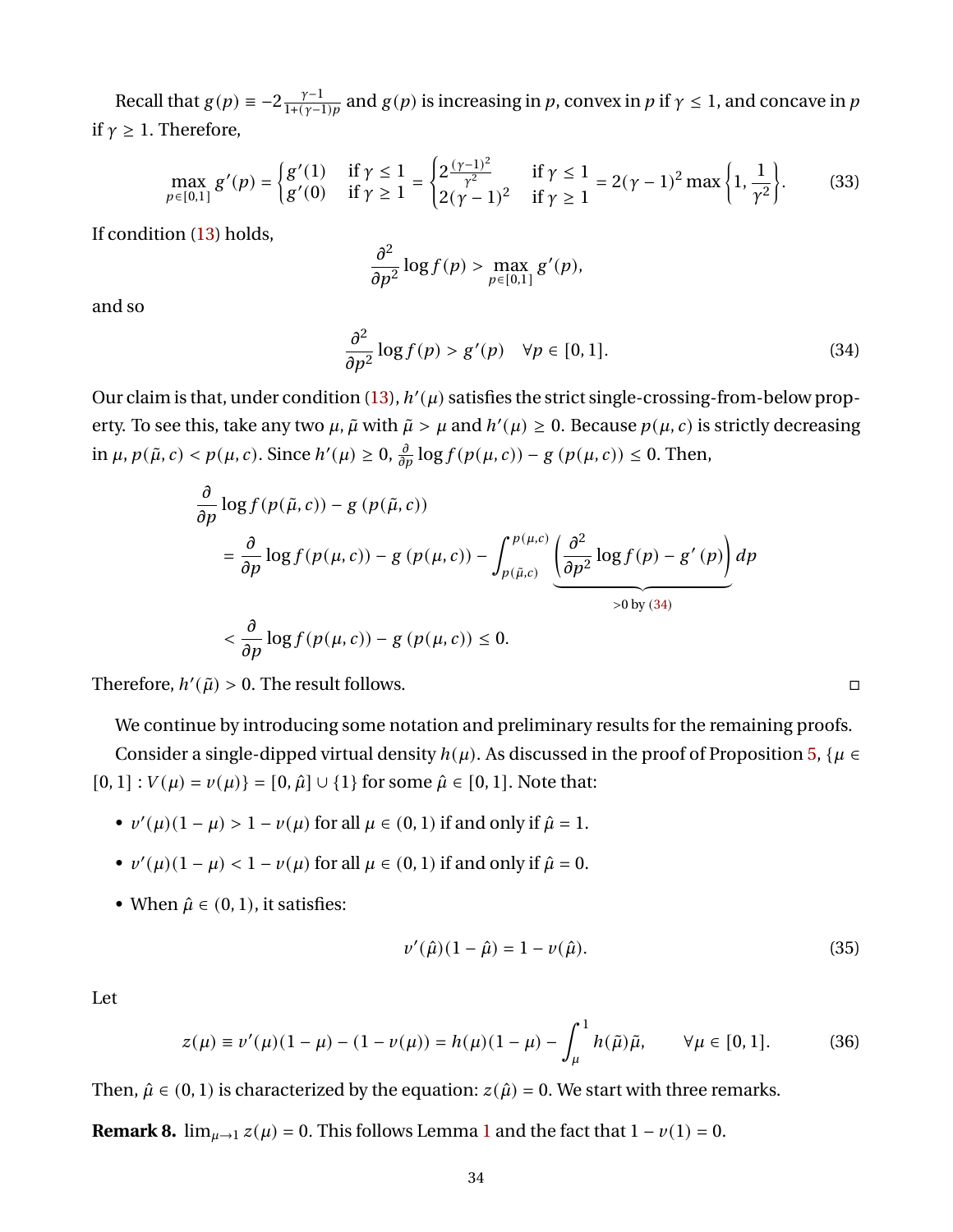<span id="page-35-0"></span>**Remark 9.**  $z(\mu)$  *is continuous in*  $\mu$  *over* (0, 1). This is because f is continuous over its support.

<span id="page-35-1"></span>**Remark 10.**  $z(\mu)$  is first strictly decreasing and then increasing. This is because  $z'(\mu) = v''(\mu)(1 - \mu)$  $\mu$ ) –  $v'(\mu) + v'(\mu) = v''(\mu)(1 - \mu) = h'(\mu)(1 - \mu)$ . Since  $h'(\mu)$  satisfies strict single crossing from below, so does  $z'(\mu)$ , and the remark follows.

Define the set

$$
\mathcal{L}_z \equiv \{\mu \in [0,1]: \quad z(\mu) \leq 0\}.
$$

Based on Remarks [8,](#page-34-1) [9](#page-35-0) and [10,](#page-35-1) we conclude that  $\mathcal{L}_z$  has the following form:

$$
\mathcal{L}_z=[\hat{\mu},1].
$$

Our approach through the rest of this section is built on showing that  $z(\mu)$  changes in a predictable manner (and so does  $\hat{\mu}$ ).

*Proof of Theorem [4.](#page-19-0)* Let:

$$
z_1(\mu) = h_1(\mu)(1 - \mu) - \int_{\mu}^{1} h_1(\tilde{\mu})\tilde{\mu},
$$
  

$$
z_2(\mu) = h_2(\mu)(1 - \mu) - \int_{\mu}^{1} h_2(\tilde{\mu})\tilde{\mu}.
$$

Since both virtual densities are single-dipped:

$$
\mathcal{L}_{z_1} = {\mu \in [0, 1]: \quad z_1(\mu) \le 0} = [\hat{\mu}_1, 1],
$$
  

$$
\mathcal{L}_{z_2} = {\mu \in [0, 1]: \quad z_2(\mu) \le 0} = [\hat{\mu}_2, 1].
$$

Take any  $\mu \in [0, 1)$ , and suppose  $z_1(\mu) \leq 0$ . Then,

$$
h_1(\mu)(1 - \mu) - \int_{\mu}^{1} h_1(\tilde{\mu}) \tilde{\mu} \le 0,
$$

which implies

$$
\frac{h_1(\mu)(1-\mu)}{\int_{\mu}^1 h_1(\tilde{\mu})} \leq 1.
$$

On the other hand, since  $h_2$  is larger than  $h_1$  in the hazard rate order,

$$
\frac{h_2(\mu)(1-\mu)}{\int_{\mu}^1 h_2(\tilde{\mu})} \le \frac{h_1(\mu)(1-\mu)}{\int_{\mu}^1 h_1(\tilde{\mu})} \le 1,
$$

and so,

$$
h_2(\mu)(1-\mu)-\int_{\mu}^1h_2(\tilde{\mu})\tilde{\mu}\leq 0.
$$

Therefore,  $z_2(\mu) \leq 0$ . We conclude that

$$
\{\mu\in [0,1]: z_1(\mu)\leq 0\}\subseteq \{\mu\in [0,1]: z_2(\mu)\leq 0\},
$$

and therefore,  $[\hat{\mu}_1, 1] \subseteq [\hat{\mu}_2, 1]$  and  $\hat{\mu}_1 \ge \hat{\mu}_2$ . To conclude the proof, consider three cases: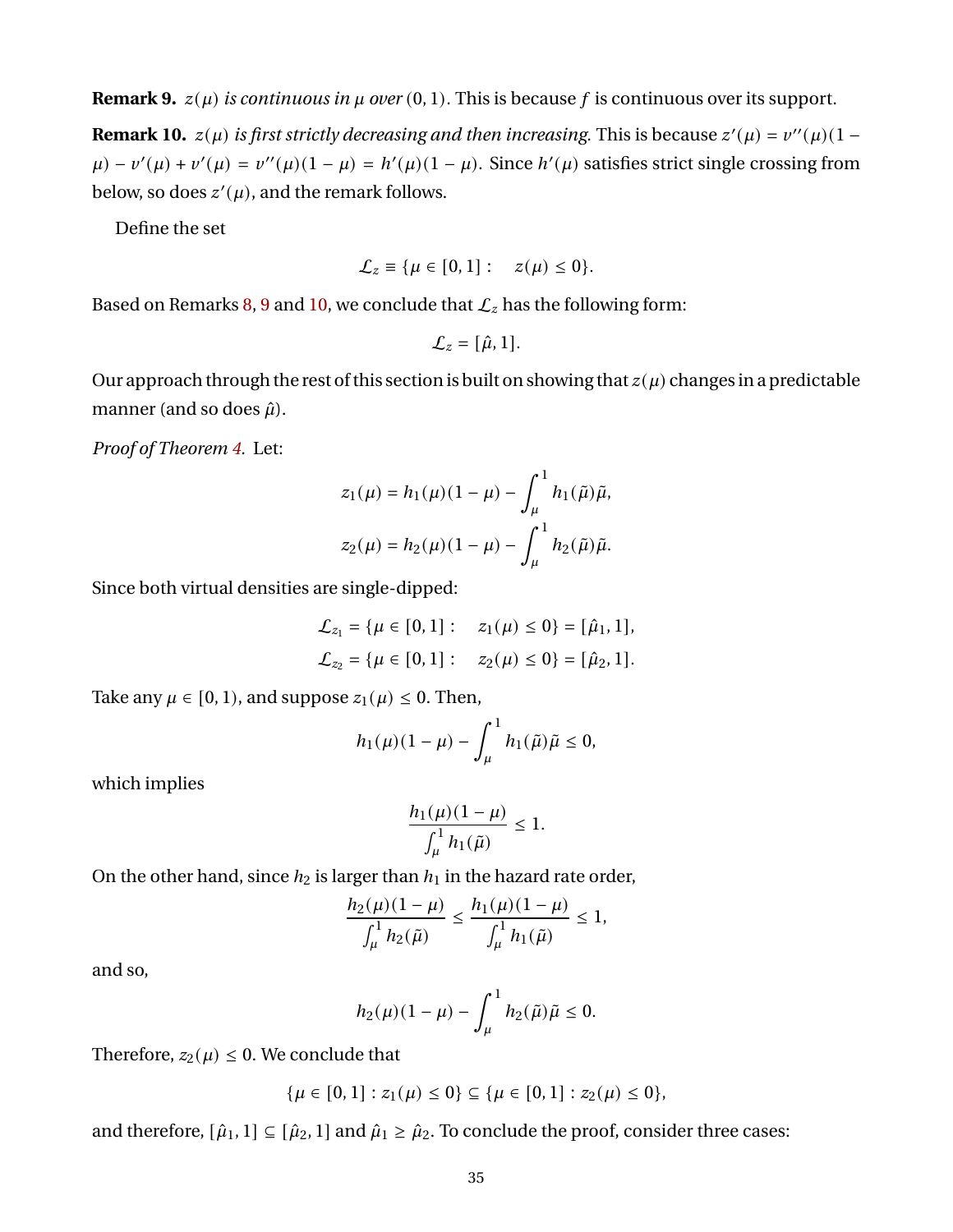- 1. If  $p_s \le \hat{\mu}_2$ , the optimal policy does not reveal any information in either case, and we pick  $\sigma^1$  $\sigma_1^1 = \sigma_2^1$  $\frac{1}{2} = 0.$
- 2. If  $\hat{\mu}_2 < p_s \leq \hat{\mu}_1$ , the optimal policy under  $h_1(\mu)$  does not reveal any information. In this case, we pick  $\sigma_1^1$  $\sigma_1^1 = 0$  and  $\sigma_2^1$  $2^{\frac{1}{2}} > 0.$
- 3. If  $p_s < \hat{\mu}_2$ , the optimal policies  $\sigma_1^1$  $\sigma_1^1$  and  $\sigma_2^1$  $\frac{1}{2}$  satisfy:

$$
\frac{p_s(1-\sigma_1^1)}{p_s(1-\sigma_1^1)+(1-p_s)}=\hat{\mu}_1, \qquad \frac{p_s(1-\sigma_2^1)}{p_s(1-\sigma_2^1)+(1-p_s)}=\hat{\mu}_2.
$$

Then,  $\hat{\mu}_2 \leq \hat{\mu}_1$  implies  $\sigma_2^1$  $\frac{1}{2} \geq \sigma_1^1$ 1 .

In any case,  $\sigma_2^1$  $\frac{1}{2} \geq \sigma_1^1$  $\frac{1}{1}$ , and the result follows.

*Proof of Corollary* [4.](#page-19-1) Suppose  $p_r = p_s$  for all r, and let f denote the density of costs. As discussed in the proof of Proposition [1,](#page-9-4)  $h'(\mu) = f'(\mu)$  in this case. Therefore, when  $f_1$  is smaller than  $f_2$  in the hazard rate order,  $h_1$  is smaller than  $h_2$  in the hazard rate order as well. The result follows from Theorem [4.](#page-19-0)

*Proof of Corollary* [5.](#page-19-2) Suppose  $c_r = c$  for all r, and let f denote the density of priors. As discussed in the proof of Proposition [2,](#page-9-0)

$$
h(\mu) = -f(p(\mu, c)) \cdot \frac{\partial}{\partial \mu} p(\mu, c),
$$

where

$$
p(\mu, c) = \frac{1 - \mu}{1 + (\gamma - 1)\mu}, \qquad \gamma = \frac{1 - c}{c} \frac{1 - p_s}{p_s}.
$$
 (37)

Therefore,

$$
\frac{\partial}{\partial \mu} p(\mu, c) = -\frac{\gamma}{(1 + (\gamma - 1)\mu)^2}.
$$
\n(38)

Solving [\(37\)](#page-36-0) for  $\mu$ , we get

<span id="page-36-3"></span><span id="page-36-1"></span>
$$
\mu = \frac{1 - p(\mu, c)}{1 + (\gamma - 1)p(\mu, c)}.
$$
\n(39)

Substituting [\(39\)](#page-36-1) into [\(38\)](#page-36-2) gives

$$
\frac{\partial}{\partial \mu}p(\mu, c) = -\frac{(1 + (\gamma - 1)p(\mu, c))^2}{\gamma}.
$$
\n(40)

Therefore,

$$
h(\mu) = f(p(\mu, c)) \cdot \frac{(1 + (\gamma - 1)p(\mu, c))^2}{\gamma}.
$$
 (41)

<span id="page-36-2"></span><span id="page-36-0"></span>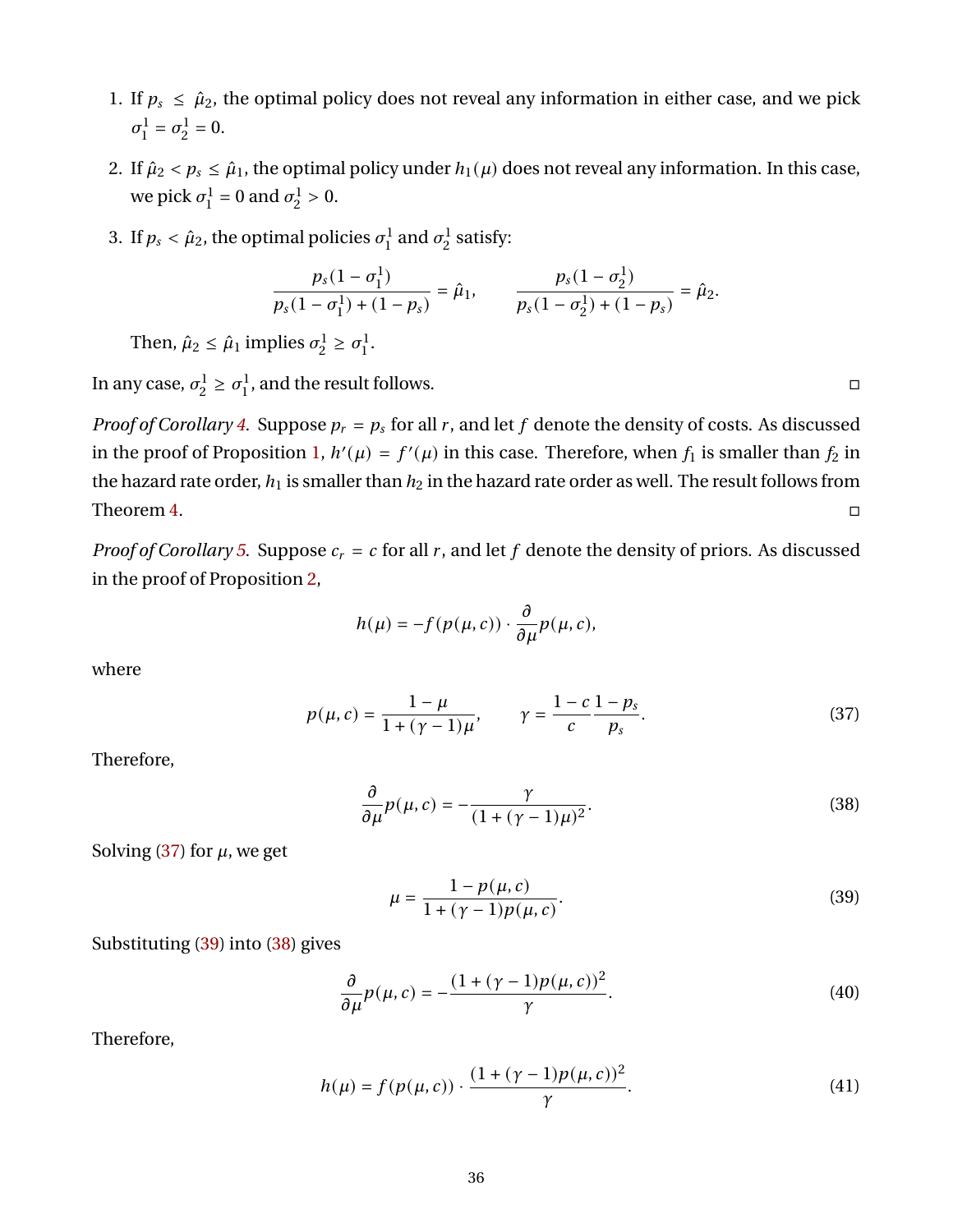Finally, note that

<span id="page-37-0"></span>
$$
\int_{\mu}^{1} h(\tilde{\mu}) d\tilde{\mu} = 1 - \nu(\mu) = \int_{0}^{p(\mu,c)} f(\tilde{p}) d\tilde{p},\tag{42}
$$

where the second equality follows [\(15\)](#page-23-1). Now, consider two densities of costs,  $f_1$  and  $f_2$ . By equa-tions [\(41\)](#page-36-3) and [\(42\)](#page-37-0), for any  $\mu > 0$ , the virtual densities satisfy,

$$
\frac{h_1(\mu)}{\int_{\mu}^1 h_1(\tilde{\mu}) d\tilde{\mu}} = \frac{f_1(p(\mu, c))}{\int_0^{p(\mu, c)} f_1(\tilde{p}) d\tilde{p}} \cdot \frac{(1 + (\gamma - 1)p(\mu, c))^2}{\gamma},
$$

and

$$
\frac{h_2(\mu)}{\int_{\mu}^1 h_2(\tilde{\mu}) d\tilde{\mu}} = \frac{f_2(p(\mu, c))}{\int_0^{p(\mu, c)} f_2(\tilde{p}) d\tilde{p}} \cdot \frac{(1 + (\gamma - 1)p(\mu, c))^2}{\gamma}.
$$

When  $f_1$  is larger than  $f_2$  in the hazard rate order,

$$
\frac{f_1(p(\mu, c))}{\int_0^{p(\mu, c)} f_1(\tilde{p}) d\tilde{p}} \ge \frac{f_2(p(\mu, c))}{\int_0^{p(\mu, c)} f_2(\tilde{p}) d\tilde{p}}
$$

for all  $\mu$ . Then,

$$
\frac{h_1(\mu)}{\int_{\mu}^1 h_1(\tilde{\mu}) d\tilde{\mu}} \le \frac{h_2(\mu)}{\int_{\mu}^1 h_2(\tilde{\mu}) d\tilde{\mu}}
$$

for all  $\mu$ . Thus,  $h_1$  is larger than  $h_2$  in the reversed hazard rate order. The result follows from The-orem [4.](#page-19-0)

*Proof of Theorem [5.](#page-20-2)* We begin with two remarks.

<span id="page-37-1"></span>**Remark 11.** *If*  $h_1(\mu)$  *is a single-dipped distribution, then any distribution with density* 

$$
h_2(\mu) = \frac{(h_1(\mu))^{\alpha}}{\kappa} \quad \text{for all } \mu \in [0, 1], \text{ where } \alpha \ge 1, \kappa > 0
$$

*is single-dipped*. To see this, suppose  $h_1(\mu)$  is single-dipped. Then,  $h'_1$  $I_1'(\mu)$  satisfies the strict singlecrossing-from-below property:

> If  $h'_1$  $\mathcal{L}'_1(\mu) \geq 0$  for some  $\mu \in [0, 1]$ , then  $h'_1$  $l_1'(\tilde{\mu}) > 0$  for all  $\tilde{\mu} > \mu$ .

Note that

$$
h_2'(\mu) = \alpha \frac{(h_1(\mu))^{\alpha-1}}{\kappa} h_1'(\mu),
$$

which implies that the sign of  $h_2$  $2'_{2}(\mu)$  is the same as the sign of  $h_{1}'$  $I_1'(\mu)$ . The remark follows.

<span id="page-37-2"></span>**Remark 12.** *If*  $h(\mu)$  *is a single-dipped distribution, then*  $h(\mu) > 0$  *for almost all*  $\mu$ *.* This is a simple consequence of the fact that for any single-dipped distribution, there exists some  $\tilde{\mu}$  such that  $h'(\mu) < 0$  for all  $\mu \in [0, \tilde{\mu})$  and  $h'(\mu) > 0$  for all  $\mu \in (\tilde{\mu}, 1]$ . The only point  $\mu$  at which  $h(\mu)$  could be zero is  $\tilde{\mu}$ .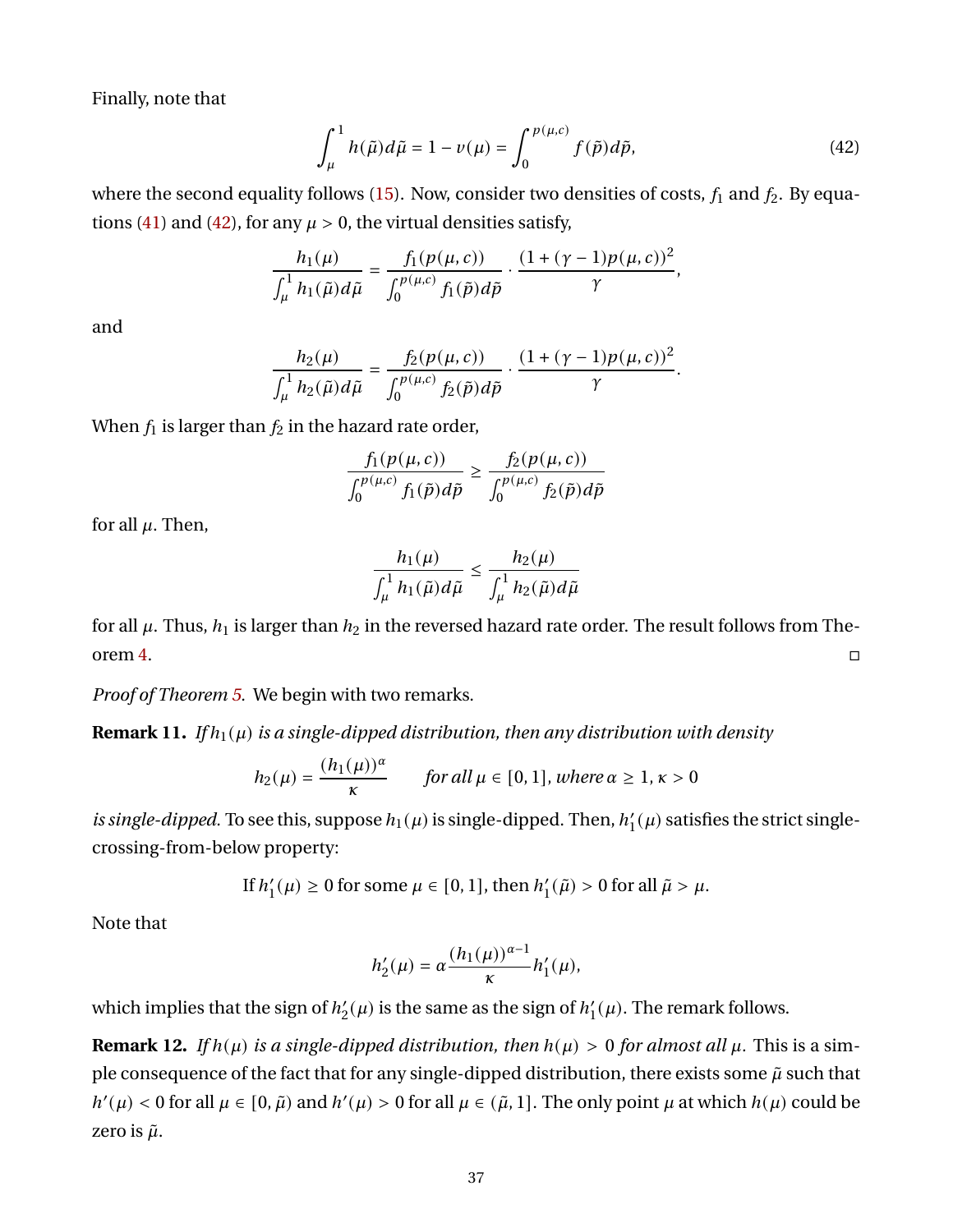Now, take a single-dipped distribution  $h(\mu)$ . Consider a family of distributions  $\{h_{\alpha}\}_{{\alpha \geq 1}}$  characterized by

$$
h_{\alpha}(\mu) = \frac{(h(\mu))^{\alpha}}{\kappa(\alpha)}, \quad \text{for all } \mu \in [0, 1], \alpha \ge 1,
$$

where  $\kappa(\alpha)$  is the normalization constant given by

$$
\kappa(\alpha) \equiv \int_0^1 (h(t))^{\alpha} dt.
$$

The corresponding cdf's are given by:

$$
H_{\alpha}(\mu) \equiv \int_0^{\mu} h_{\alpha}(x) dx = \frac{\int_0^{\mu} (h(x))^{\alpha} dt}{\kappa(\alpha)}.
$$

By Remark [11,](#page-37-1) any distribution in this family is single-dipped. Take any such distribution  $h_{\alpha}$ , and let

$$
z_{\alpha}(\mu) \equiv h_{\alpha}(\mu)(1-\mu) - (1 - H_{\alpha}(\mu)).
$$

Then, by the argument in the proof of Theorem [2,](#page-14-0) the set  $\mathcal{L}_{z_\alpha} \equiv {\mu \in [0,1] : z_\alpha(\mu) \le 0}$  has the following form:

$$
\mathcal{L}_{z_{\alpha}}=[\hat{\mu}_{\alpha},1].
$$

The proof goes through by showing that  $\hat{\mu}_{\alpha}$  is decreasing in  $\alpha$ . We start with two important remarks.

<span id="page-38-1"></span>**Remark 13.**  $z'_\alpha(\hat{\mu}_\alpha) < 0$ . This follows from the fact that  $\mathcal{L}_{z_\alpha} = [\hat{\mu}_\alpha, 1]$ . Then,  $z_\alpha(\mu)$  crosses zero from above at  $\hat{\mu}_\alpha$ . Since  $z_\alpha(\mu)$  is differentiable, the remark follows.

<span id="page-38-0"></span>**Remark 14.** *If*  $\hat{\mu}_{\alpha} \in (0, 1)$ *, then*  $z_{\alpha}(\hat{\mu}_{\alpha}) = 0$ *, or equivalently,* 

$$
h_{\alpha}(\hat{\mu}_{\alpha})(1-\hat{\mu}_{\alpha}) = \int_{\hat{\mu}_{\alpha}}^{1} h_{\alpha}(x)dx.
$$
 (43)

By Remark [14,](#page-38-0)  $\hat{\mu}_{\alpha} \in (0, 1)$  satisfies

<span id="page-38-2"></span> $z_{\alpha}(\hat{\mu}_{\alpha}) = 0.$ 

Implicitly differentiate with respect to  $\alpha$  to get

$$
\frac{\partial}{\partial \alpha} z_{\alpha}(\hat{\mu}_{\alpha}) + z'_{\alpha}(\hat{\mu}_{\alpha}) \frac{\partial \hat{\mu}_{\alpha}}{\partial \alpha} = 0.
$$

By Remark [13,](#page-38-1)  $z_\alpha'(\hat\mu_\alpha)< 0.$  Then,  $\frac{\partial \hat\mu_\alpha}{\partial \alpha}\leq 0$  if and only if

$$
\left.\frac{\partial}{\partial\alpha}z_\alpha(\mu)\right|_{\mu=\hat{\mu}_\alpha}\leq 0.
$$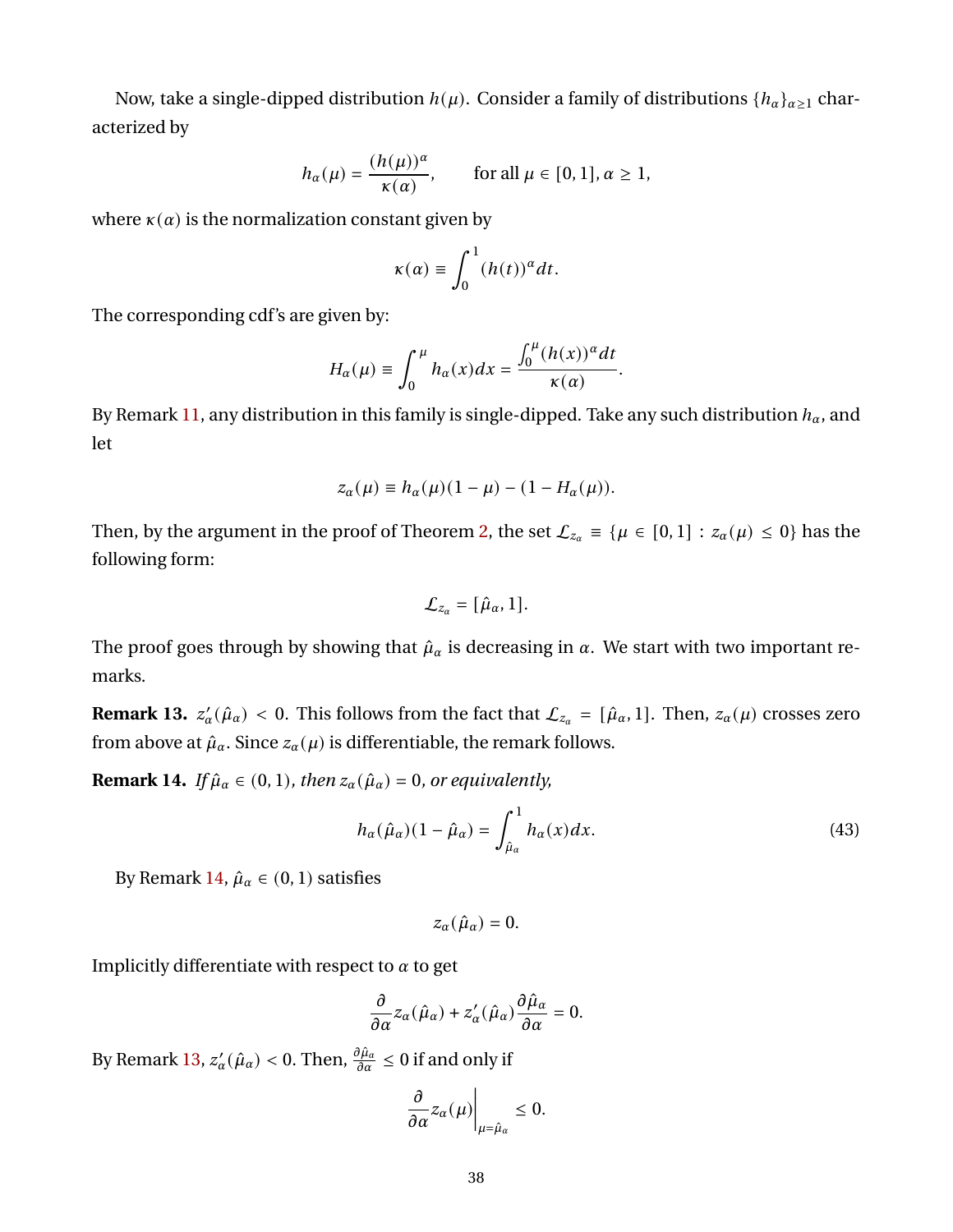Note that, for any  $\mu \in [0, 1]$ ,

$$
\frac{\partial}{\partial \alpha} z_{\alpha}(\mu) \leq 0 \iff \frac{\partial}{\partial \alpha} h_{\alpha}(\mu)(1-\mu) \leq \int_{\mu}^{1} \frac{\partial}{\partial \alpha} h_{\alpha}(x) dx.
$$

Recall that  $h_{\alpha}(\mu) = \frac{(h(\mu))^{\alpha}}{\kappa(\alpha)}$  $\frac{h(\mu x)}{k(\alpha)}$ . Therefore, for any x for which  $h_{\alpha}(x) > 0$ , we have  $\frac{\partial}{\partial \alpha}h_{\alpha}(x) =$  $h_{\alpha}(x) \left( \log h(x) - \frac{\kappa'(a)}{\kappa(a)} \right)$  $\frac{\kappa'(\alpha)}{\kappa(\alpha)}\Big)$ , and so,

$$
\frac{\partial}{\partial \alpha} z_{\alpha}(\mu)\Big|_{\mu=\hat{\mu}_{\alpha}} \leq 0 \iff h_{\alpha}(\hat{\mu}_{\alpha}) \log h(\hat{\mu}_{\alpha})(1-\hat{\mu}_{\alpha})) \leq \int_{\hat{\mu}_{\alpha}}^{1} h_{\alpha}(x) \log h(x) dx,
$$

where we are using the fact that, by Remark [12,](#page-37-2)  $h_{\alpha}(x) > 0$  almost everywhere. Using [\(43\)](#page-38-2) to substitute  $h_\alpha(\hat\mu_\alpha)(1-\hat\mu_\alpha)=\int_{\hat\mu_\alpha}^1h_\alpha(x)dx$  on the left hand side of the above inequality, we have

$$
\frac{\partial}{\partial a} z_{\alpha}(\mu) \Big|_{\mu = \hat{\mu}_{\alpha}} \le 0 \iff \log h(\hat{\mu}_{\alpha}) \int_{\hat{\mu}_{\alpha}}^{1} h_{\alpha}(x) dx \le \int_{\hat{\mu}_{\alpha}}^{1} h_{\alpha}(x) \log h(x) dx
$$
  

$$
\iff \int_{\hat{\mu}_{\alpha}}^{1} h_{\alpha}(x) \log h(\hat{\mu}_{\alpha}) dx \le \int_{\hat{\mu}_{\alpha}}^{1} h_{\alpha}(x) \log h(x) dx
$$
  

$$
\iff \alpha \int_{\hat{\mu}_{\alpha}}^{1} h_{\alpha}(x) \log h(\hat{\mu}_{\alpha}) dx \le \alpha \int_{\hat{\mu}_{\alpha}}^{1} h_{\alpha}(x) \log h(x) dx
$$
  

$$
\iff \int_{\hat{\mu}_{\alpha}}^{1} h_{\alpha}(x) \log(h(\hat{\mu}_{\alpha}))^{\alpha} dx \le \int_{\hat{\mu}_{\alpha}}^{1} h_{\alpha}(x) \log(h(x))^{\alpha} dx
$$
  

$$
\iff \int_{\hat{\mu}_{\alpha}}^{1} h_{\alpha}(x) \log \left(\frac{(h(\hat{\mu}_{\alpha}))^{\alpha}}{(h(x))^{\alpha}}\right) dx \le 0
$$
  

$$
\iff \int_{\hat{\mu}_{\alpha}}^{1} h_{\alpha}(x) \log \left(\frac{h_{\alpha}(\hat{\mu}_{\alpha})}{h_{\alpha}(x)}\right) dx \le 0.
$$

For any real number  $z > 0$ ,  $log(z) \le z - 1$ , with a strict inequality for any  $z \ne 1$ . Therefore,

$$
\int_{\hat{\mu}_\alpha}^1 h_\alpha(x) \log \left( \frac{h_\alpha(\hat{\mu}_\alpha)}{h_\alpha(x)} \right) dx \leq \int_{\hat{\mu}_\alpha}^1 h_\alpha(x) \left( \frac{h_\alpha(\hat{\mu}_\alpha)}{h_\alpha(x)} - 1 \right) dx.
$$

Therefore,  $\frac{\partial}{\partial \alpha} z_{\alpha}(\mu) \Big|_{\mu = \hat{\mu}_{\alpha}} \leq 0$  as long as

$$
\int_{\hat{\mu}_{\alpha}}^{1} h_{\alpha}(x) \left( \frac{h_{\alpha}(\hat{\mu}_{\alpha})}{h_{\alpha}(x)} - 1 \right) dx \le 0 \iff \int_{\hat{\mu}_{\alpha}}^{1} (h_{\alpha}(\hat{\mu}_{\alpha}) - h_{\alpha}(x)) dx \le 0
$$

$$
\iff \int_{\hat{\mu}_{\alpha}}^{1} h_{\alpha}(\hat{\mu}_{\alpha}) dx \le \int_{0}^{\hat{\mu}_{\alpha}} h_{\alpha}(x) dx
$$

$$
\iff h_{\alpha}(\hat{\mu}_{\alpha})(1 - \hat{\mu}_{\alpha}) \le \int_{\hat{\mu}_{\alpha}}^{1} h_{\alpha}(x) dx,
$$

which is guaranteed by [\(43\)](#page-38-2). We conclude that for any  $\hat{\mu}_{\alpha} \in (0,1), \frac{\partial \hat{\mu}_{\alpha}}{\partial \alpha} \leq 0$ .

Since  $h_1$  and  $h_2$  are within the family we considered (with  $h_1$  corresponding to  $\alpha = 1$  and  $h_2$ corresponding to some  $\alpha \geq 1$ ,  $\hat{\mu}_2 \leq \hat{\mu}_1$ . Repeating the same argument in the proof of Theorem [2,](#page-14-0) we conclude that  $\sigma_2^1$  $\frac{1}{2} \geq \sigma_1^1$ 1 .<br>1980 - Paul Barbara, politikar estatubatuar estatubatuar estatubatuar estatubatuar estatubatuar estatubatuar<br>1980 - Paul Barbara, politikar estatubatuar estatubatuar estatubatuar estatubatuar estatubatuar estatubatuar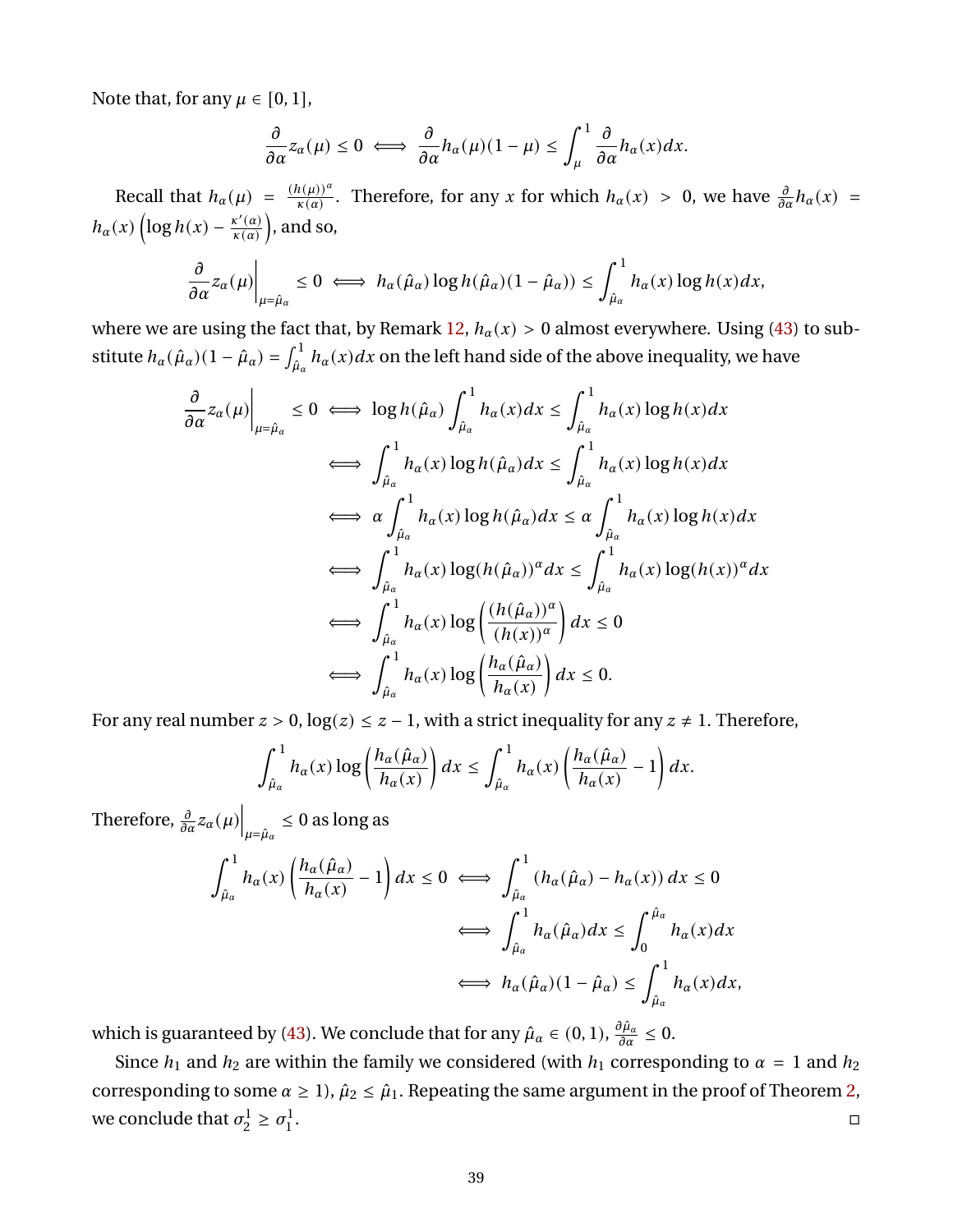## **References**

- <span id="page-40-10"></span>**Abramowitz, Alan I., and Kyle L. Saunders.** 2008. "Is Polarization a Myth?" *The Journal of Politics*, 70(2): 542– 555.
- <span id="page-40-19"></span>**Alesina, Alberto, Armando Miano, and Stefanie Stantcheva.** 2020. "The Polarization of Reality." *AEA Papers and Proceedings*, 110 324–28.
- <span id="page-40-0"></span>**Alonso, Ricardo, and Odilon Câmara.** 2016a. "Persuading Voters." *American Economic Review*, 106(11): 3590– 3605.
- <span id="page-40-4"></span>**Alonso, Ricardo, and Odilon Câmara.** 2016b. "Bayesian Persuasion with Heterogeneous Priors." *Journal of Economic Theory*, 165 672–706.
- <span id="page-40-9"></span>**Ansolabehere, Stephen, Jonathan Rodden, and James M. Snyder Jr.** 2006. "Purple America." *Journal of Economic Perspectives*, 20(2): 97–118.
- <span id="page-40-3"></span>**Arieli, Itai, and Yakov Babichenko.** 2019. "Private Bayesian Persuasion." *Journal of Economic Theory*, 182 185– 217.
- <span id="page-40-18"></span>**Bagnoli, Mark, and Ted Bergstrom.** 2005. "Log-Concave Probability and Its Applications." *Economic Theory*, 26(2): 445–469.
- <span id="page-40-13"></span>**Bail, Christopher A., Lisa P. Argyle, Taylor W. Brown, John P. Bumpus, Haohan Chen, M.B. Fallin Hunzaker, Jaemin Lee, Marcus Mann, Friedolin Merhout, and Alexander Volfovsky.** 2018. "Exposure to Opposing Views on Social Media Can Increase Political Polarization." *Proceedings of the National Academy of Sciences*, 115(37): 9216–9221.
- <span id="page-40-1"></span>**Bardhi, Arjada, and Yingni Guo.** 2018. "Modes of Persuasion Toward Unanimous Consent." *Theoretical Economics*, 13(3): 1111–1149.

<span id="page-40-8"></span>**Baron, David P.** 2006. "Persistent Media Bias." *Journal of Public Economics*, 90(1-2): 1–36.

- <span id="page-40-11"></span>**Bergemann, Dirk, and Stephen Morris.** 2019. "Information Design: A Unified Perspective." *Journal of Economic Literature*, 57(1): 44–95.
- <span id="page-40-5"></span>**Bernhardt, Dan, Stefan Krasa, and Mattias Polborn.** 2008. "Political Polarization and the Electoral Effects of Media Bias." *Journal of Public Economics*, 92(5-6): 1092–1104.
- <span id="page-40-14"></span>**Besley, Timothy, and Andrea Prat.** 2006. "Handcuffs for the Grabbing Hand? Media Capture and Government Accountability." *American Economic Review*, 96(3): 720–736.
- <span id="page-40-16"></span>**Boleslavsky, Raphael, Mehdi Shadmehr, and Konstantin Sonin.** 2021. "Media Freedom in the Shadow of a Coup." *Journal of the European Economic Association*, 19(3): 1782–1815.
- <span id="page-40-6"></span>**Burke, Jeremy.** 2008. "Primetime Spin: Media Bias and Belief Confirming Information." *Journal of Economics & Management Strategy*, 17(3): 633–665.
- <span id="page-40-12"></span>**Campante, Filipe R., and Daniel A Hojman.** 2013. "Media and Polarization: Evidence from the Introduction of Broadcast TV in the United States." *Journal of Public Economics*, 100 79–92.
- <span id="page-40-2"></span>**Chan, Jimmy, Seher Gupta, Fei Li, and Yun Wang.** 2019. "Pivotal Persuasion." *Journal of Economic Theory*, 180 178–202.
- <span id="page-40-7"></span>**Chan, Jimmy, and Wing Suen.** 2008. "A Spatial Theory of News Consumption and Electoral Competition." *The Review of Economic Studies*, 75(3): 699–728.
- <span id="page-40-21"></span>**Chen, Heng, and Wing Suen.** 2021. "Competition for Attention and News Quality."Technical report, Working Paper.
- <span id="page-40-17"></span>**Chiang, Chun-Fang, and Brian Knight.** 2011. "Media Bias and Influence: Evidence from Newspaper Endorsements." *The Review of Economic Studies*, 78(3): 795–820.
- <span id="page-40-20"></span>**Chopra, Felix, Ingar Haaland, and Christopher Roth.** 2021. "Do People Value More Informative News?" *Working Paper*.
- <span id="page-40-15"></span>**Corneo, Giacomo.** 2006. "Media Capture in a Democracy: The Role of Wealth Concentration." *Journal of Public Economics*, 90(1-2): 37–58.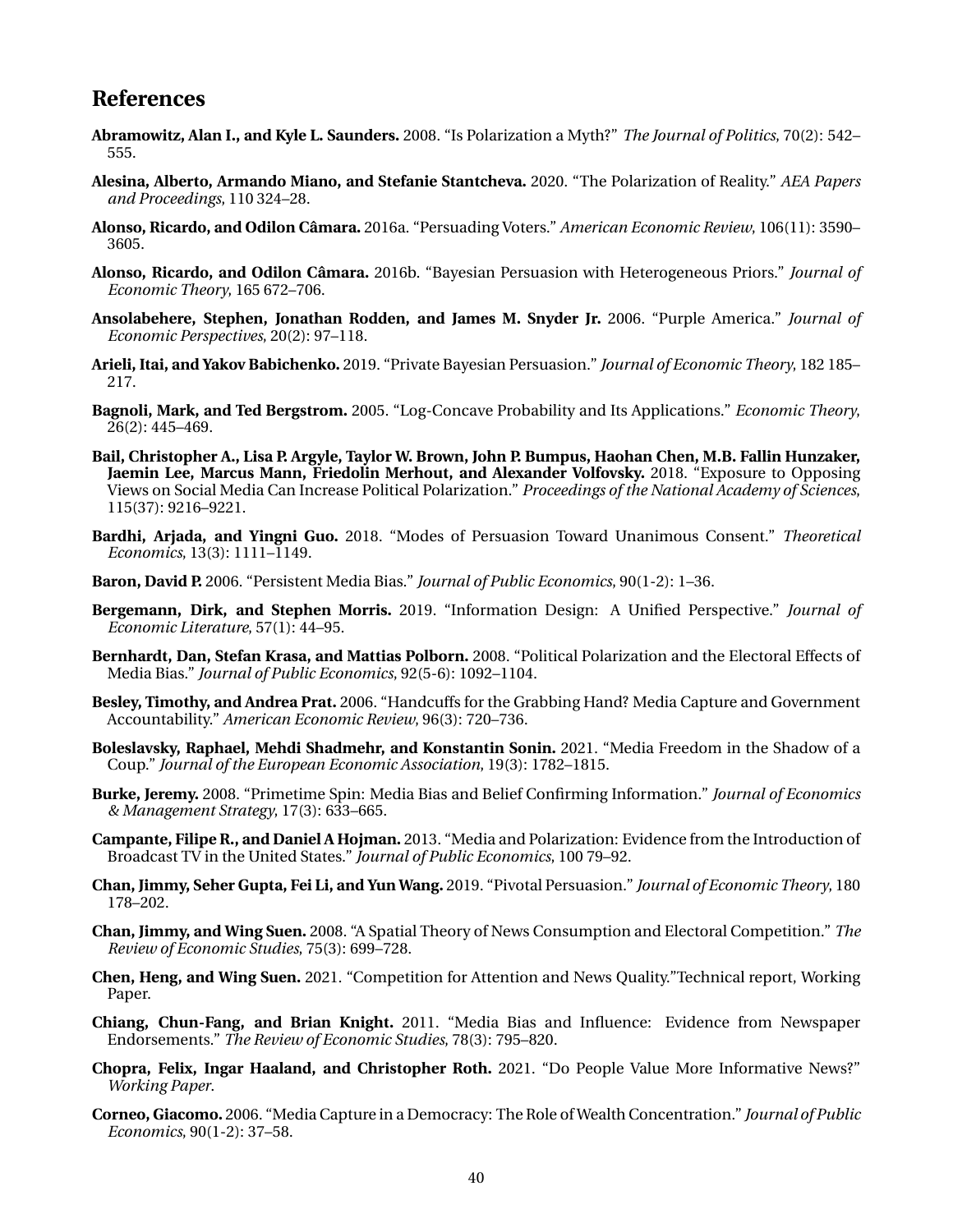- <span id="page-41-1"></span>**DellaVigna, Stefano, and Ethan Kaplan.** 2007. "The Fox News Effect: Media Bias and Voting." *The Quarterly Journal of Economics*, 122(3): 1187–1234.
- <span id="page-41-8"></span>**DiMaggio, Paul, John Evans, and Bethany Bryson.** 1996. "Have Americans' Social Attitudes Become More Polarized?" *American Journal of Sociology*, 102(3): 690–755.
- <span id="page-41-7"></span>**Duggan, John, and Cesar Martinelli.** 2011. "A Spatial Theory of Media Slant and Voter Choice." *The Review of Economic Studies*, 78(2): 640–666.
- <span id="page-41-15"></span>**Edmond, Chris.** 2013. "Information Manipulation, Coordination, and Regime Change." *Review of Economic Studies*, 80(4): 1422–1458.
- <span id="page-41-17"></span>**Egorov, Georgy, Sergei Guriev, and Konstantin Sonin.** 2009. "Why Resource-Poor Dictators Allow Freer Media: A Theory and Evidence from Panel Data." *American Political Science Review*, 103(4): 645–668.
- <span id="page-41-10"></span>**Fiorina, Morris P., and Samuel J. Abrams.** 2008. "Political Polarization in the American Public." *Annu. Rev. Polit. Sci.*, 11 563–588.
- <span id="page-41-14"></span>**Flaxman, Seth, Sharad Goel, and Justin M. Rao.** 2016. "Filter Bubbles, Echo Chambers, and Online News Consumption." *Public Opinion Quarterly*, 80(S1): 298–320.
- <span id="page-41-22"></span>**Fowler, Anthony, and Kisoo Kim.** 2022. "An Information-Based Explanation for Partisan Media Sorting." *Working Paper*.
- <span id="page-41-18"></span>**Gehlbach, Scott, and Konstantin Sonin.** 2014. "Government Control of the Media." *Journal of Public Economics*, 118 163–171.
- <span id="page-41-11"></span>**Gentzkow, Matthew.** 2016. "Polarization in 2016." *Toulouse Network of Information Technology White Paper*.
- <span id="page-41-6"></span>**Gentzkow, Matthew, and Jesse M. Shapiro.** 2006. "Media Bias and Reputation." *Journal of Political Economy*, 114(2): 280–316.
- <span id="page-41-21"></span>**Gentzkow, Matthew, and Jesse M. Shapiro.** 2010. "What Drives Media Slant? Evidence from U.S. Daily Newspapers." *Econometrica*, 78(1): 35–71.
- <span id="page-41-19"></span>**Gentzkow, Matthew, and Jesse M. Shapiro.** 2011. "Ideological Segregation Online and Offline." *The Quarterly Journal of Economics*, 126(4): 1799–1839.
- <span id="page-41-5"></span>**Gentzkow, Matthew, Jesse M. Shapiro, and Daniel F. Stone.** 2015. "Media Bias in the Marketplace: Theory." In *Handbook of Media Economics*. 1: Elsevier, 623–645.
- <span id="page-41-9"></span>**Glaeser, Edward L., and Bryce A. Ward.** 2006. "Myths and Realities of American Political Geography." *Journal of Economic Perspectives*, 20(2): 119–144.
- <span id="page-41-0"></span>**Groseclose, Tim, and Jeffrey Milyo.** 2005. "A Measure of Media Bias." *The Quarterly Journal of Economics*, 120(4): 1191–1237.
- <span id="page-41-16"></span>**Guriev, Sergei, and Daniel Treisman.** 2020. "A Theory of Informational Autocracy." *Journal of Public Economics*, 186, p. 104158.
- <span id="page-41-23"></span>**Herrera, Helios, and Ravideep Sethi.** 2022. "Identity-Based Elections." *Working Paper*.
- <span id="page-41-13"></span>**Inostroza, Nicolas, and Alessandro Pavan.** 2022. "Persuasion in Global Games with Application to Stress Testing." *Working Paper*.
- <span id="page-41-20"></span>**Iyengar, Shanto, and Kyu S. Hahn.** 2009. "Red Media, Blue Media: Evidence of Ideological Selectivity in Media Use." *Journal of Communication*, 59(1): 19–39.
- <span id="page-41-2"></span>**Kamenica, Emir, and Matthew Gentzkow.** 2011. "Bayesian Persuasion." *American Economic Review*, 101(6): 2590–2615.
- <span id="page-41-3"></span>**Kerman, Toygar, P. Jean-Jacques Herings, and Dominik Karos.** 2021. "Persuading Strategic Voters." *Working Paper*.
- <span id="page-41-12"></span>**Klein, Ezra.** 2020. *Why We're Polarized*. New York, NY: Simon and Schuster.

<span id="page-41-4"></span>**Kolotilin, Anton.** 2015. "Experimental Design to Persuade." *Games and Economic Behavior*, 90 215–226.